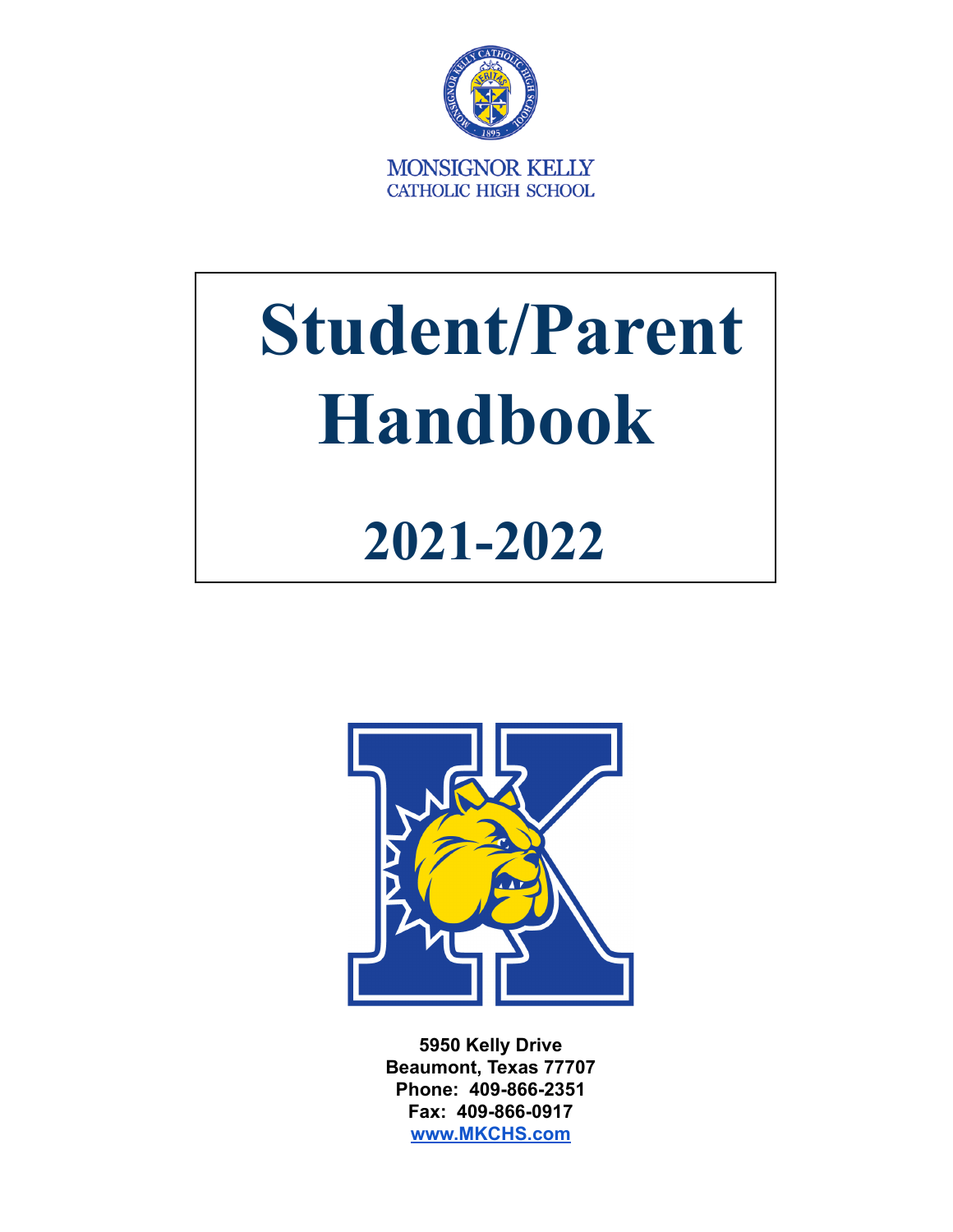### **TABLE OF CONTENTS**

| <b>Section</b>                 | Page           | <u>Section</u>                 | Page      |
|--------------------------------|----------------|--------------------------------|-----------|
| <b>School Information</b>      |                | <b>Financial Information</b>   |           |
| Mission                        | $\overline{4}$ | <b>Business Office/Tuition</b> | 13        |
| Philosophy                     | 4              | <b>Tuition Assistance</b>      | 13        |
| Vision                         | 4              | Fees                           | 14        |
| Profile of a Graduate          | $4 - 5$        | Late Payments                  | 15        |
| <b>Statements of Belief</b>    | $5-6$          | <b>Returned Payments</b>       | 15        |
| Honor Code                     | 6              | <b>Withdrawal Refunds</b>      | 15        |
| School Song                    | 6              |                                |           |
|                                |                | <b>Student Services</b>        |           |
| <b>Admission Policy</b>        |                | Counseling                     | 16        |
| Freshman                       | 7              | Conferences                    | 16        |
| Transfer                       | 7              | Transcripts                    | $16 - 17$ |
|                                |                | <b>Academic Testing</b>        | 17        |
| <b>Catholic Identify</b>       |                | IC                             | 17        |
| <b>Theology Classes</b>        | 8              | <b>LEC</b>                     | $17-18$   |
| <b>Catholic Formation</b>      | 8              | Diocese - Special              | 18        |
| Service Hours                  | $8-9$          | <b>Education Statement</b>     |           |
| Parents as Partners            |                | <b>Program of Study</b>        |           |
| Partnership                    | 10             | <b>Grading System</b>          | 19        |
| Custody                        | 10             | Course Levels                  | $19 - 20$ |
| Concerns                       | 10             | <b>Course Selection</b>        | 20        |
| Cooperation                    | 11             | Course Changes                 | 20        |
|                                |                | <b>Graduation Requirements</b> | 20        |
| <b>Parent Responsibilities</b> |                | <b>Course Credits</b>          | 21        |
| <b>Financial Obligation</b>    | 11             | Credit Recovery                | 21        |
| Change of Information          | 11             | Rank                           | 21        |
| <b>Emergency Information</b>   | 11             | Honor Designation              | 21        |
| Visiting the School            | 11             | Exams/Exemptions               | 22        |
| Communication                  | 11             | <b>Academic Eligibility</b>    | 22-23     |
| Home & School                  | $11 - 12$      | Probation                      | 23        |
| Association                    |                | Support                        | 23        |
| <b>Annual Fund</b>             | 12             | <b>Flex Friday</b>             | 24        |
|                                |                | <b>Bell Schedules</b>          | 24        |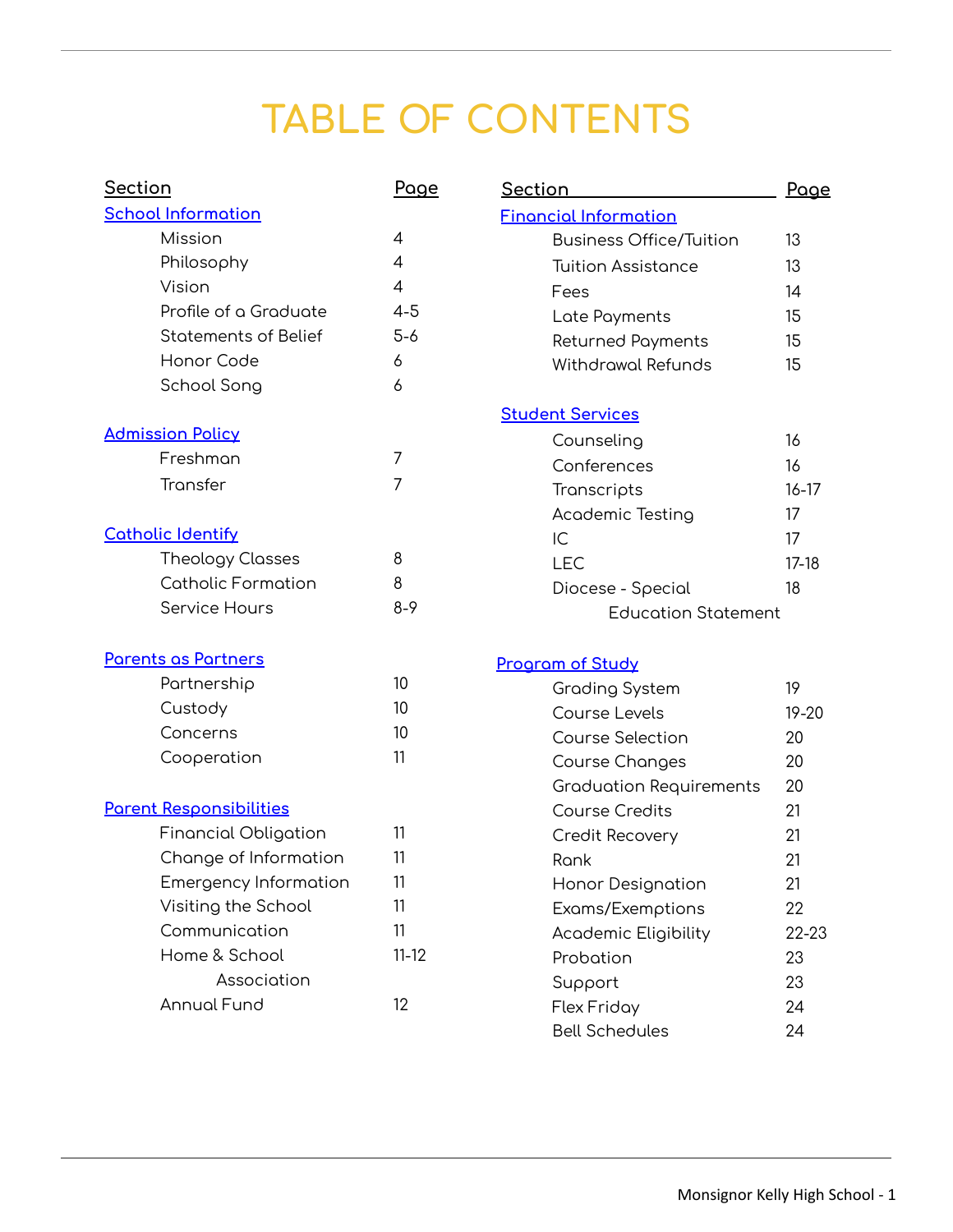| <u>Section</u>                            | <u>Page</u> |
|-------------------------------------------|-------------|
| <b>Student Attendance</b>                 |             |
| Reporting                                 | 25          |
| <b>Types of Absences</b>                  | 25          |
| <b>Tordies</b>                            | $25 - 26$   |
| College Visits                            | 26          |
| Field Trips                               | 26          |
| <b>Early Dismissal</b>                    | 26          |
| Make-Up Work                              | 26          |
| Emergencies                               | 27          |
| Truancy                                   | 27          |
| <b>Excessive Absences</b>                 | 27          |
| Extracurricular Participation 27          |             |
| <b>School-Related Absence</b>             | 27          |
| <b>Student Safety &amp; Security</b>      |             |
| Lockdown                                  | 28          |
| <b>Shelter in Place</b>                   | 28          |
| <b>Catholic Virtues - Discipline Plan</b> |             |
| Purpose & Principles                      | 29          |
| Student Expectations                      | 30          |
| Infractions                               | 31          |
| Consequences                              | 32          |
| <b>Policy Appendices</b>                  |             |
| Appendix A:                               | 33-34       |
| Academic Integrity                        |             |
| Appendix B:                               | 35-36       |
| Acceptable Use                            |             |
| Appendix C:                               | 37          |
| Cell Phone                                |             |
| Appendix D:                               | 38          |
| Harassment                                |             |
| Appendix E:                               | 39          |
| Tobacco, Vape, Drug, Alcohol              |             |
| Appendix F:                               | 40-41       |
| Uniform                                   |             |

| <u>Section</u>              | Page  |
|-----------------------------|-------|
| <b>Other Policies</b>       |       |
| Marriage/Pregnancy          | 44    |
| Search                      | 44    |
| Behavior at Extracurricular | 44    |
| Fvents                      |       |
| Other Disciplinary Actions  | 44    |
| Off-Campus Misconduct       | 45    |
| Failing/Credit/Non-Credit   | 46    |
| Student Records             | 46-47 |
| Immunizations               | 47    |
|                             |       |
| <b>General Information</b>  |       |
| Announcements               | 47    |
| Cafeteria                   | 47    |
| <b>Child Abuse Laws</b>     | 47    |
| Good Sportsmanship          | 47    |
| Lockers                     | 47    |
| Lost and Found              | 48    |
| Medication                  | 48    |
| Parking                     | 48    |
| Political Activities        | 48    |
| Right to Amend              | 48    |
| School Closing Information  | 49    |
| School Trips                | 49    |
| Media Release               | 49    |
|                             |       |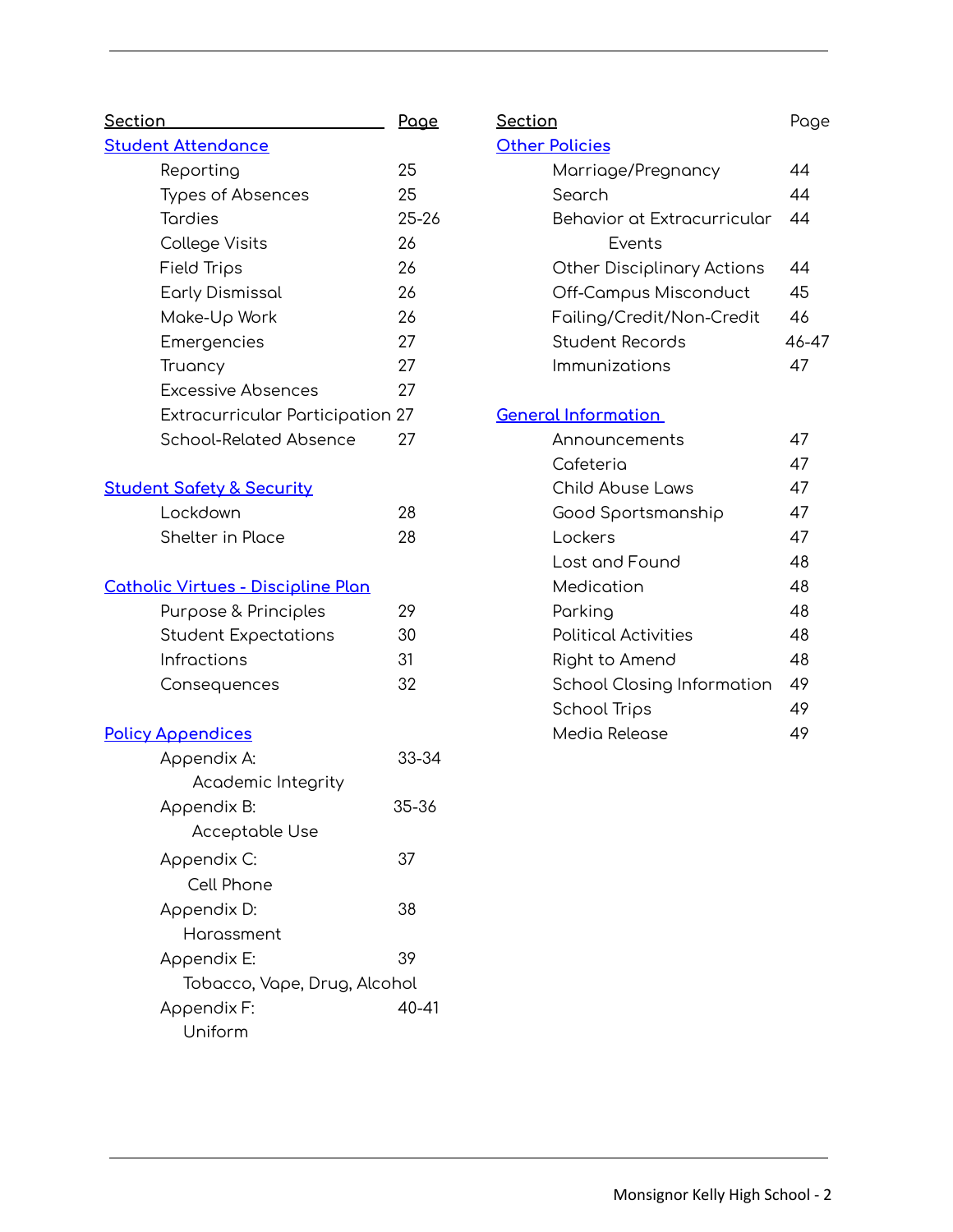#### **LEADERSHIP TEAM**

#### **Diocesan Leadership**

Most Rev. David L.Toups, Bishop, Catholic Diocese of Beaumont Dr. Felicia Nichols, Superintendent of Schools

#### **Campus Administrative Team**

Laurence Williams, Interim Principal/Dean of Discipline/Athletic Director Kelli Mahan, Dean of Academics TBD, Director of Admissions and Recruiting Tracie Craig, Executive Director of Development & Student Activities Taryn Bienvenu, Director of Advancement Ashlyn Elliott, Development Administrative Assistant Catie Miller, Business Manager Jean Peyton, Executive Administrative Assistant Grant Hare, Technology Director John Bellon, Director of Maintenance

> Fr. Dan Malain, Chaplain Fr. Anthony McFarland, Campus Minister

#### **Campus Counseling Team**

Mrs. Brandi Wulf, Director of Counseling Mrs. Amelia Clayton, Counselor Mrs. Kathy Valdez, Registrar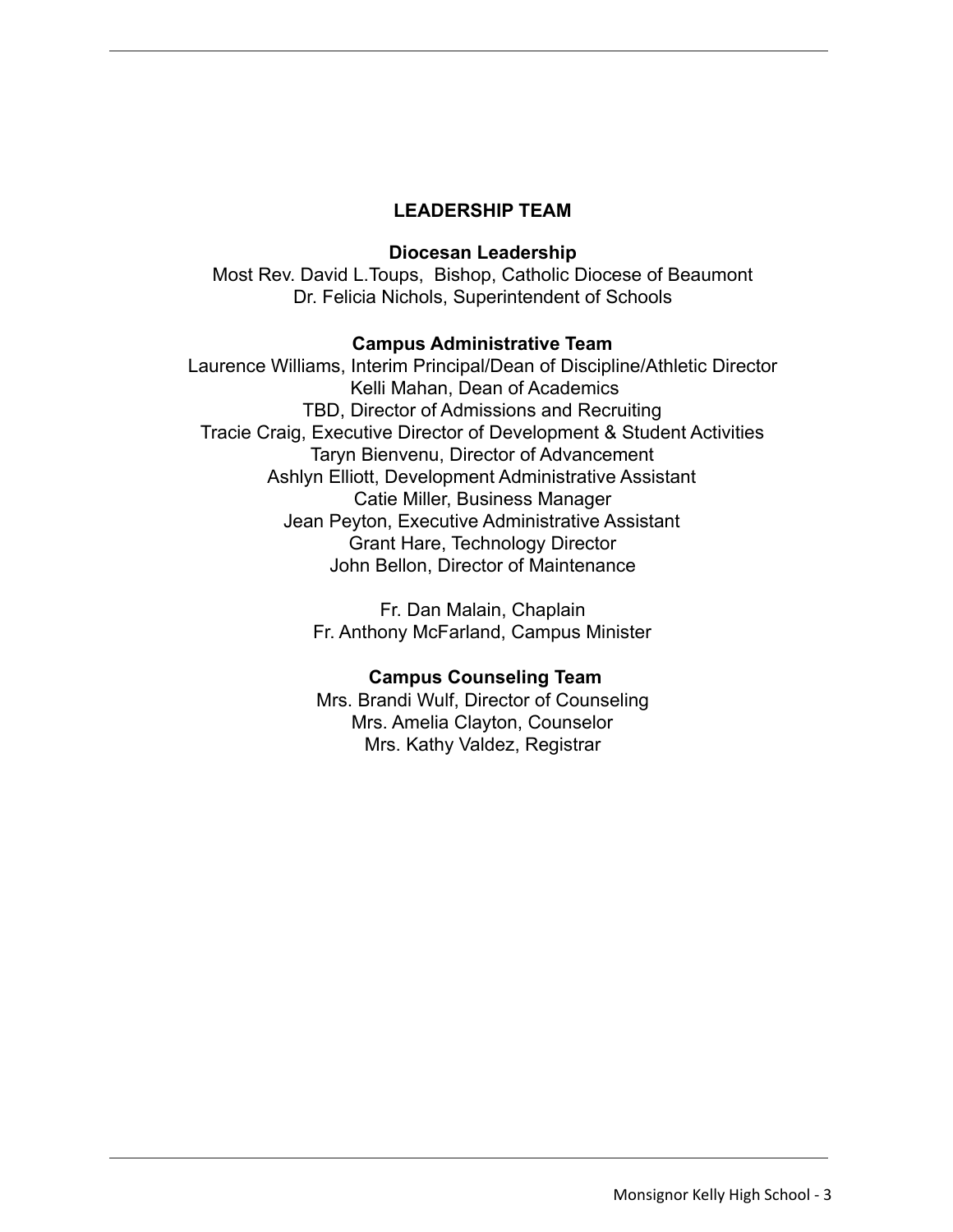### School Information

#### *MISSION STATEMENT*

Established by Dominican Sisters in 1895, Monsignor Kelly Catholic High School is a diocesan, coeducational high school serving the Southeast Texas community. Kelly High School offers cultural diversity, spiritual and personal development, and a strong college preparation in a loving and nurturing environment. Professional, caring, and dedicated faculty and staff prepare students spiritually, academically, and morally for lives of leadership, faith and service.

#### *PHILOSOPHY*

Monsignor Kelly Catholic High School is dedicated to being a community of Christ's love, inspired and directed by the gifts of the Holy Spirit, as embodied in scripture and guided by the teachings of the Roman Catholic Church. All are united in purpose, using words and actions to teach His message so that students can manifest discipleship while developing spiritually, academically, and socially for a Christ-filled life.

#### *VISION STATEMENT*

Monsignor Kelly Catholic High School will be a model of secondary education in Texas by providing a rigorous college-preparatory curriculum, enriched by diverse co-curricular and extra-curricular programming and delivered in a nurturing environment, reinforcing spiritual formation and character development that leads young people to achieve success in life.

#### *THE PROFILE OF A GRADUATE*

- ❖ Upon graduation, Monsignor Kelly Catholic High School graduates should be:
	- $\triangleright$  Spiritually and morally mature individuals
	- $\triangleright$  Productive adults prepared to be success at college
	- $\triangleright$  Effective members of the community at large
- ❖ Upon graduation, Monsignor Kelly Catholic High School graduates should be able to:
	- $\triangleright$  Academic Goals
		- Use effective learning to acquire and apply knowledge and skills
		- Independently seek knowledge and understanding
		- Utilize current technologies as a learning tool
		- Listen and communicate effectively, expressing ideas clearly through oral and written expression
		- Demonstrate a strong work ethic through organizational skills, study habits, and effective time management
		- Apply knowledge and understanding to new situations
		- Recognize quality work and choose to pursue excellence by relying on self-discipline, initiative, creativity, and integrity
		- Think critically and solve problems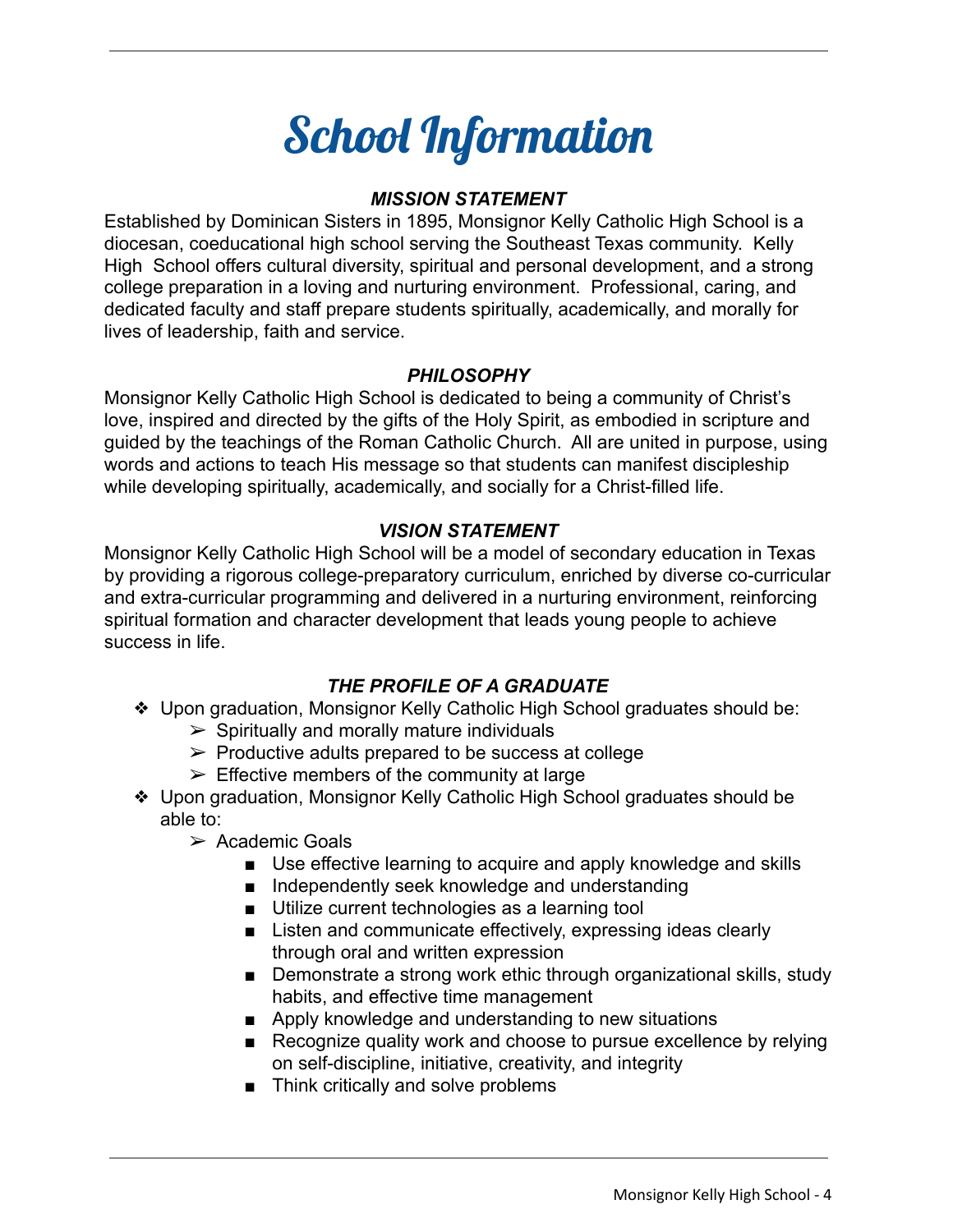- $\triangleright$  Spiritual Goals
	- Understand and appreciate the uniqueness and value of every person
	- Understand and appreciate the relevance of Scripture in their personal lives
	- Form opinions on moral issues with clarity using a Christian conscience and strong sense of social justice
	- Act with compassion toward those less fortunate
	- Exhibit faith leadership and principles of Christianity as taught by the Catholic Church
- $\triangleright$  Social Goals
	- Interact successfully with others
	- Show respect and appreciation for cultural, religious, and economic diversity
	- Demonstrate initiative and perseverance
	- Accept responsibility for their actions
	- Productively contribute to a national and global community
	- Treat others with respect
	- Exhibit social responsibility, community service, and promote the common good

#### *STATEMENTS OF BELIEF*

- $\star$  We offer a loving, caring atmosphere where every person is recognized as an individual example of God's loving presence on Earth.
	- We treat each student, parent and guardian with dignity, fairness and respect.
	- $\circ$  We interact with students, parents, and quardians in a positive, encouraging, esteem building manner and encourage and expect our students to do the same.
	- We encourage and expect our students to treat each other, parents and guardians and school personnel with dignity, fairness and respect.
- $\star$  We provide opportunities for the spiritual and moral development of students and encourage such development.
	- We expect and model ethical and moral treatment of all persons.
	- We foster and model care and concern for all members of our school community and the community at large.
	- We offer well planned liturgies on a regular, appropriate basis.
	- We encourage community service for members of our community.
	- We provide spiritual counseling.
- $\star$  We strive to provide a strong, challenging academic program for every student.
	- We employ a strong, challenging curriculum, which is current and relevant for students of all levels.
	- We employ qualified, competent instructional, support and administrative staff.
	- We provide academic assistance which is available and effective for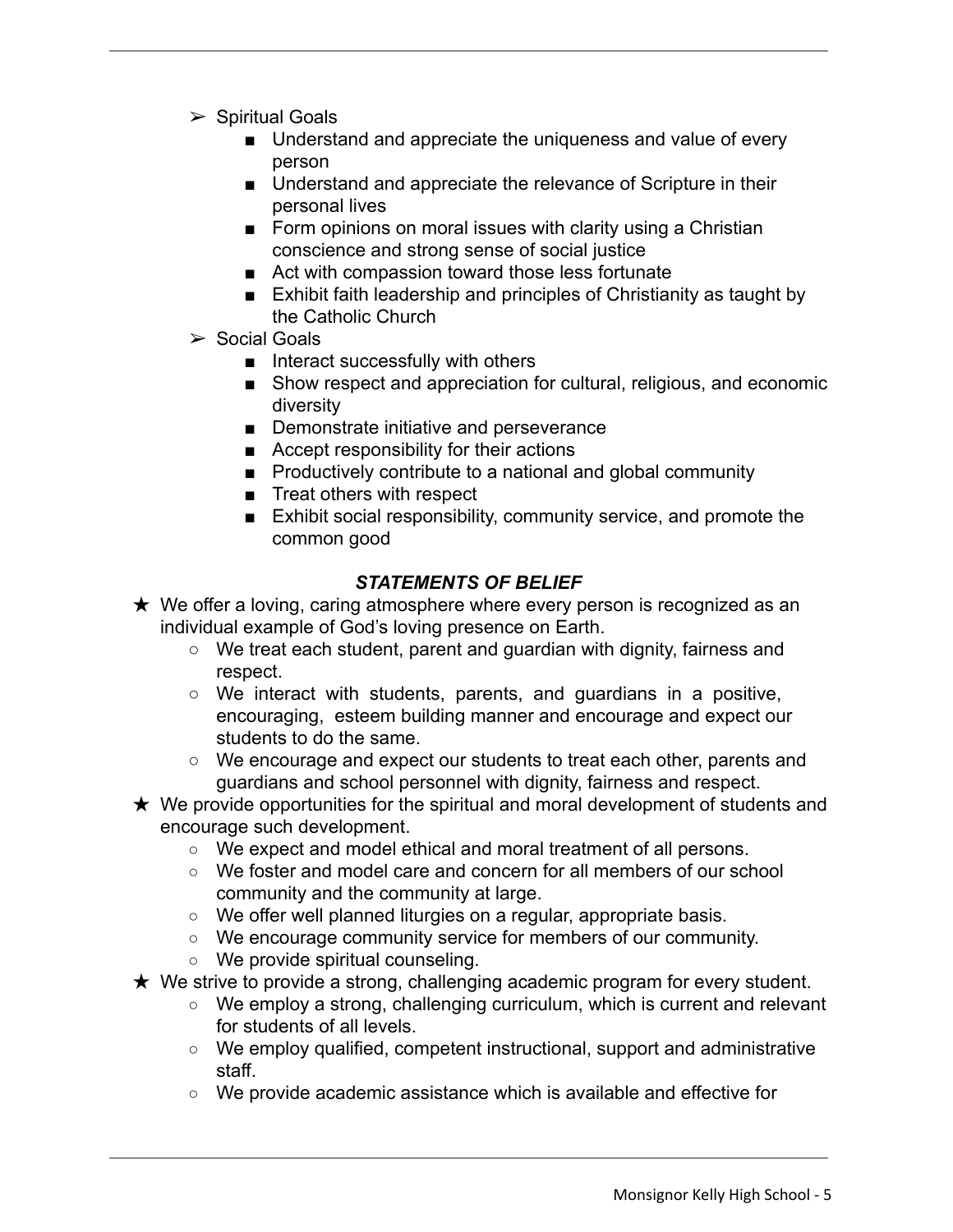students of all levels.

- We provide access to up-to-date technology.
- $\star$  We encourage strong disciplinary and behavioral expectations.
	- We clearly state all behavioral expectations.
	- We fairly and consistently apply behavioral expectations.
	- $\circ$  We handle disciplinary situations fairly, consistently, and appropriately.
- $\star$  We provide an environment which is rich in cultural diversity and we strive to foster an acceptance and understanding of all persons as individual examples of God's presence among us.
	- Our students, faculty and staff are representative of the wide diversity of God's people.
	- We support and provide a variety of cultural activities to foster better understanding and appreciation of the many different cultural groups of our community and of the world.
- $\star$  We offer a wide variety of extracurricular experiences to foster the social, physical and experimental development of all students.
	- We provide a variety of sports opportunities for all students.
	- We provide a variety of arts opportunities for all students.
	- We provide a variety of academic interest opportunities for all students.
	- We provide a variety of other interesting opportunities for all students.
- $\star$  We provide a safe, healthy, well-supervised environment which is conducive to learning and positive experiences.
	- Our classrooms are neat, clean, orderly and well-maintained.
	- Our cafeteria is clean and well-maintained.
	- $\circ$  Co-curricular and extra-curricular activities are well-supervised and safe.
	- Classes and study halls are well-supervised and conducive to learning.

#### *MONSIGNOR KELLY CATHOLIC HIGH SCHOOL HONOR CODE*

#### God Honor **Character Truth** Fairness Respect First, Foremost & Forever

#### *MONSIGNOR KELLY CATHOLIC HIGH SCHOOL SCHOOL SONG*

Kelly High School, Kelly High School, Glory to her name. Loyalty and virtue ever shall maintain her name. Rah! Rah! Rah! Kelly High School, Kelly High School, Fight on in her name! Fight, fellows, fight and we will win this game!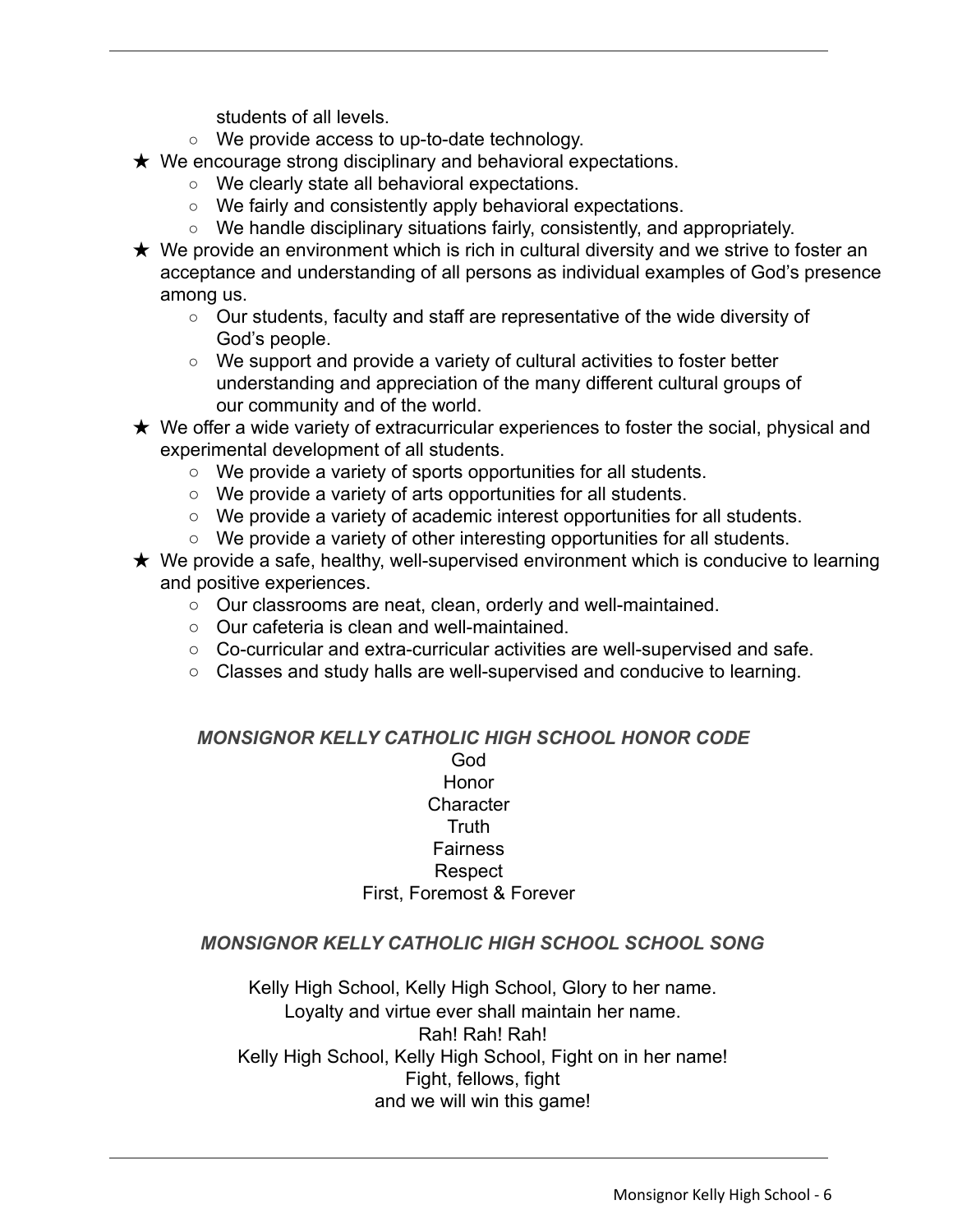

#### **POLICY OF ADMISSION**

Monsignor Kelly Catholic High School admits students of any race, color, national or ethic origin, or religious preference.

The Admissions Committee is composed of: the Principal, Dean of Academics, Counselors, Special Needs Representative, and the Admissions Director.

Admissions decisions are based on:

- Compatibility with the Kelly High School community and a sincere desire to be a Kelly Bulldog
- High School Placement Exam Results (incoming 9th graders)
- Educational Development Series Test Results (incoming transfer students)
- Overall record (academic, behavioral, and attendance)
- Quality of application (essay, involvement in school activities)

#### **FRESHMAN STUDENT ADMISSION**

Applications open in January of a student's eighth-grade year to enter the freshman class the following fall. Late applicants may be accepted on a space-available basis.

Acceptance is contingent upon successful completion of eighth grade at an accredited education program and test scores from the High School Placement Test (HSPT)

#### **TRANSFER STUDENT ADMISSION**

Monsignor Kelly Catholic High School welcomes:

- Students who have sufficient credits and courses to meet the school's standards for the grade they seek entrance.
- Students in good standing with their former school, especially regarding financial obligations, conduct, and attendance.
- Students who earn an acceptable score on the Educational Development Series Test.
- MKCHS admits students without regard to gender, race, creed, religion, or national/ethinc origin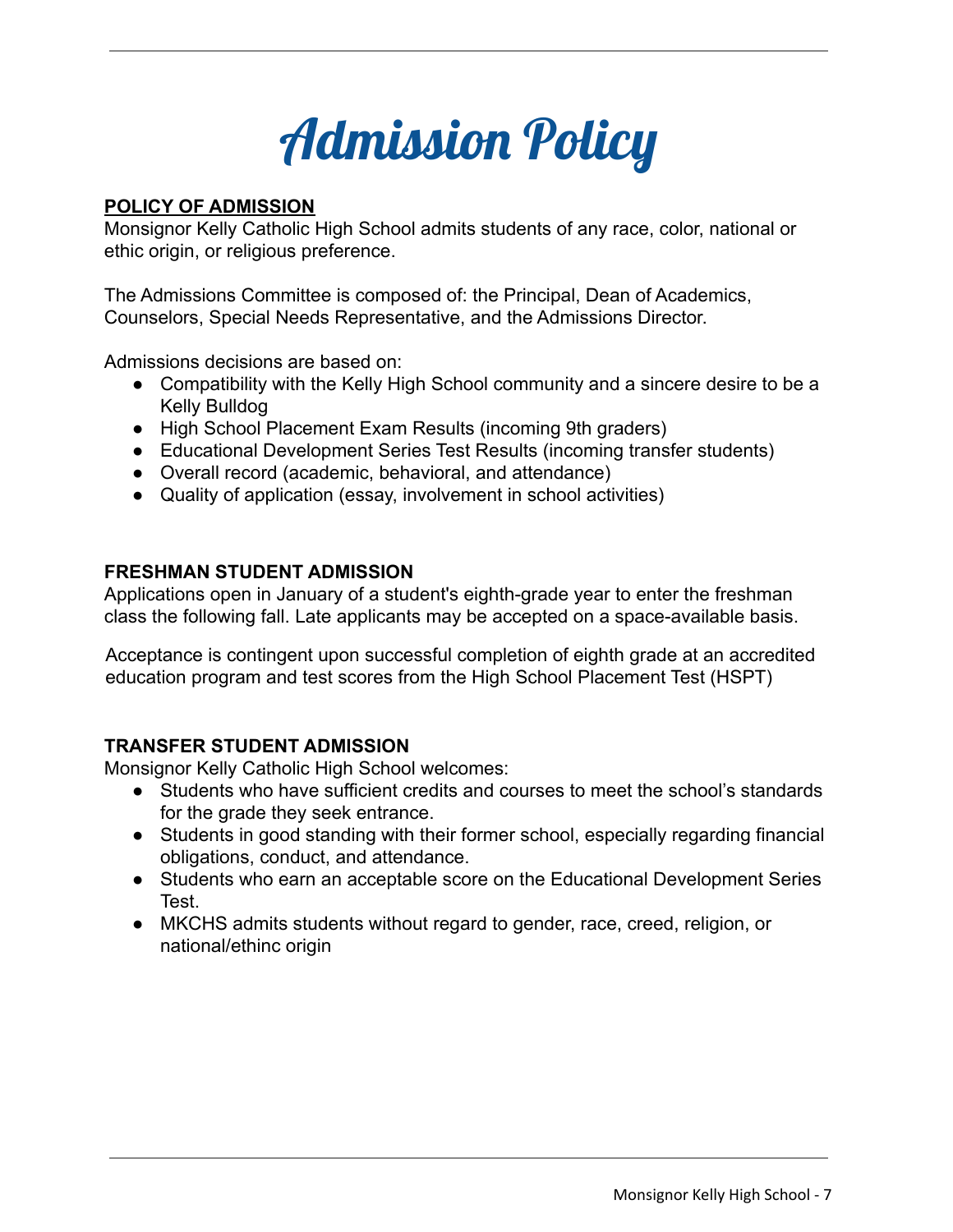

*The Catholic Church identifies Five Essential Marks of a Catholic School:*

- *● Should be inspired by a supernatural vision*
- *● Founded on Christian anthropology*
- *● Animated by communication and community*
- *● Imbued with a Catholic worldview throughout its curriculum*
- *● Sustained by gospel witness*

#### **Theology Class**

Religion instruction in the Christian Catholic faith, as lived out in the Catholic tradition, forms the total development of the student. Every student, regardless of their personal religion or faith conviction, is required to take Theology each year, for all four years of high school, and is obligated to meet all requirements set forth by the teacher.

#### **Catholic Formation**

The Theology Department and Campus Ministry collaborate to provide an array of opportunities for spiritual development. In addition to offering a variety of courses in Theology, MKCHS provides many opportunities for spiritual development which are available to the entire student body:

- Daily Prayer, Flex Friday Mass, and Holy Day Mass
- Class Retreats (annually)
- Sacrament of Reconciliation
- Rosary
- Charitable Community Service

#### **Service Hours**

*As each has received a gift, use it to serve one another, as good stewards of God's varied grace." 1 Peter 4:10*

Service to others is one of the important ways in which we live out the values we profess. Service gives us a wonderful means to express our gratitude for the many gifts with which God has blessed us. To instill within the importance of service, MKCHS students are required to do a number of "service hours" each school year to receive full Theology course credit.

Our goal in establishing the service requirement is to give the students a taste of the fulfillment that can be known through sharing our time and talent with others. We hope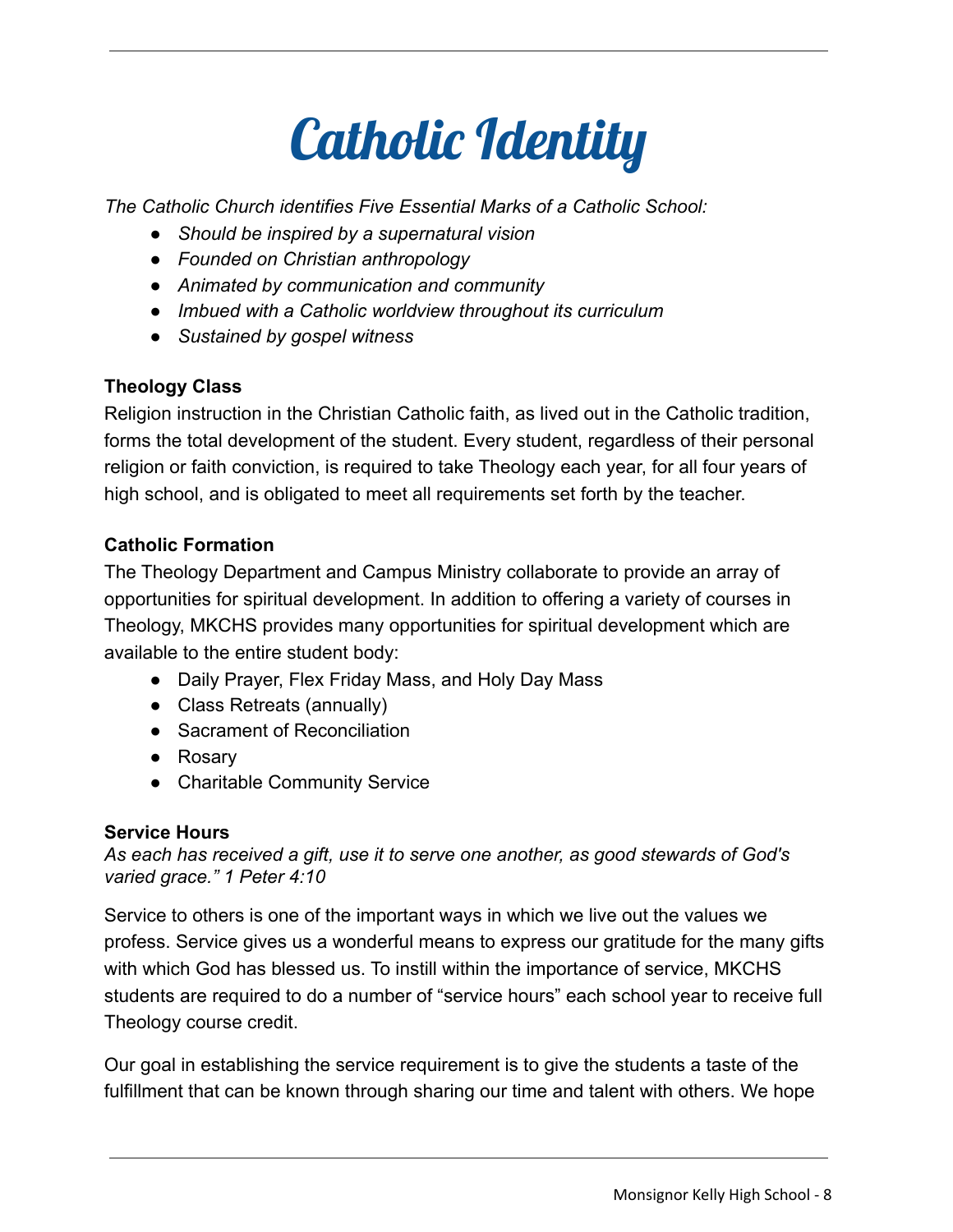this becomes a lifetime habit. We are pleased that many of our students do far more than the minimum number of hours required because they have discovered the joy of giving to others. Please contact your Theology teacher with any questions.

#### **Requirements**

- The service year runs from **May 1, 2021** to **April 22, 2022**
- First Semester students will complete 10 hours of service **by Dec. 3, 2021**
- Second Semester students will complete an additional 10 hours of service for a total of 20 service hours **by April 22, 2022**

#### **Eligible Service**

Directions on how to track your service hours with X2vol via Naviance Student will be provided during the first few weeks of school. In addition, a list of acceptable service opportunity suggestions will be developed with the students within the first few weeks of school.

#### **Ineligible Activities**

- Chores or activities undertaken for family are not generally considered service - they are seen as normal responsibilities.
- Our spring into action service day does not count toward the student's individual service requirement as this is a school-wide community service event.
- Work done for a profit making organization or business (even if unpaid) will not be eligible except as listed above.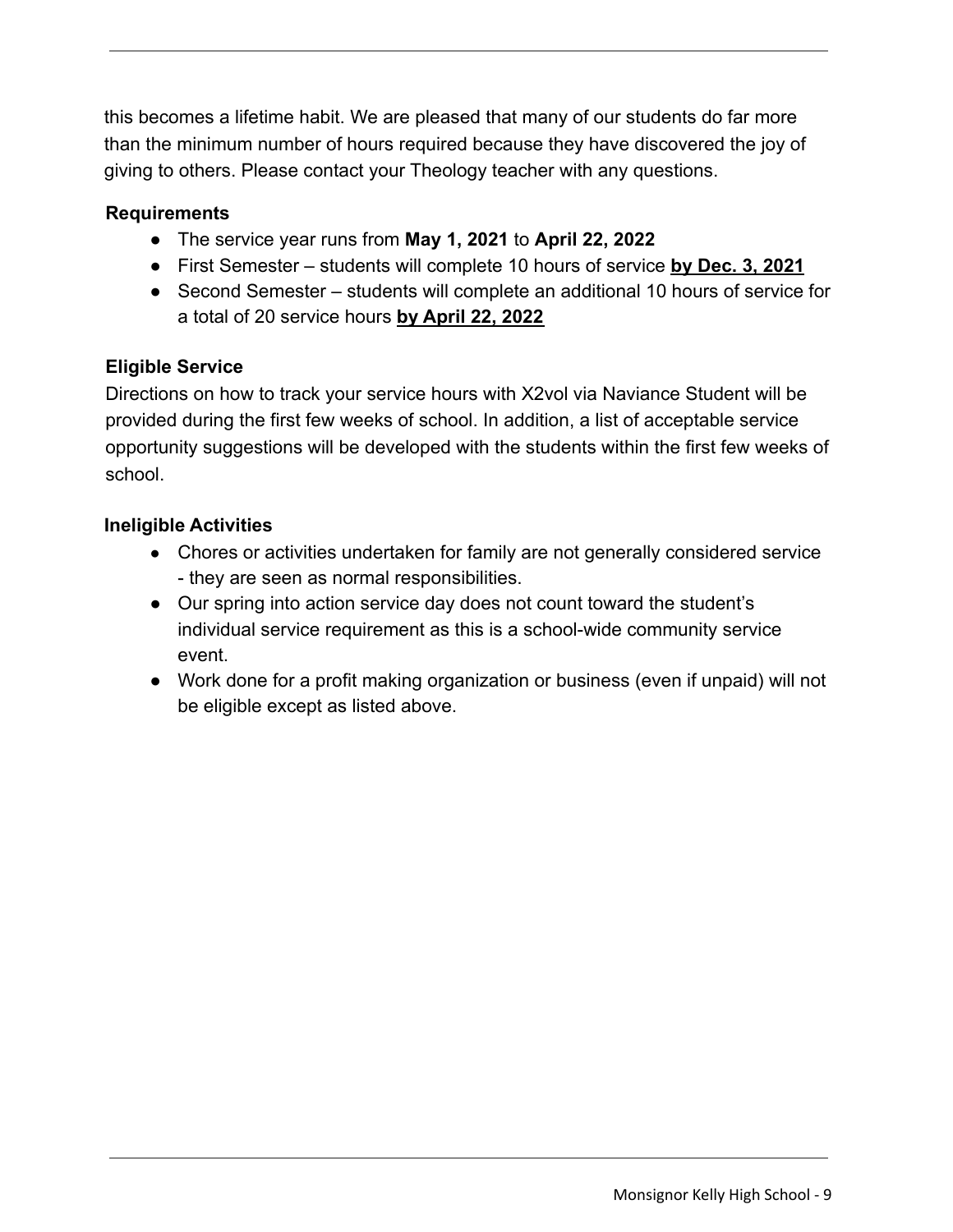

#### **Parent Partnership**

Parents are the primary educators of their children. Your selection of Monsignor Kelly High School is evidence of your commitment to our mission to educate and develop the whole person: mind, body, and spirit within the Catholic traditions and values.

Partnerships are successful with effective communication. To that end, MKCHS strives to communicate with parents through a variety of media. The MKCHS website provides basic information, including the school calendar. Each student receives a school email which serves as the primary source of electronic communication. MKCHS will communicate with parents/guardians through the Rediker PlusPortal. This service also allows MKCHS to send emails and cellular text communications to parents and students.

#### **Custody**

The school presumes that biological parents have access to their children unless a parent provides legal evidence of sole custody rights. It is the custodial parent's responsibility to provide the school with a court certified copy of a court order. Copies of legal documents (custody of child, court appointed guardianship, or court approved visitation rights) must be in the student's file. Custody matters between parents or guardians are to be settled off campus.

#### **Parent Concerns**

Jesus tells us in the Gospel, "If you are bringing your gift to the altar and you remember that your brother or sister has something against you, go and settle the matter and then return and offer your gift." Christians are called to settle disputes by meeting together first, before escalating the matter.

The best way for a parent to deal with concerns is to first approach the person with whom there is a problem. If the concern is regarding a teacher, first approach the teacher. Any staff member may be contacted through e-mail by addressing the correspondence to the person's first initial and last name @mkchs.com ([jdoe@mkchs.com\)](mailto:jdoe@mkchs.com).

If the difficulty is with the Principal, the parent should contact the principal and try to achieve a solution that is acceptable to all concerned. If a good faith resolution cannot be reached, the next contact may be made with the Office of Catholic Schools, Diocese of Beaumont.

Acting as Jesus would want us to act should be our goal within our Catholic school community. We should all try to deal with differences of opinion in a manner that indicates to all that we are Christians.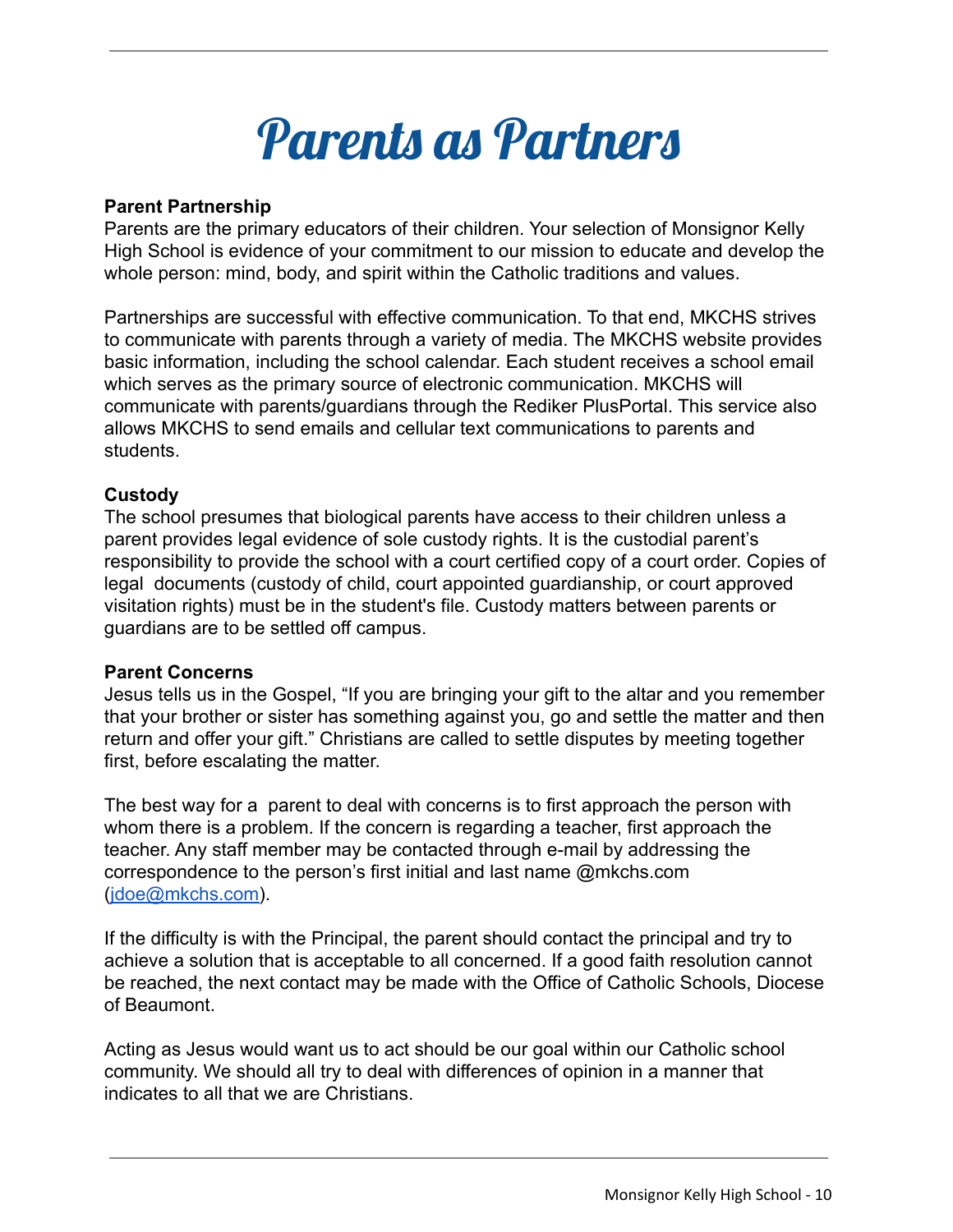#### **Parent Cooperation**

Parents are expected to comply with our school rules and policies, and to accept and support the authority of school officials, whether at a school event, on or off campus, or on social media, or other public forums.

Parents/guardians are held to the same standards of respect and behavior as students on campus and school functions. We expect that your interactions with administrators, teachers, staff, coaches, other students, other teams, and the like, will reflect a Christian spirit. This pertains to social media sites as well when discussing matters pertaining to Monsignor Kelly High School.

#### **PARENT RESPONSIBILITIES:**

#### **Financial Obligations**

All MKCHS tuition payments will be processed through FACTS Management Company. Parents have the option of electing a monthly, semi-annual, or annual payment plan. Each family must establish an individual account to process tuition payments.

#### **Change of Address, email, phone**

AS partners in education, on-going communication with parents/guardians is imperative. It is the parent's responsibility to keep the main office current with current contact information including mailing dress, phone numbers, email address, etc. The Front Office will notify other school offices.

#### **Emergency Information**

It is very important to keep the Front Office informed of any changes regarding emergency contact information and instructions. Thi is vital information needed so we can adequately care for your child in the case of an unexpected emergency, accident, or illness.

#### **Visiting the School**

When a parent/guardian visits the school, report directly to the Front Office immediately upon arrival. A visitor pass will be issued and must be visible at all times while in the school. Formal identification is required for verification purposes. Parents and visitors are asked to return to the Front Office to sign-out when leaving the school. This system allows the school to track our visitors and to know who is on campus in case of a school emergency.

#### **Parent Communication With Child During the School Day**

Only messages of vital importance will be relayed to students during the school day. Urgent messages must go through the Front Office. Reminders about doctor appointments, and the like, will not be relayed to students during class time.

#### **Home and School Association**

Parents of Monsignor Kelly High School are automatic members of the Home and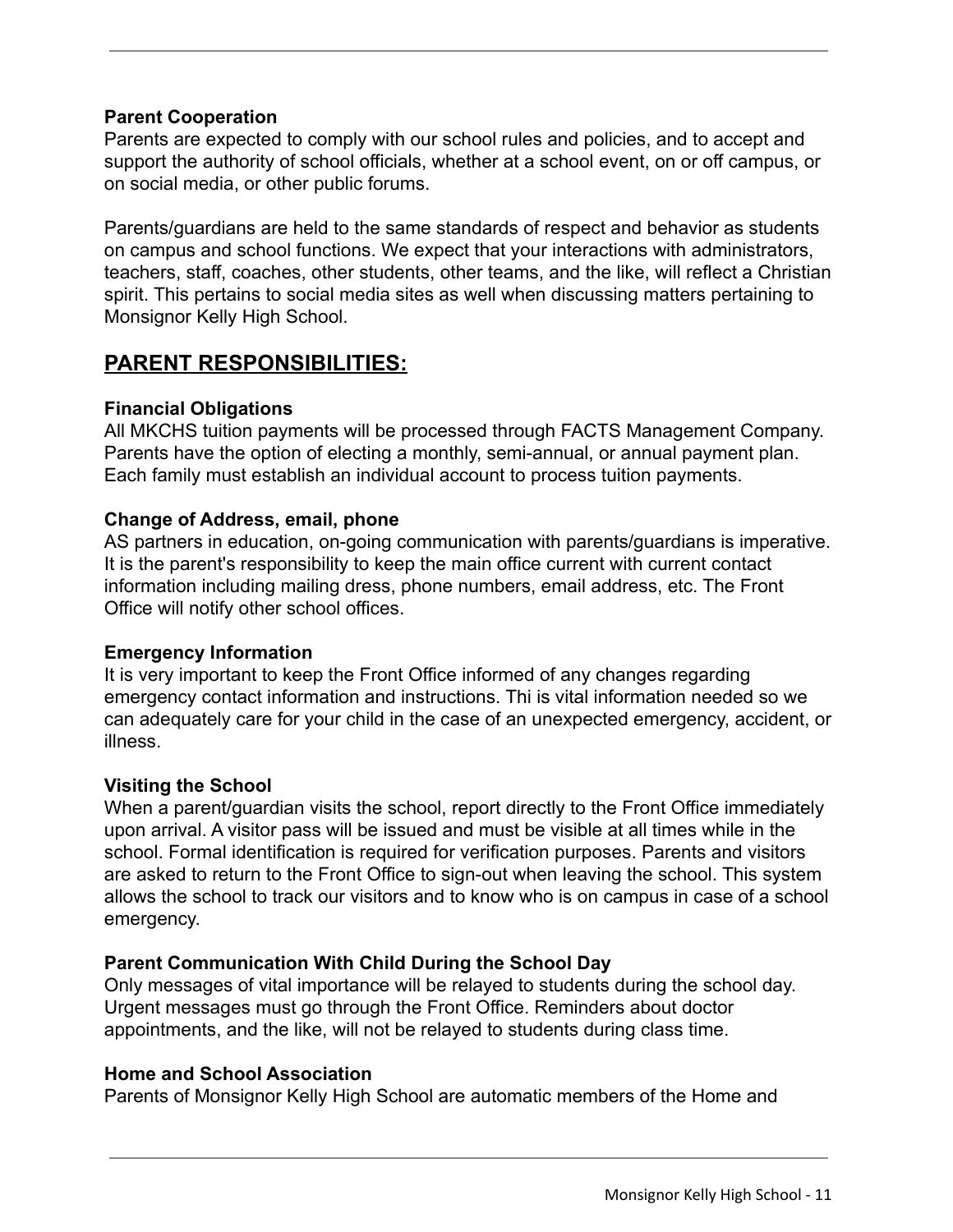School Club, an organization dedicated to supporting and developing the school mission. Our two main objectives are: 1) fundraise for student scholarships 2) provide hospitality services at school functions.

#### **Annual Fund**

The Annual Fund is the most important program of our fundraising efforts. These unrestricted gifts to the Annual Fund go directly to the operating budget to benefit Kelly students, faculty, and staff. These flexible funds support the MKCHS educational mission, enabling the school to:stay at the forefront of secondary education; attract high caliber teachers and ensure high standards for instruction; and maintain affordability of a Kelly education for all admitted students.

Please prayerfully consider in what way you will contribute this year in support of your child's educational experience and this wonderful educational mission.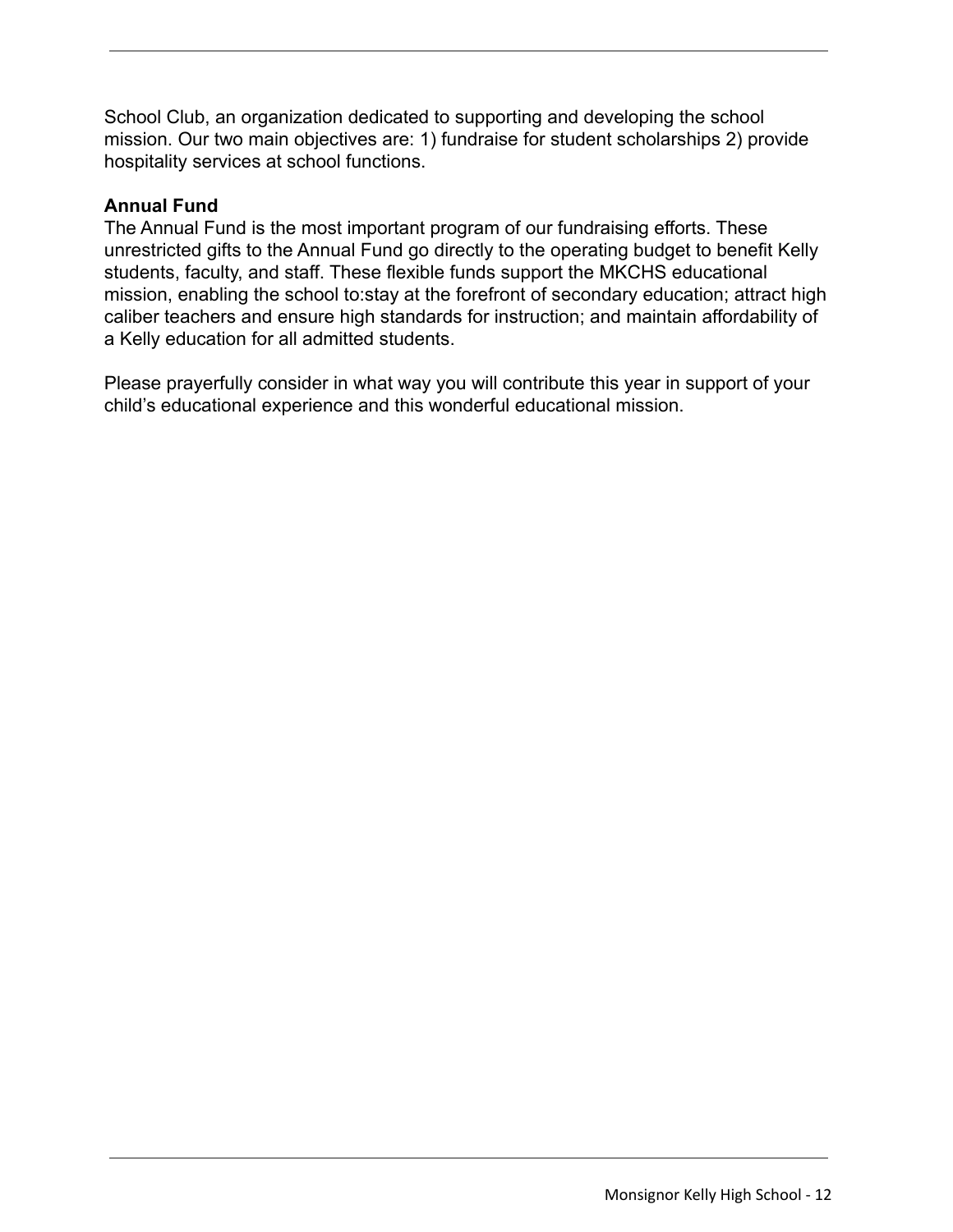### Financial Information

Monsignor Kelly Catholic High school depends upon timely and full payment of tuition and the generous support that comes through the fundraising efforts of our Advancement Office for our financial security. Tuition payments are an investment in the student's education and religious formation. The school board and Diocesan personnel are involved in the setting of tuition and fees each year.

#### **Business Office/Tuition Collection Policy**

All families are expected to make tuition payments in one of three manners;

- Full Payment the entire tuition amount is paid on or before August 1 for the upcoming school year.
- Monthly payments the entire tuition amount is paid in ten  $(10)$  monthly installments (July – April). This method requires the family to enroll with the tuition collection service chosen by the school and that the payments will be collected through automatic bank drafts. Payment dates of the  $5<sup>th</sup>$ , 10<sup>th</sup>, 15<sup>th</sup>, or  $20<sup>th</sup>$  of the month may be selected by the family.
- Semester Payments one-half (1/2) of the tuition balance is due by August 1 for the upcoming school year. The remaining one-half (1/2) of the tuition balance is due by December 1. Payments should be made directly to the school.

If monthly payments are missed, a \$30 service charge will be issued. If an account is delinquent, the student's records/transcripts will not be released until such time as the delinquency is resolved. In addition, all tuition and fees from the prior year must be paid in full by August 1 for the student to be readmitted for the next school year.

Families who register after July 1 will be expected to fulfill their tuition obligation according to the policy above. The tuition for students enrolled after the first class day will be prorated according to the number of school days they expect to be enrolled. Payment may be made in full upon enrollment or using the monthly payment plan however the number of monthly payments may be less than ten (10) depending upon date of enrollment.

#### **Tuition Assistance**

*Primary Assistance = A Sliding Scale based on family income.* The prior year's tax records must be provided in FACTS for verification of income category placement. If tuition assistance funds are available, families may request additional assistance by completing the FACTS application for tuition assistance. Requests for further tuition assistance are not guaranteed.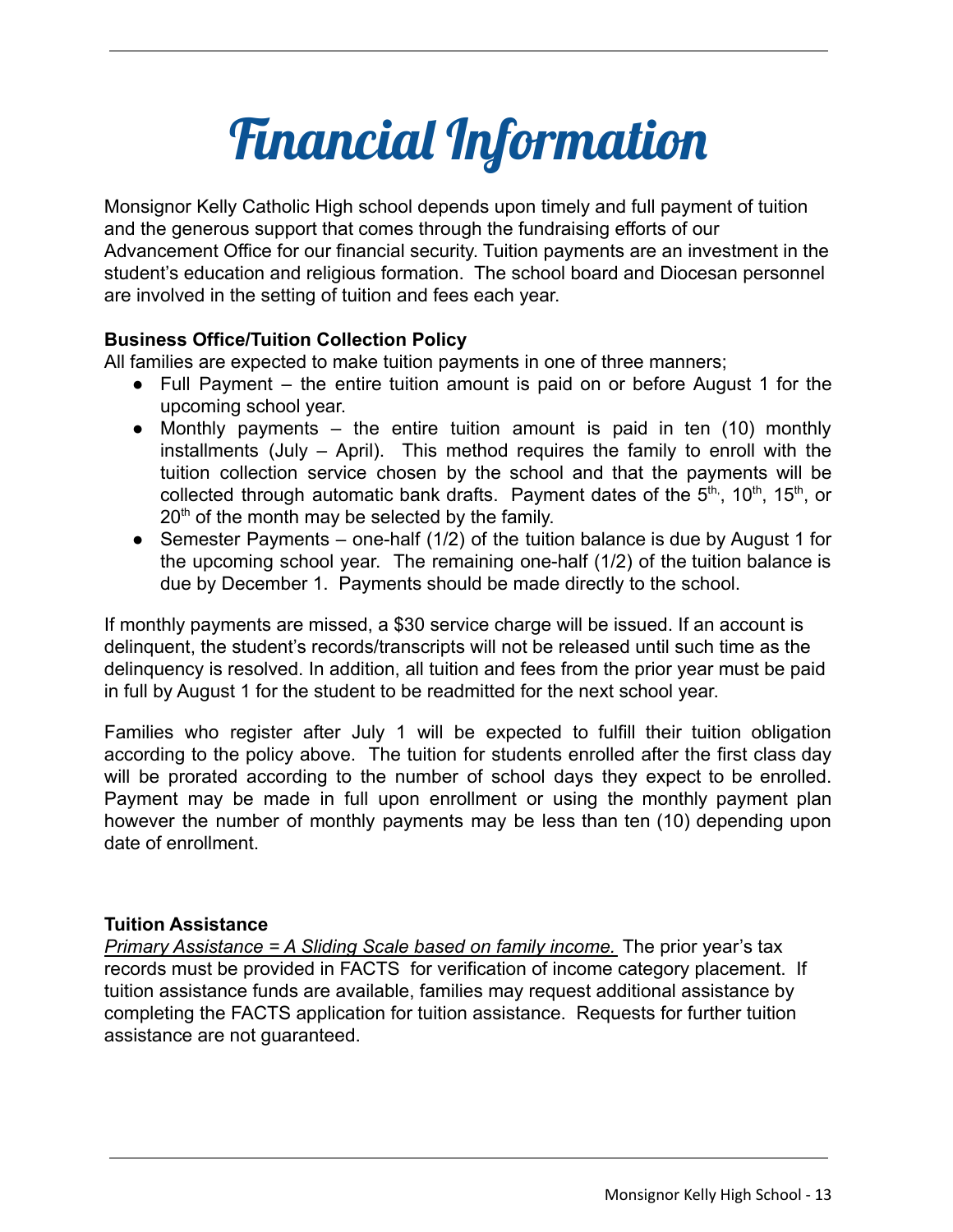#### **Fees and Other Applicable Costs**

| Fees: additional costs, not<br>associated with Tuition or<br>Financial Aid, associated with<br>the Kelly experience:                                                     | <b>Other Applicable Costs:</b>                                              | <b>Other Applicable Fees:</b>                                                                                                                                                                                                                                                                                                                                                 |
|--------------------------------------------------------------------------------------------------------------------------------------------------------------------------|-----------------------------------------------------------------------------|-------------------------------------------------------------------------------------------------------------------------------------------------------------------------------------------------------------------------------------------------------------------------------------------------------------------------------------------------------------------------------|
| <b>Registration Fee - Due</b><br>with registration<br>documents by March 31<br>of spring prior to<br>registration year.<br><b>Registration fees</b><br>increase April 1. | <b>Textbooks</b>                                                            | <b>Application Fee -</b><br>$\bullet$<br>Applies to freshman and<br>transfer students. Due<br>with application.                                                                                                                                                                                                                                                               |
| <b>Annual Fee - Due by</b><br>June 15 prior to school<br>year.                                                                                                           | $Uniforms = MKCHS$<br>uses Mills Uniforms.                                  | <b>Parking Fee</b>                                                                                                                                                                                                                                                                                                                                                            |
| <b>FACTS Tuition Fee -</b><br>Assessed by FACTS;<br>one-time annual fee for<br>monthly or semi-annual<br>payment plans.                                                  | <b>Club &amp; Organizations -</b><br>May include fees or<br>dues.           | <b>Athletic Fee -</b><br>$\bullet$<br>Assessed per sport up<br>to two sports. Due one<br>week prior to the first<br>athletic practice.<br>Athletic fee will be<br>refunded to students<br>who try out and do not<br>make a team. Student<br>may not participate in<br>any athletic activity,<br>practice, scrimmage,<br>tournament, game, etc.<br>until athletic fee is paid. |
| <b>Technology Fee - Due</b><br>$\bullet$<br>August 1 of school year.                                                                                                     | <b>Dual Credit Tuition -</b><br>Assessed by Lamar<br>University per course. | <b>Kelly Dance Force &amp;</b><br>$\bullet$<br><b>Cheerleading</b>                                                                                                                                                                                                                                                                                                            |
| <b>Fundraising Fee -</b><br>Billed on March 1 of<br>school year if<br>commitment not met.                                                                                | <b>AP Exams</b>                                                             | <b>Class</b><br><b>Fees</b><br>(art,<br>cooking, etc. - Varies<br>will<br>per course;<br>be<br>assessed after the first<br>week of the semester.                                                                                                                                                                                                                              |

**\*\*\*No fees will be refunded due to student withdrawal.\*\*\***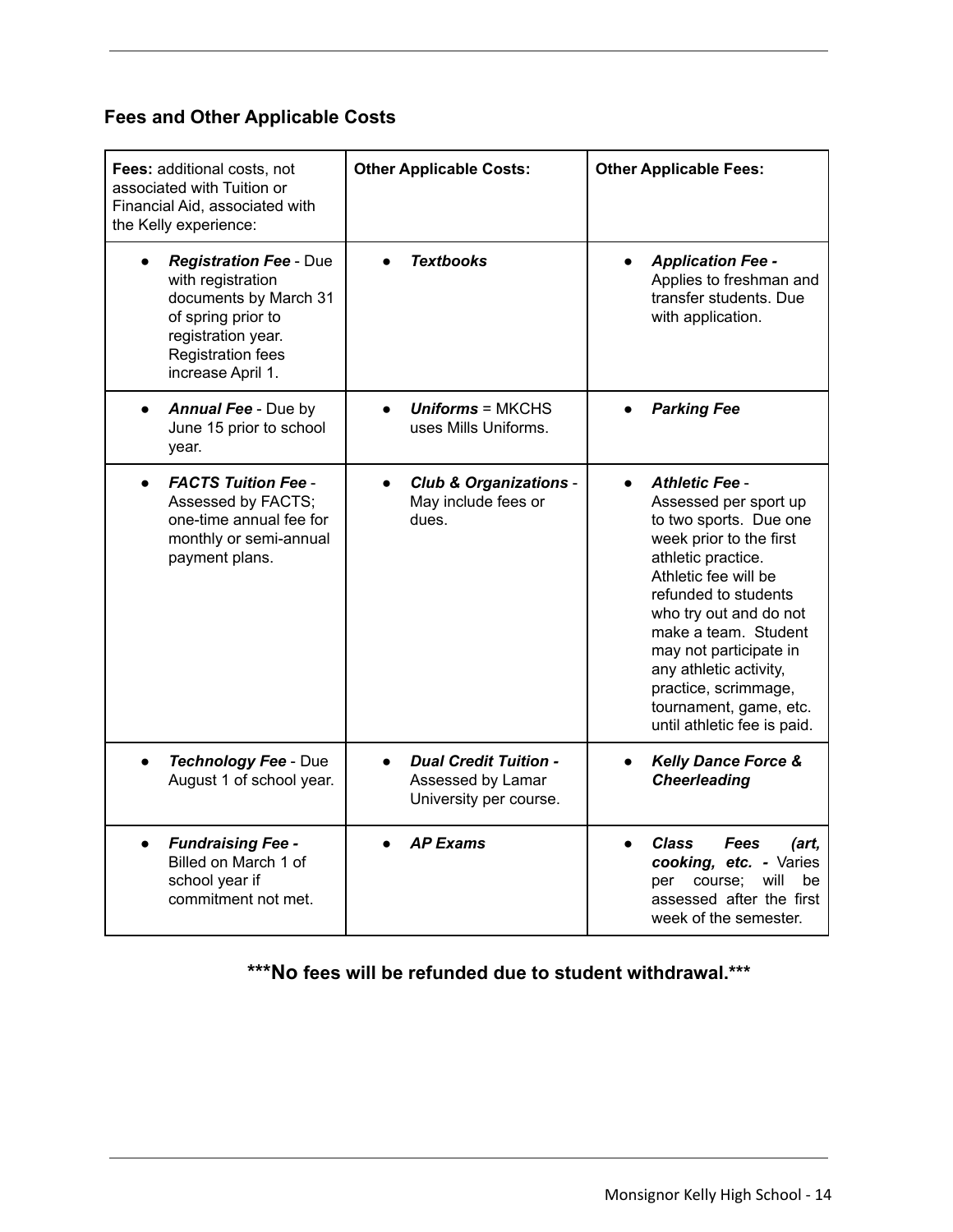#### **Late Payments**

Late payments – It is the responsibility of the family to inform the school principal or business manager of situations which arise which may affect their ability to meet tuition payments or the payment schedule.

- If full tuition payment is not made by the first day of classes the family will be required to enroll in the monthly payment plan as outlined above.
- Monthly payments which are missed will incur a \$25.00 missed payment fee, collected by the tuition collection company and may also incur a fee from the family's banking institution. The student(s) from a family who miss two monthly payments and has not made acceptable arrangements with the principal or business manager within fourteen (14) calendar days of the second missed payment will be suspended from school attendance.
- Additional suspension of attendance due to tuition delinguency will be:
	- If tuition/fees is delinquent two days before school begins the student will not be admitted until payment is made.
	- If tuition/fees is delinguent on December 1 the student will not be allowed to take semester exams, will be given a grade of "Incomplete" on the report card, and will not be admitted beginning the first school day in January.
	- If semester payment due on December 1 is delinquent, the student will not be admitted beginning the first school day in January.
	- If tuition/fees is delinguent as spring break begins the student will not be admitted beginning the first school day after spring break.
	- If tuition/fees is delinguent on May 1 the student will not be allowed to take final exams and will be given a grade of "Incomplete" on the report card.
	- All tuition/fees from previous years must be paid in full by August 1 for the student to be readmitted for the next school year.

#### **Returned Payments**

A \$25.00 returned check fee will be assessed for all returned checks of payments made to MKCHS. After two (2) returned checks, checks for future payments may not be accepted.

#### **Withdrawal Refunds**

Families withdrawing students prior to the first day of school shall be refunded the entire amount of tuition paid for that school year (minus any monies owed if applicable). After the first day of school, tuition refunds shall be prorated based upon the number of school days the student was enrolled.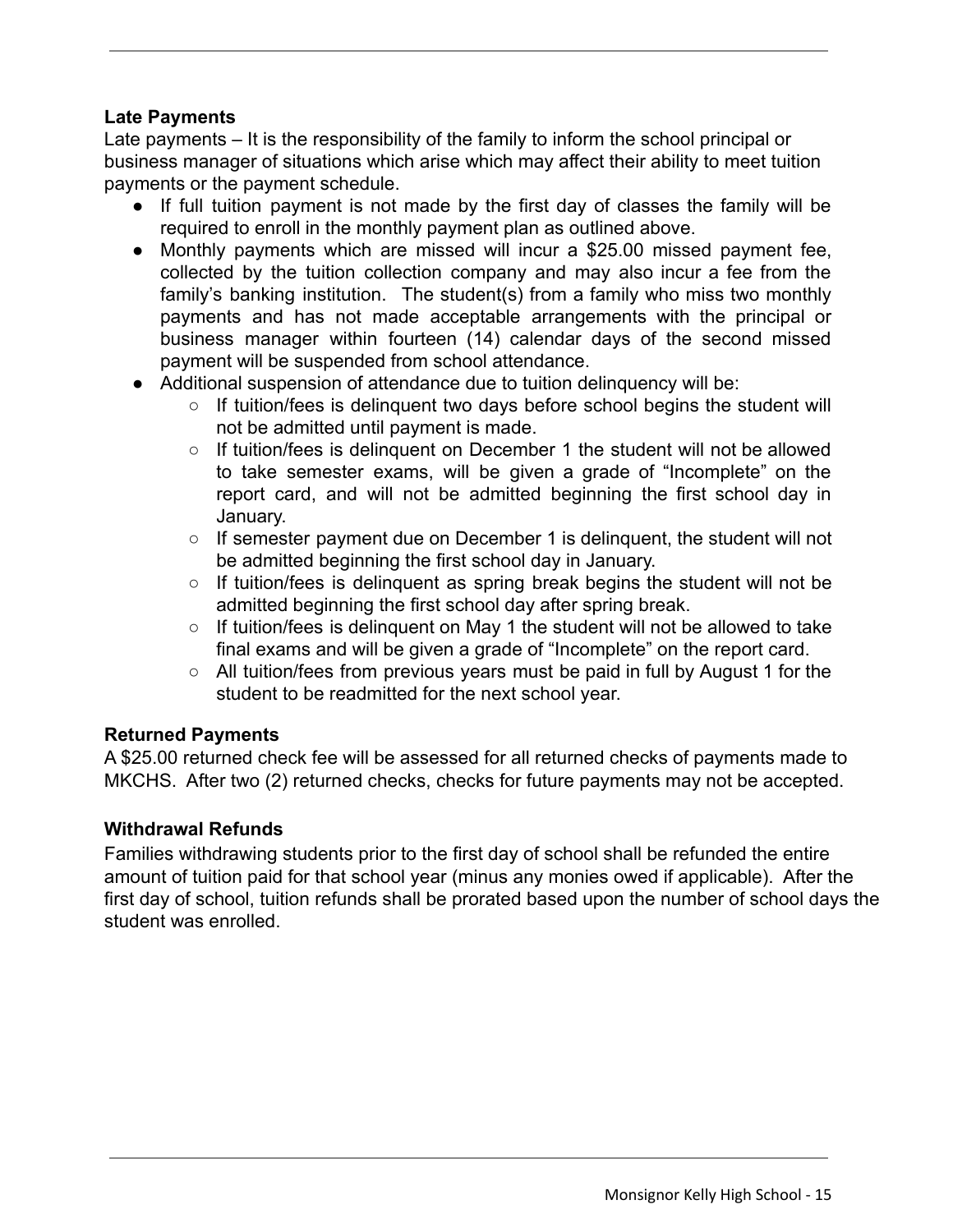

#### **School Counseling**

The School Counseling Department at Monsignor Kelly Catholic High School provides counseling regarding each student's high school academics, college and career exploration, preparation and selection of classes, as well as emotional and interpersonal development. The MKCHS Counselors take a proactive approach and meet with each student several times a year.

Counseling regarding high school academics includes course selection, study habits, time management, and extracurricular involvement. College counseling is focused on helping each student find a college or university that is the right fit for them. The Counselor's guide students through components of Naviance, a college and career readiness platform to help MKCHS students connect academic achievement with post-secondary goals. In addition the Counselors assist students in defining educational goals which reflect the student's interests, abilities, and aptitudes. Annual individual conferences are held each spring to review progress towards four year academic goals and to select courses for the next school year. Counselors also use confidential surveys as needs assessments when working with students and families.

Personal counseling is also available for simple social and emotional concerns. Our counselors provide a confidential setting in which students are guided in understanding attitudes, behaviors, and emotional issues regarding classmates, schoolmates, and light family matters. Counselors keep parents informed and are trained to identify scenarios that require help from a mental health professional.

Students are assigned to a counselor based upon last name:

- Last Names A-L: Mrs. Wulf
- Last Names M-Z: Mrs. Clayton

#### **Conferences**

Contact and dialogue between parents and teachers is strongly encouraged at MKCHS. Adhering to the Diocesean Re-Opening Plan, visitors on campus must have an appointment. Conference options include face-to-face, Google Meet (Video), or phone. Conferences may be scheduled by contacting the teacher or counseling office.

#### **Transcripts**

The Registrar, Mrs. Valdez is located in the Counseling Office.

● Official transcripts may be requested for a fee of \$3.00 for current students with a 24 hour processing time.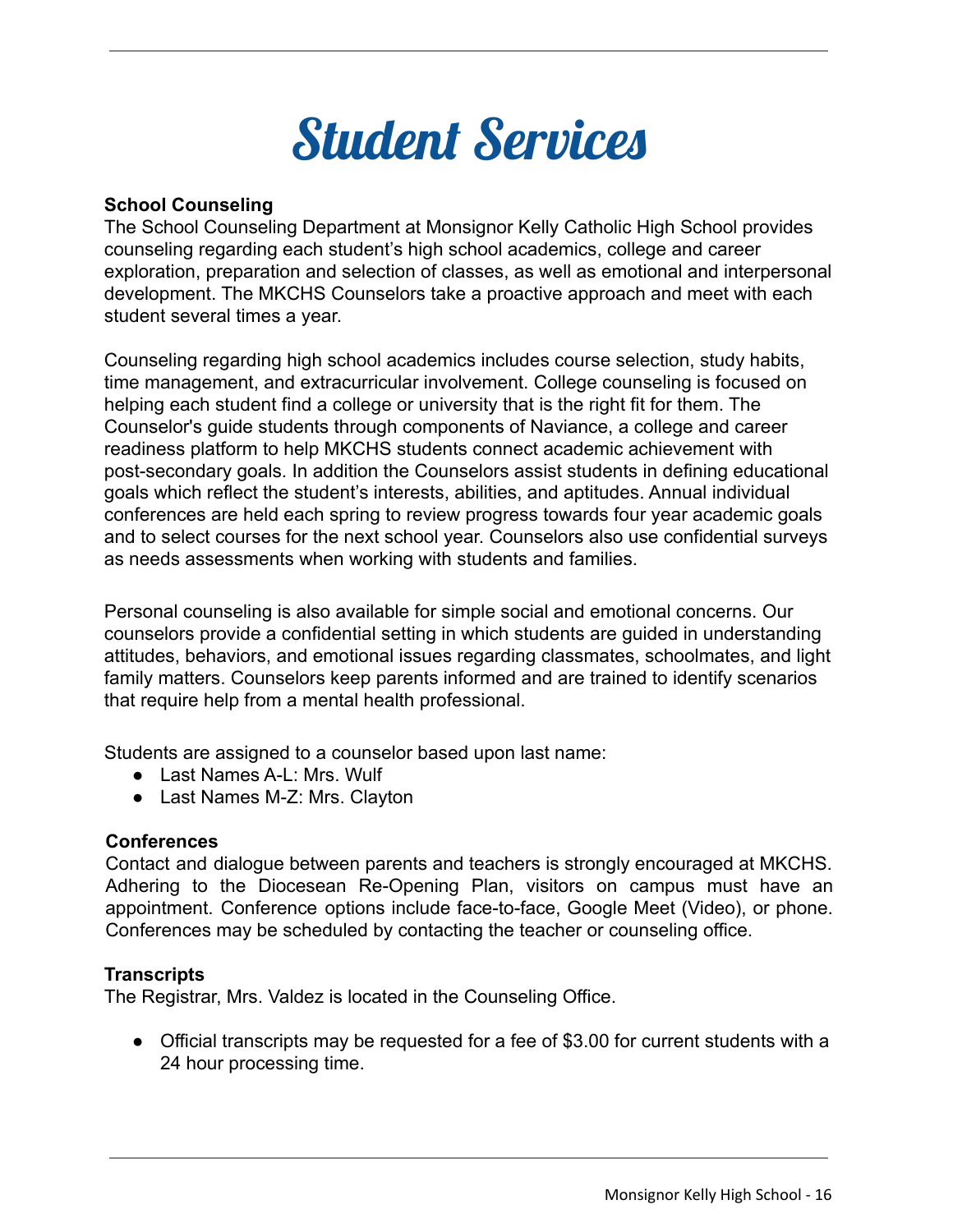- Unofficial transcripts may be downloaded from the student portal or be printed or emailed at no charge by the Registrar.
- Seniors must use Naviance to request transcripts for college applications.
- Following graduation, additional transcripts or records will not be released until all financial obligations are settled.
- Alumni must order transcripts using the alumni website order form for a fee of \$5.00 for an electronic send or \$10 for a mailed copy with a 5 day processing time.

#### **Academic Testing**

Standardized Testing

● PSAT(Preliminary Scholastic Aptitude Test): All Freshman, Sophomores, and Juniors are automatically registered to take the PSAT which is administered during a school day in October.

#### AP Testing

Taking an AP course and exam is a collaboration between the student, the parents, and the school. Expectations are outlined below:

- PreAP & AP Level Courses challenge exceptionally strong students who desire more rigorous academic training at a faster pace.
- Prerequisites for PreAP and AP Courses can be found in the Course Description guide located on the MKCHS website.
- Moving from Pre-AP/AP courses to regular level courses will only occur at the semester.
- Students enrolled in an AP course will be expected to take the AP exam in early May.

#### **Information Center (IC)**

The Monsignor Kelly Catholic High School Information Center provides a relaxing environment for independent work, small group work, research, independent reading, printing services, and full-class visits.

- Research Block
- Before/After School

#### **Learning Enrichment Center (LEC)**

New as of 2021-2022, The LEC is a designated space within the IC for students to work with our Academic Coaches. The Academic Coaches help academically struggling students with Executive Functioning skills, which include:

- Planning
- Prioritizing
- Organization
- Time Management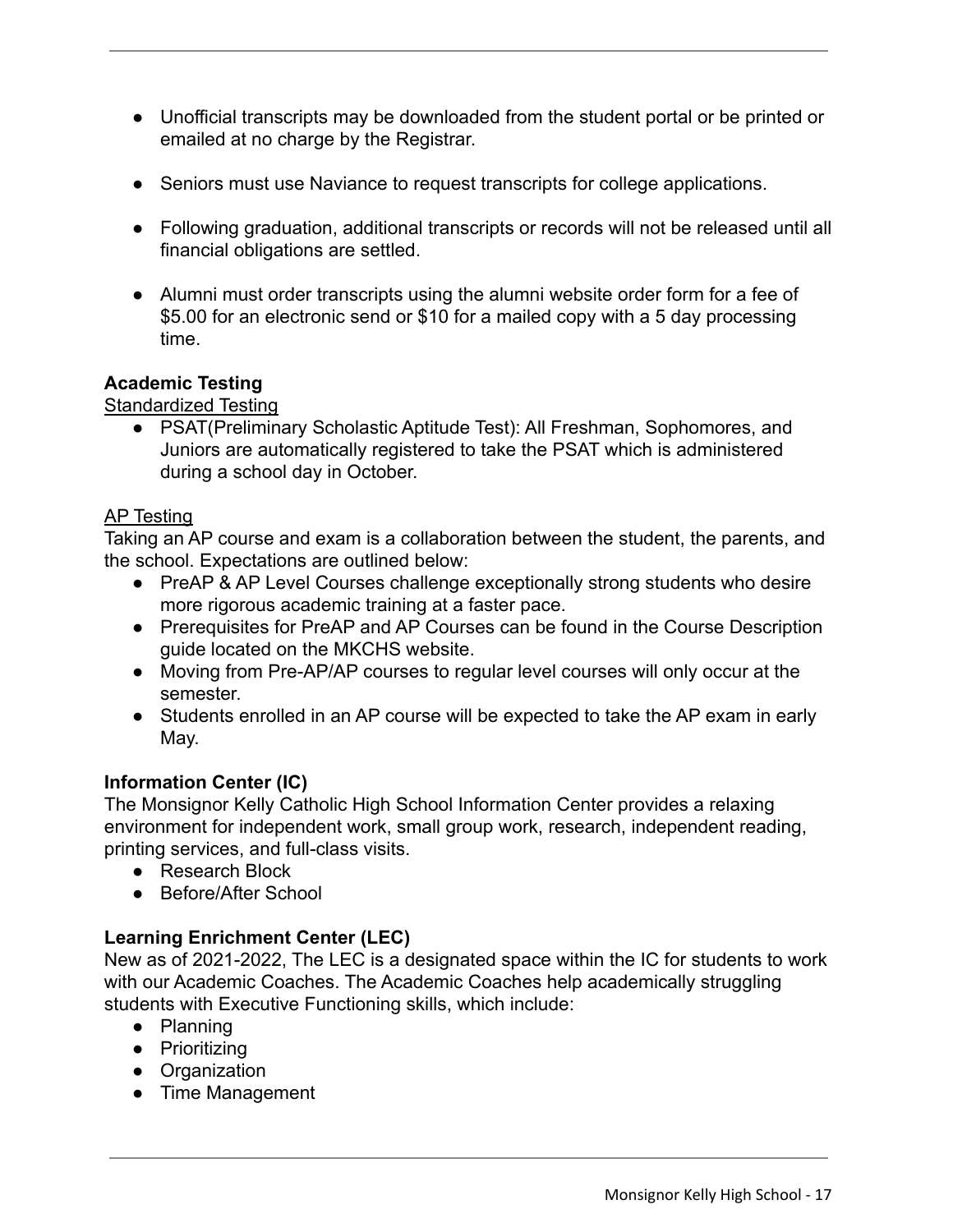Working with Coaches, students learn strategies to increase their focus, effectively prepare for tests, and reduce test anxiety.

Monsignor Kelly High School provides students with documented learning disabilities and/or difficulties with the following accommodations:

- Assisted Note-Taking
- Extended Time on Tests
- Preferential Seating
- Technology Use
- Small Group Testing

#### **SPECIAL NEEDS, DIOCESAN VISION STATEMENT**

Unlike the public school system, Catholic schools do not receive state and federal monies to fund special education programs. Therefore, we do not write or accept Individualized Education Plans (IEPs) as public schools are mandated to do. A plan may be written at each school for those students who are experiencing learning or behavioral difficulties/differences. Each school will designate the proper personnel to collaborate on this plan with the parents. The plan's content is dependent on each school's ability to make **reasonable** accommodations to assist a student or to provide personnel who may participate in the plan.

Parents are expected to provide copies of all assessment information to schools in order that an appropriate student intervention plan can be written. If an assessment has not taken place, the school will require an assessment to determine the student's strengths and weaknesses. This assessment can be done by a local ISD at no charge to the parents. Contact your administrator for information.

In some cases it may become evident that the severity of the learning or behavioral disability/difference exceeds the level of accommodations the school may be able to offer the student. The question of what will best benefit the student's success may indicate that a different educational placement is necessary. This decision will be based on knowledge of the resources of the school and the severity of the problem. In all cases, the decision will be based on Christian compassion.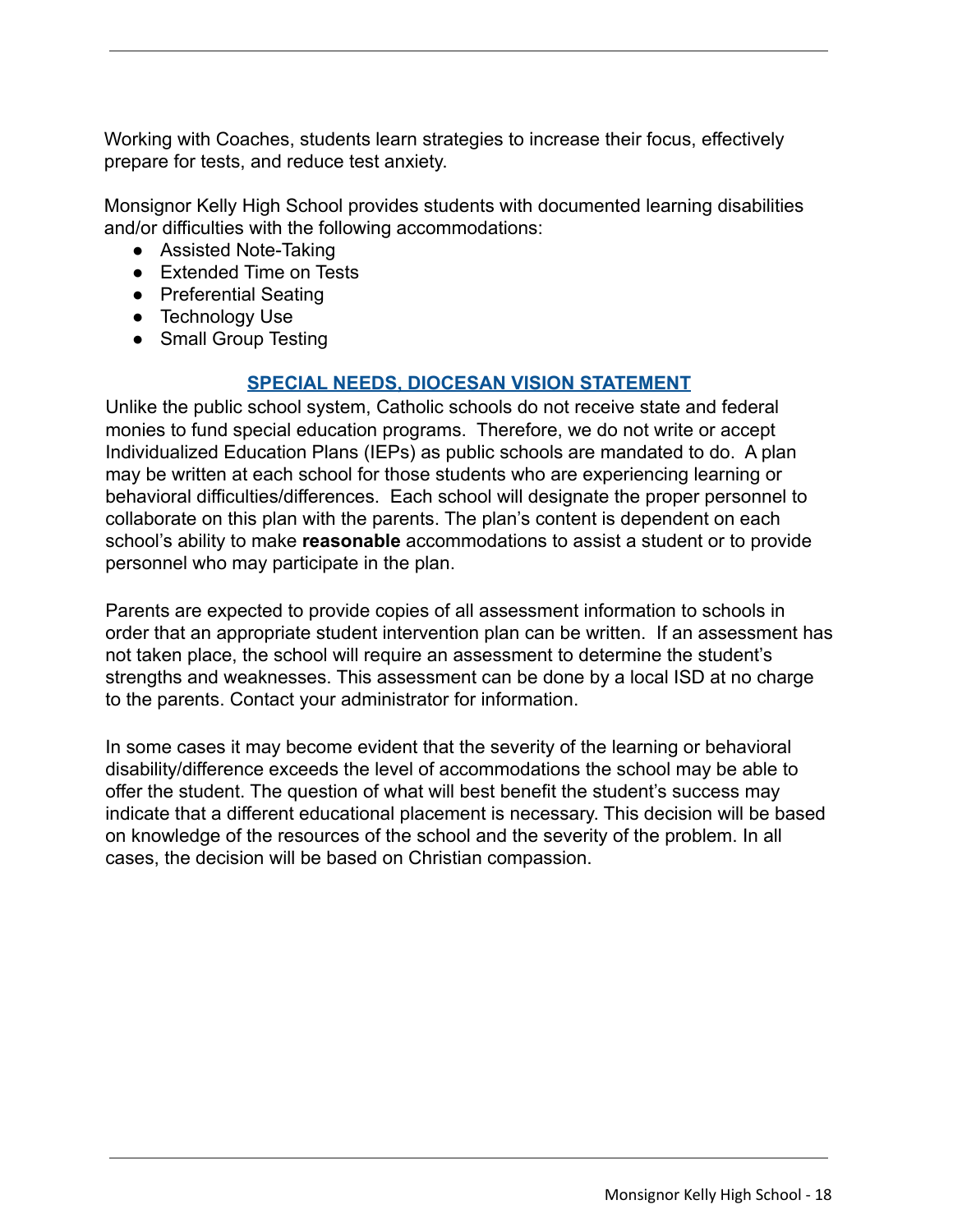

Monsignor Kelly High School offers a college preparatory program of study designed to cultivate knowledge, understanding, intellectual curiosity and courage, complex thinking, and wisdom. Our Catholic faith inspires us to elevate the learning experience for a higher purpose. Through our academic program we promote character, virtue, and leadership.

Our caring and talented faculty are instrumental in engaging students through active learning, engaging them to achieve their highest academic level. Our teachers strive to challenge each student while meeting their individual needs. Because of their care and concern, our teachers provide extra support before and after school. They stretch themselves to ensure that their students are learning, growing, and developing in the classroom, are well prepared for the next level of studies and as life-long learners.

#### **GRADING SYSTEM, REPORT CARDS, GPA**

The school year is divided into four (4) marking periods and two (2)semesters. The dates for the four (4) academic quarters are posted on the Diocesean Calendar.

**Semester One Semester Two**

 $Quarter 1 = 40%$  Quarter 3 = 40% Quarter  $2 = 40\%$  Quarter  $4 = 40\%$  $Midterm = 20\%$  Final =  $20\%$ 100% 100%

MKCHS employs the following grading system:

| A | 90-100   | 4.0 | Outstanding             |
|---|----------|-----|-------------------------|
| B | 80-89    | 3.0 | Above<br>Average        |
| C | 75-79    | 2.0 | Average                 |
| D | 70-74    | 1.0 | <b>Below</b><br>Average |
| F | $0 - 69$ | 0.0 | Unexceptabl<br>е        |

#### **COURSE LEVELS**

● **Advanced Placement/Advanced:** Designated as PreAP/AP - Challenges the exceptionally strong student who desires more rigorous academic training at a faster pace; expected to take the College Board AP exams.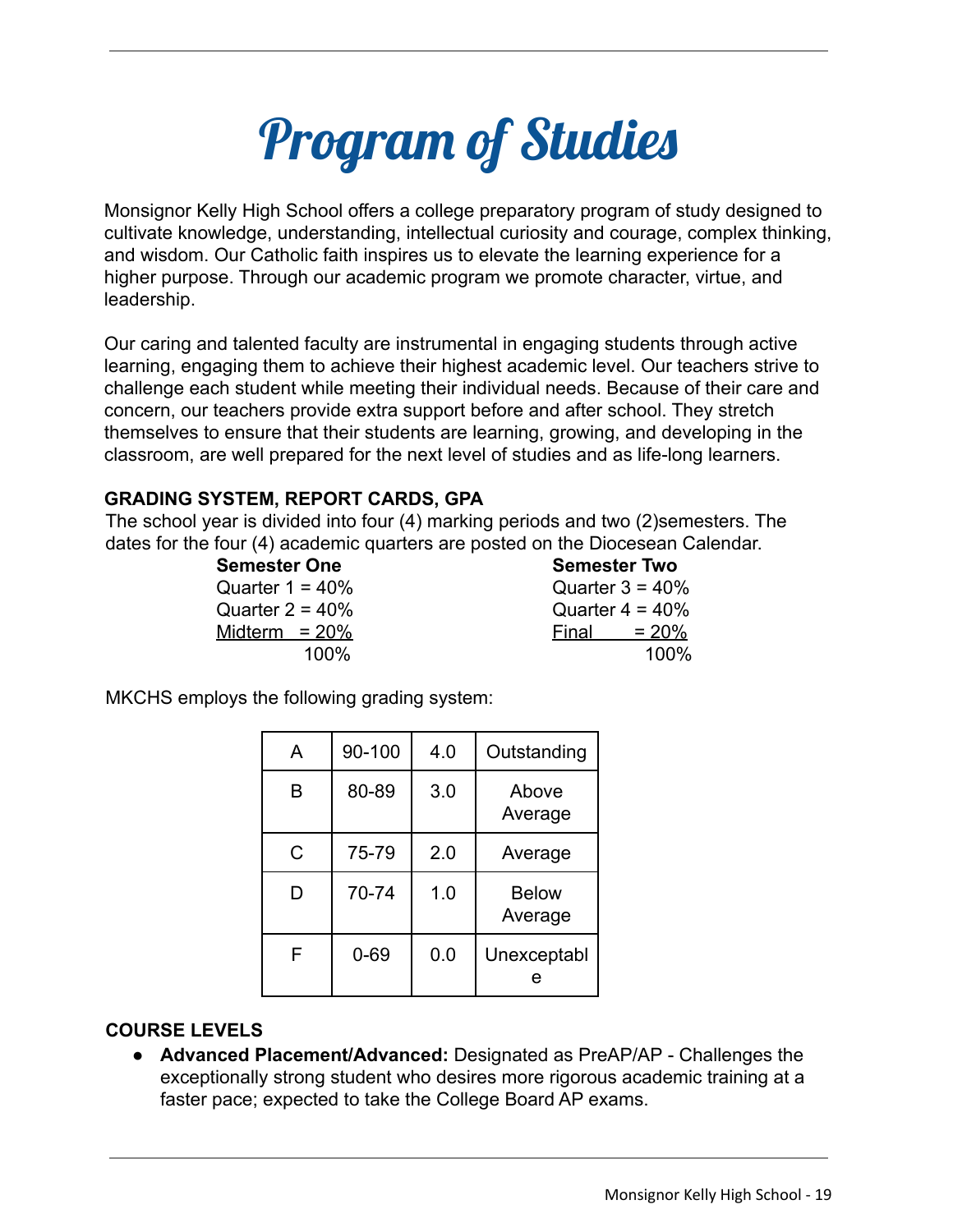- **Dual Credit:** Designated as DC Offered through Lamar University; students must apply and be accepted into Lamar University to enroll.
- **● College Prep:** Designated as CP for the average or above average college preparatory student, stresses skills for college bound students who can assume the responsibility of working independently to some degree.

A one (1) point GPA boost is given for PreAP, AP, and Lamar courses except in the case of a failing grade.

#### **COURSE SELECTION**

Course placement is based on entrance test scores, previous grades, department recommendations, and other relevant criteria. Students and parents meet with their counselor early in the Spring Semester to choose courses for the next school year.

Students should challenge themselves by taking a rigorous course load based on their ability. Taking a variety of courses helps to keep options open for the future. Students should consider all variables that go into providing the appropriate academic challenge while maintaining balance and well-being. Unless a student spends the required time in study each day, he/she cannot expect to achieve the appropriate level of academic success.

The first part of the course selection process is course recommendations. It is during this time that teachers recommend students for classes for the following school year. Students who wish to move from a college preparatory course to a PreAP or AP course should notify their teacher so the teacher can coach the student and monitor their progress with the intent to change levels at the end of the year.

Students may request an override if their request for a course is denied. Students must follow the procedure

#### **PREAP/AP COURSE CHANGES**

Students will remain in a PreAP/AP class for an entire semester. Students may request to move from a PreAP/AP to an on-level course at the semester change if the student has a grade below 70 and if there is room in the on-level course.

#### **GRADUATION CREDIT REQUIREMENTS**

MKCHS has two different Graduation Plans which list the specific course credits necessary to graduate. The plans are Distinguished or Recommended and are specifically detailed in the Course Description Guide. The Distinguished Plan requires a student to accomplish at least four Advanced Measures in addition to completing the required courses. Examples of those Advanced Measures are also listed in the Course Description Guide.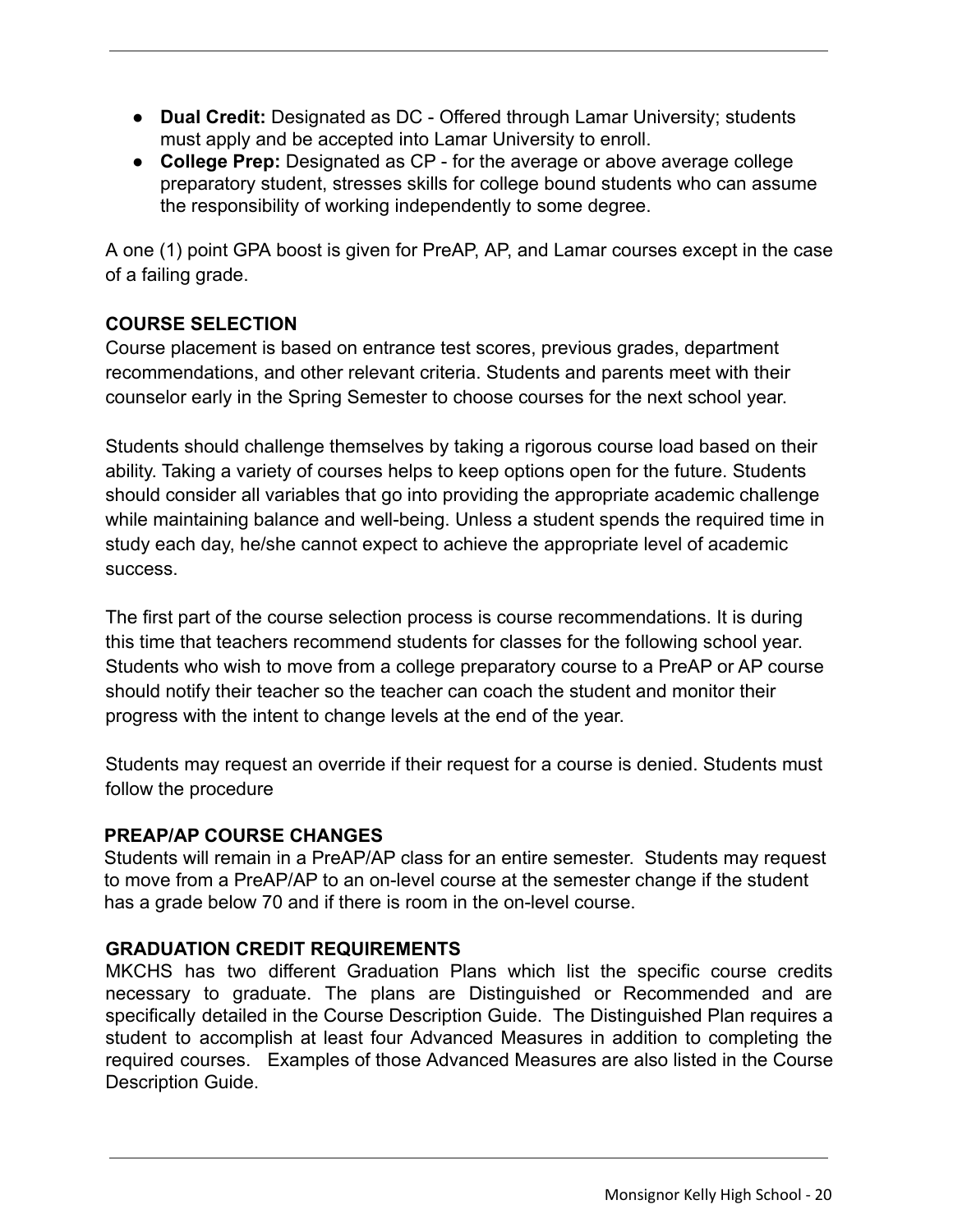#### **COURSE CREDITS**

The only course credits that will be accepted and posted on the high school transcript will include:

- High school credits earned in middle school, contingent upon MKCHS testing and departmental approval.
- High school coursework taken at MKCHS during the school year or in Kelly summer school (including approved Dual Credit courses).
- Summer school courses **required** by MKCHS **to regain** credits lost due to failure during the school year at MKCHS.
- Official transcripts from other high schools will **not** be transcribed onto the MKCHS transcript.

*Summer school, correspondence courses, or CBE (credit by examination) may not be taken to replace any course offered at MKCHS, including to "advance" students to a higher level course.*

#### **CREDIT RECOVERY**

Credit Recovery Credit recovery is offered during summer school only for students who have failed a Kelly High School high school course during a semester of the previous academic year and are seeking recovery credit.

#### **RANK STATEMENT**

In view of MKCHS's competitive college preparatory curriculum, the small size of the school and the performance of the students, the school regards "rank in class" as an indicator which may be misleading. Consequently, the school does not rank its students for the college admissions process, except as required by the Texas Top Ten Percent Rule. **Ranks will not be released to students or parents or placed on transcripts until after 5 semesters for those students in Top Ten Percent.**

#### **GRADUATING HONOR DESIGNATIONS**

Beginning with the freshman class of 2015-2016, to be eligible for one of the top two positions of **valedictorian** and **salutatorian as well as the top 10%**, a student must have attended MKCHS for a minimum of five consecutive semesters prior to graduation.

In the event a graduating student, who has transferred to Kelly HS and has not been enrolled for the required five (5) semesters and is therefore not eligible for the valedictorian distinction, has a higher calculated GPA than the designated valedictorian, each student will receive the Highest Ranking Graduate designation if authorized by the Texas Education Agency.

#### **Final class position for seniors is determined after seven (7 ) semesters**.

| Summa Cum Laude, with highest honor: | 4.4 GPA and above |
|--------------------------------------|-------------------|
| Magna Cum Laude, with high honor:    | $4.2 - 4.39$ GPA  |
| Cum Laude, with honor:               | $4.0 - 4.19$ GPA  |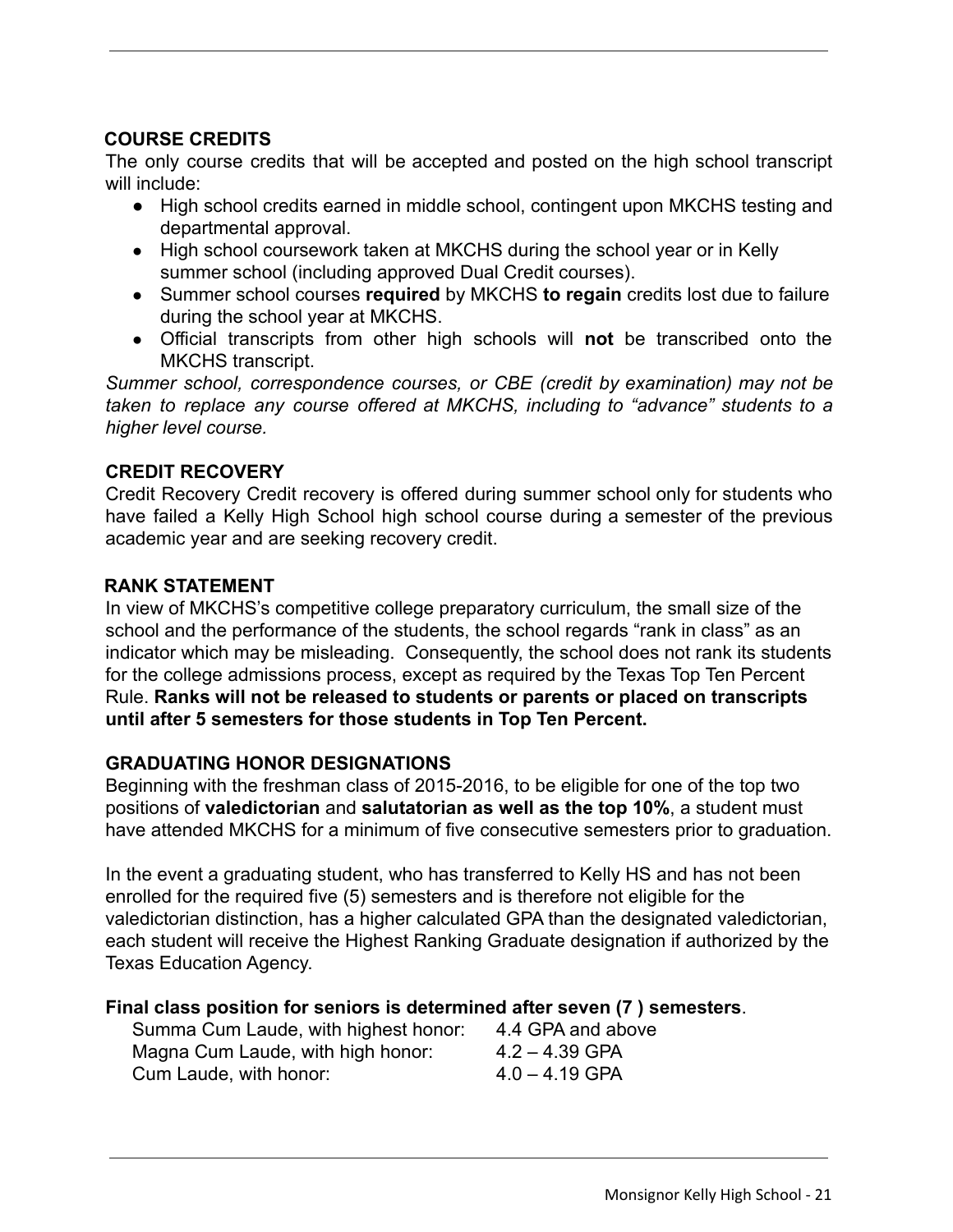#### **EXAMS/EXEMPTIONS**

Midterm and final exam grades will count as 20% of the semester grade. Students have the opportunity to exempt one exam for each of the policies below (two exemptions total per semester):

| <b>Academic Exemption Policy</b>                                                    | <b>Behavior Exemption Policy</b>                                                    |
|-------------------------------------------------------------------------------------|-------------------------------------------------------------------------------------|
| Minimum 90 average for the semester (for<br>each quarter for semester only classes) | Minimum 70 average for the semester (for<br>each quarter for semester only classes) |
| No major behavior infractions                                                       | No more than 1 demerit<br>No major behavior infractions                             |
| No excessive absences or tardies                                                    | No excessive absences or tardies                                                    |
| No unexcused absences, no<br>external/internal suspension                           | No unexcused absences, no<br>external/internal suspension                           |
| Rank One documents required                                                         | Rank One documents required                                                         |

The following rules apply during exam days;

- Any tuition, fees, fines, equipment owed must be paid before students may exempt exams.
- The exam schedule will be announced about 2 weeks before the exams begin. Rules will also be posted and announced.
- Exam 'sessions' are 90 minutes.
- Students may not be in the building during exam sessions unless they are in an exam or in a 'study room'.
- Students may leave campus when not involved with an exam.
- Dress code regulations will apply.

#### **ACADEMIC ELIGIBILITY**

A student's eligibility to participate in extracurricular activities is determined at the end of each quarter and semester. As of 2021-2022, Kelly High School is adopting the "No Pass/No Play Rule". This rule is designed to motivate students to pass every class, or be barred from all school-sponsored extracurricular activities. Understandably, this rule sends a powerful message - Kelly High School places academics first and failure has consequences. The hope is that this rule will motivate more students to pass all their classes, and the percentage of ineligible students will decline.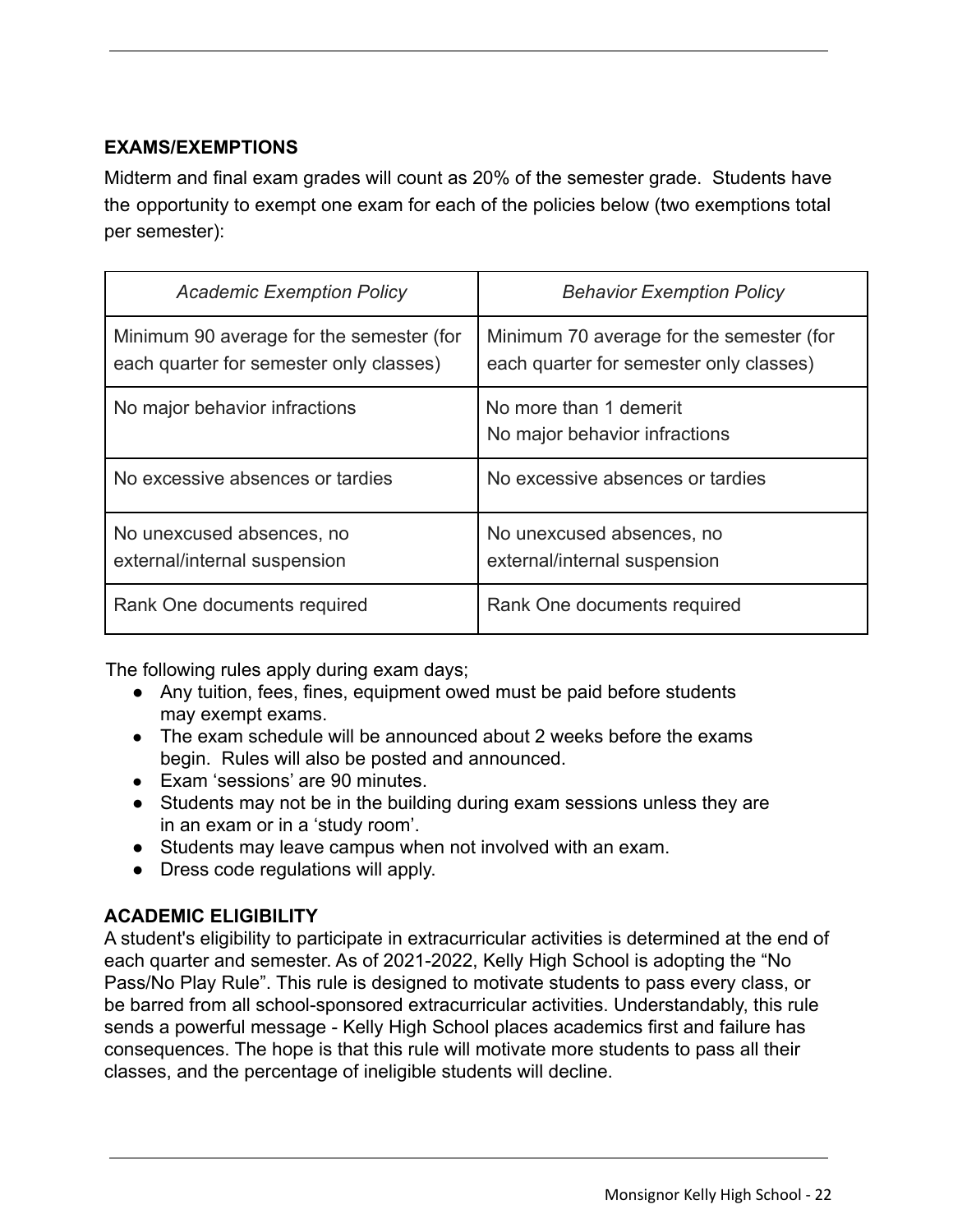Any student with a failing grade at the end of the quarter or the semester will be academically ineligible to participate in any extracurricular activities during the next quarter. Reinstatement of eligibility will be determined by the Administration according to this handbook.

Extracurricular activities are defined as athletics, student government, school plays, clubs, and dances. Students already involved in an activity at the time will be suspended from the activity.

#### **ACADEMIC PROBATION CRITERIA**

- 1. Any student who is placed on academic probation will be required to have a conference with their parent/guardian, counselor, Dean of Academics, and Director of the Learning Enrichment Center (LEC).
- 2. Students on academic probation will be required to work with the Academic Coaches in the Learning Enrichment Center (LEC) and their teachers for additional academic support.
- 3. Administration reserves the right to remove any student whose academic achievement seems unsatisfactory

#### **ACADEMIC SUPPORT**

Teachers provide needed academic support in order for every student to successfully complete his/her course of study. Each teacher may meet with students before or after school to provide tutorial help with the objective to improve student achievement. Peer tutors and Academic Coaches are also available to ensure that every student has the tools to reach their academic goals.

| <b>Monday</b>  | <b>Tuesday</b> | Wednesday   | <b>Thursday</b> | <b>Friday</b>      |
|----------------|----------------|-------------|-----------------|--------------------|
| 8-Period       | <b>BLUE</b>    | <b>GOLD</b> | <b>BLUE</b>     | <b>GOLD</b>        |
| 45-Minute      | 90-minute      | 90-minute   | 90-minute       | 90-minute          |
| <b>Classes</b> | classes        | classes     | classes         | classes            |
| 8-Period       | <b>BLUE</b>    | <b>GOLD</b> | 8-Period        | <b>Flex Friday</b> |
| 45-Minute      | 90-minute      | 90-minute   | 45-Minute       |                    |
| <b>Classes</b> | classes        | classes     | <b>Classes</b>  |                    |

| 2021-2022 New Class Schedule |  |  |
|------------------------------|--|--|
|                              |  |  |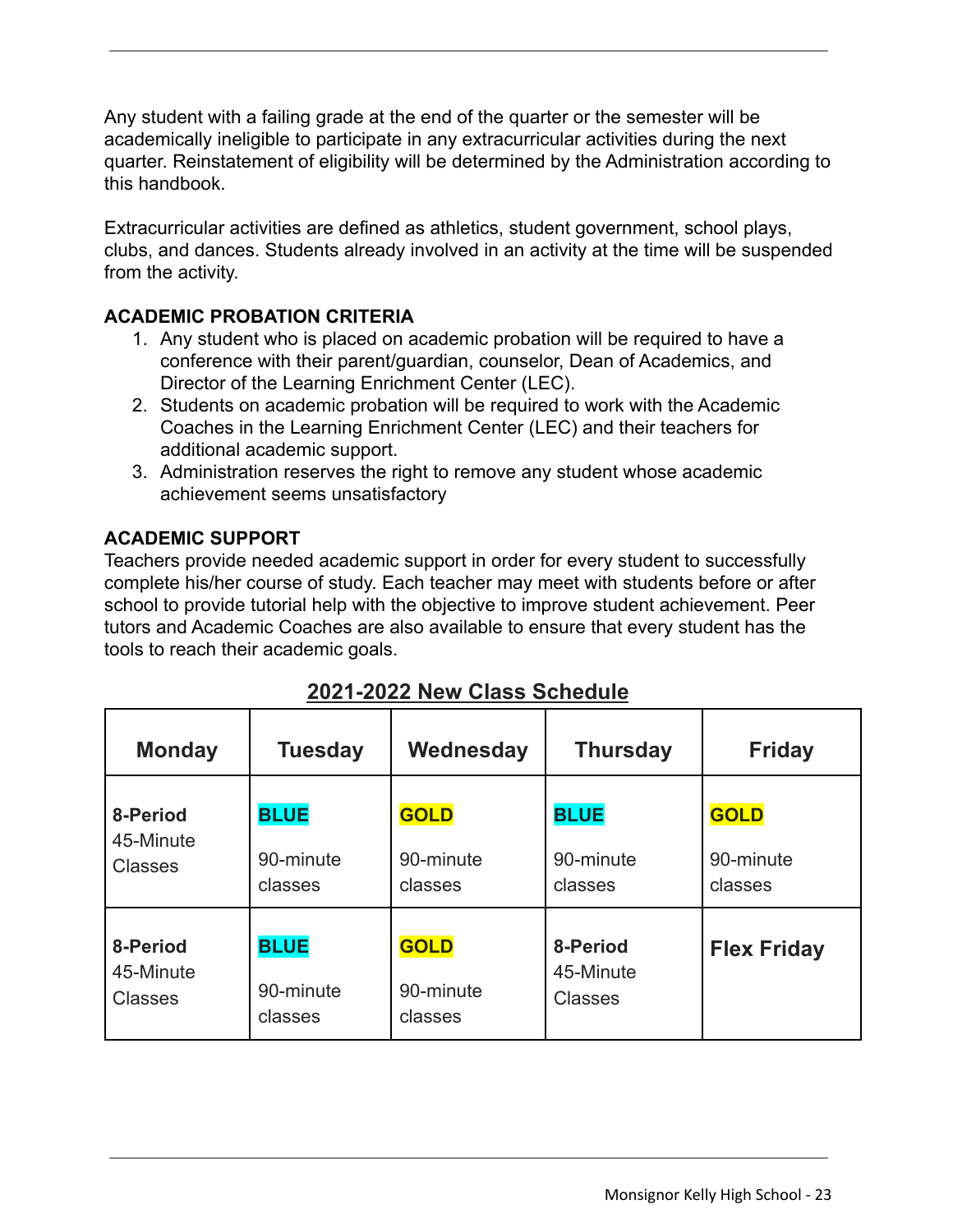#### **Explanation of Flex Friday**

- **Thursday Prior** All students will be given a planning sheet A Block. The students fill in their planner as they progress through the day, checking with each teacher. The last period teacher verifies all students have their planner complete.
- **Flex Friday** is a day designed for self-directed learning. After Mass and/or homeroom meetings, students begin their self-directed schedule. Students follow their planner and teachers sign-off that they met with the students. The last period/meeting teacher collects all student planners.

#### **All Block Day Schedule:**

A Block - 8:30-9:15 B Block - 9:20-10:05 C Block - 10:10-10:55 D Block - 11:00-11:45 1st Lunch - 11:45-12:10, E Block - 12:15-1:00 OR E Block - 11:50-12:35, 2nd Lunch - 12:35-1:00 F Block - 1:05-1:50 G Block - 1:55-2:40 H Block - 2:45-3:30

#### **Blue/Gold Day Schedule:**

A/E Block - 8:30-10:00 Break - 10:05-10:15 B/F Block - 10:20-11:50 1st Lunch - 11:55-12:20, C/G Block - 12:25-1:55 OR C/B Block - 11:55-1:25, 2nd Lunch - 1:30-1:55 D/H Block - 2:00-3:30

**Flex Friday Schedule:** (general schedule; subject to change based on pep rallies, assemblies, etc.)

| 8:30-8:45   | Homeroom       |
|-------------|----------------|
| 8:50-9:35   | <b>Block 1</b> |
| 9:45-10:45  | Mass           |
| 10:55-11:40 | Block 2        |
| 11:45-12:45 | Lunch          |
| 12:50-1:35  | Block 3        |
| 1:40-2:25   | Block 4        |
| 2:30-3:15   | Block 5        |
|             |                |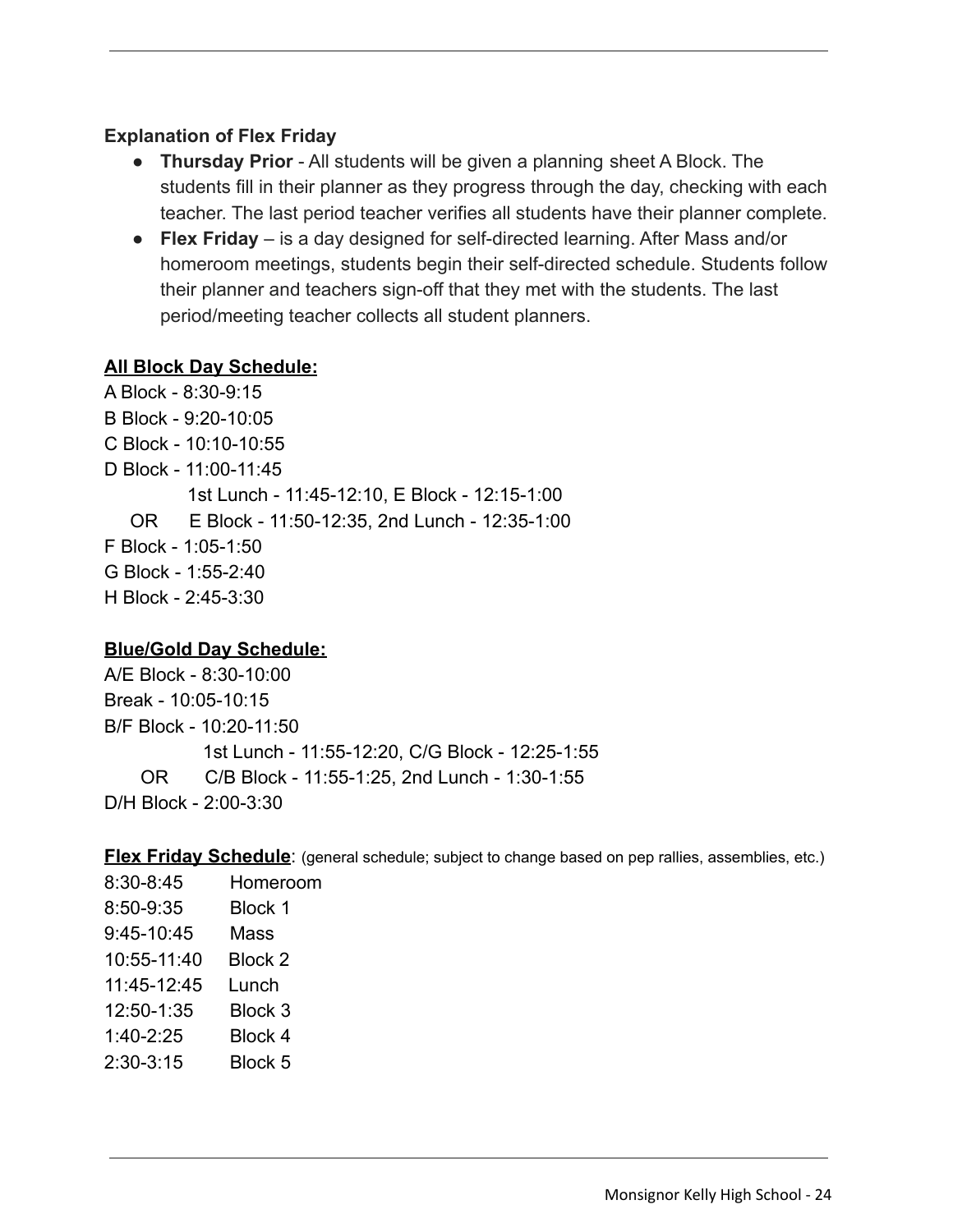### Student Attendance

#### **ATTENDANCE**

Monsignor Kelly Catholic High School recognizes its responsibility to provide a thorough and efficient education to every student. It is paramount that parents and students assume responsibility for school attendence. Administrators and teachers cannot successfully fulfill their responsibility to the student unless the student is present for the school days. We expect students to be in school and attend all classes every day.

#### **REPORTING ABSENCES**

If a student misses class(es) for any reason, a parent will send an email to Mrs. Walter at [swalter@mkchs.com](mailto:swalter@mkchs.com) to let her know the date, time, and reason for the absence. The absence will remain an unexcused absence unless documentation is provided within 2 days of the absence.

#### **TYPES OF ABSENCES**: Excused, Unexcused, School Activity

#### **Excused Absence**

Kelly High School recognizes only the following as legitimate reasons for an excused absence:

- Personal illness
- Death in the immediate family
- Court ordered appearance (copy subpoena required)
- School suspension by administration
- Two college visits documentation from schools visited
- Inpatient treatment by hospital/facility or outpatient intensive treatment by a hospital/facility with administrative approval
- Illness lasting 5 or more days contact the administration
- An absence for any reason not listed above may be deemed excused by administrative approval only

#### **Unexcused Absences**

Kelly High School considers the following examples of unexcused absences:

- Family Vacations/non-school sponsored trips
- Job interviews
- Cutting school/class truancy

#### **TARDIES**

The tardy warning bell will ring at 8:25 and the tardy bell at 8:30. Any student arriving between 8:30 and 8:40 will be recorded tardy. Any student arriving to class after the first 10 minutes of the class period will be recorded absent. If the reason for arriving late is a result of any of the reasons defined as "excused" the absence will be recorded as an excused absence provided the parent provides the appropriate documentation. Students arriving after 8:40 will not be admitted without a note/phone call from a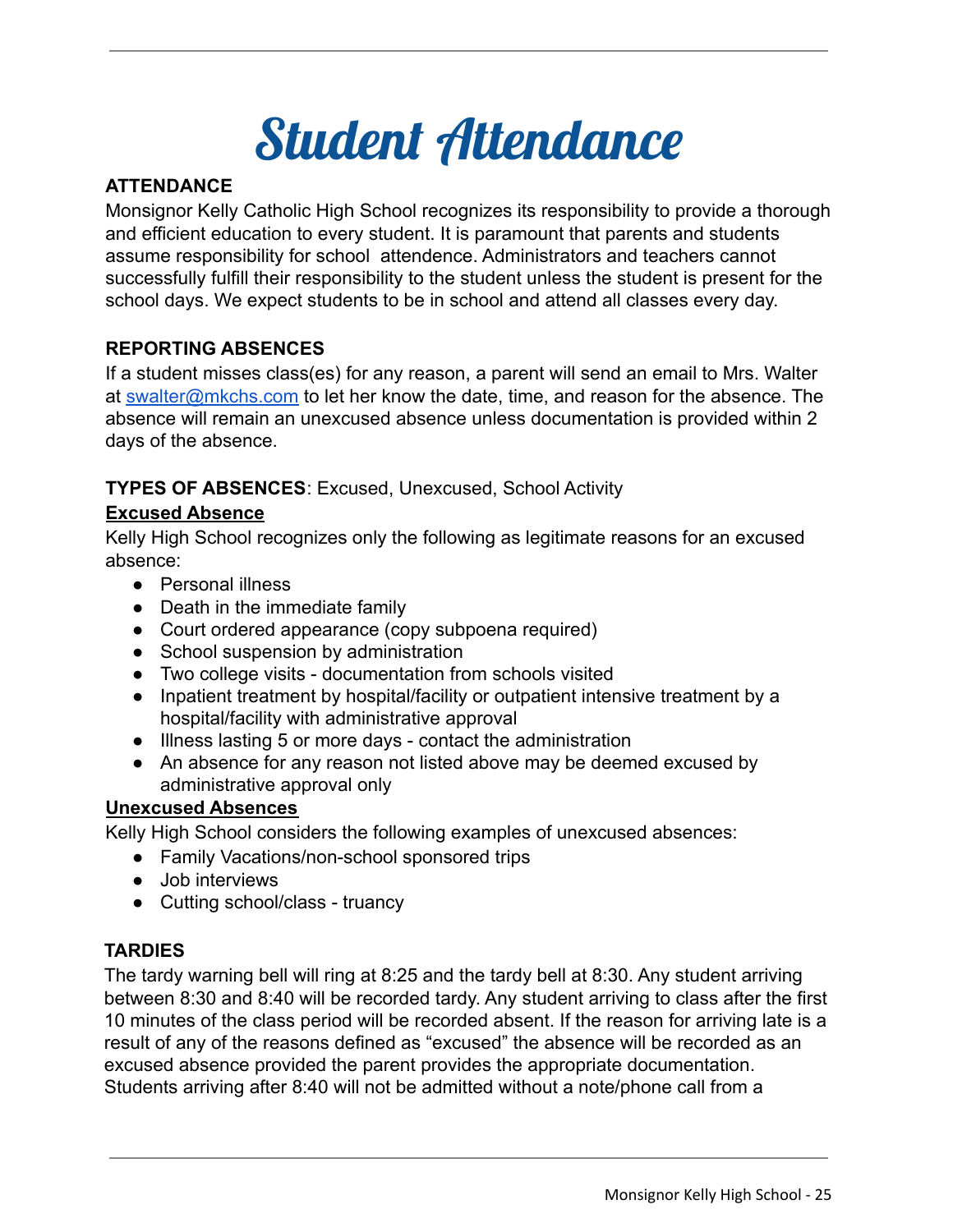parent/guardian. After 2 tardies per semester, the student will be referred to the Discipline Office.

#### **COLLEGE VISITS**

Juniors and Seniors are permitted two (2) excused absences per academic year for a college visit. In order for the college visit to be an excused absence, the student must provide a note at least one (1) school day prior to announcing the college visit. It is recommended that college visitations occur on days when Kelly is not in session. There are specific days on the school calendar when Seniors are not in session which may be used for this purpose. A "College Visit" letter from the institution is required upon return and should be submitted to the attendance office.

#### **FIELD TRIPS**

Due to COVID-19, all Kelly field trips have been suspended - no field trips will be scheduled.

#### **EARLY DISMISSAL**

In the event that a student must be dismissed from school before 3:30PM, the student must present the request *in writing* from the parent/guardian to the attendance office in the morning, before the first block class. Telephone calls to arrange an early dismissal are **highly discouraged** unless it is an emergency. The student will receive an early dismissal slip from the attendance office, and should present that slip to the teacher of the class the student is in when they are to be dismissed. Students must report to the attendance office and sign out before leaving school.

#### **MAKE-UP WORK**

Is expected for all work missed due to an absence - excused or unexcused.

- Students are expected to contact teachers and arrange to have any assignments, quizzes, or tests submitted within the same number of days missed or face loss of credit.
- Class work missed for school activities or anticipated absences (those known about beforehand) should be *turned in before the absence* and students are expected to complete any work missed while absent to remain current with the class before they return to school.
- Missing work will have a "0" placeholder in the gradebook until the work is turned in.
- In cases of extenuating circumstances, if makeup work for excused absences is not completed at the time grades are due for a grading period, an Incomplete (I) may be recorded for the nine (9) week report card. All incomplete grades must be approved by both the teacher and the Dean of Academics. It is expected that students use Flex Friday to complete all outstanding work. If the makeup work has not been completed by the final deadline, the Incomplete (I) grade will be recorded as a "0".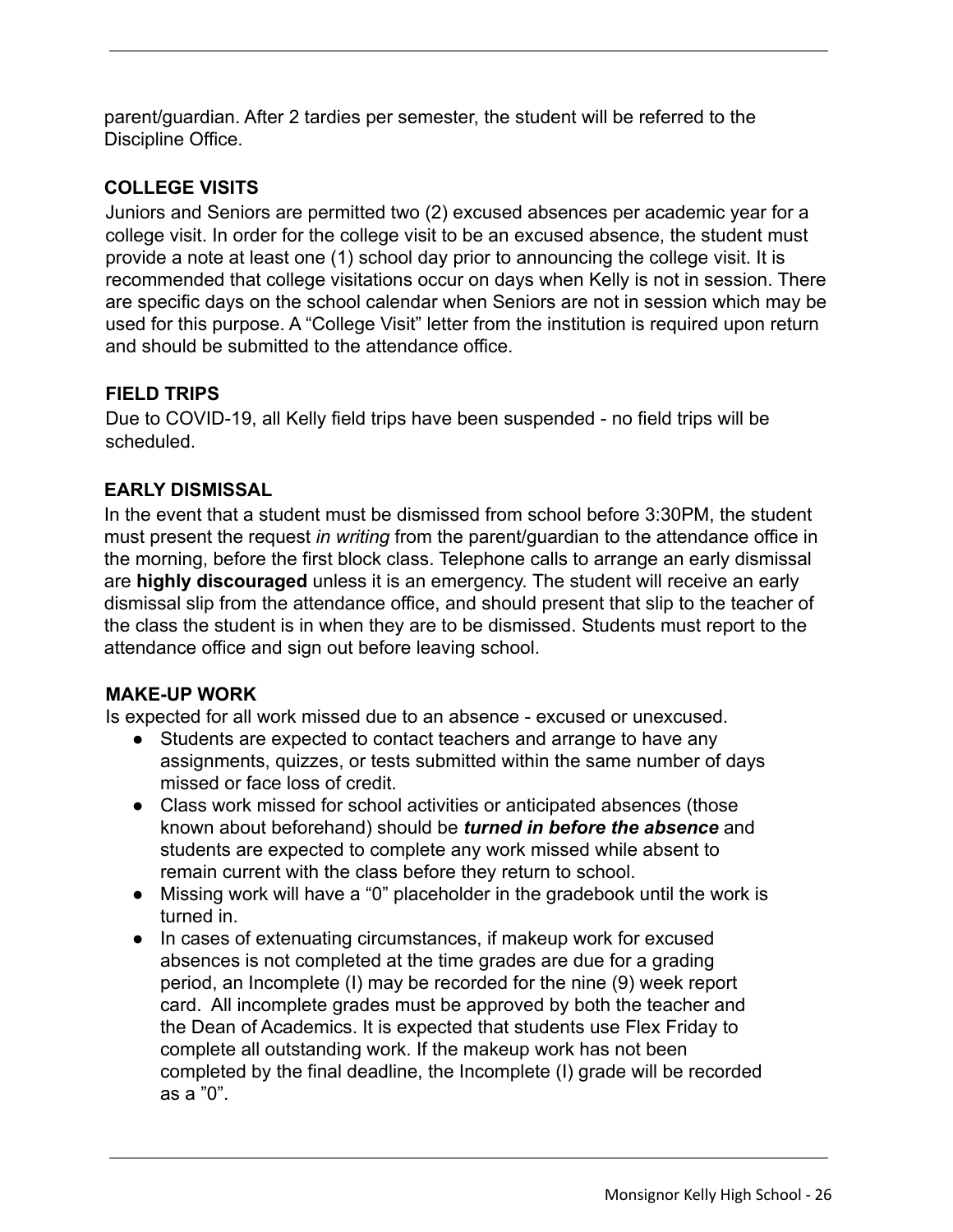#### **EMERGENCY**

If a student becomes ill or is involved in an emergency situation, the student must obtain permission from the Principal or Dean of Academics to leave school. The parents will be notified before the student is dismissed. At the time of departure the student must sign out in the Attendance Office and obtain a "Pass to Leave Campus" slip. At the time the student returns to campus, the student must sign in at the Attendance Office.

#### **TRUANCY**

Truancy is missing all or part of a school day without parental knowledge or consent, or failure to properly sign out when leaving school at times other than dismissal. Students may NOT leave the campus or building at any time for any reason during the school day without checking out through the Attendance Office. Being off campus without a proper permit is truancy. When students leave campus without permission, it creates reasonable suspicion which may lead to a student being searched for prohibited contraband.

#### **EXCESSIVE ABSENCES/LOSS OF CREDIT**

Absence/tardiness/early dismissal in a particular period may adversely impact a student's attendance record and academic credit. Absences include full-day absences, truancy from school, and absence from an individual course, which could be caused by lateness to school. If a student accumulates ten (10) absences in a one (1) semester course, the student may not receive credit for the course until days are made up in summer school. If a student accumulates twenty (20) unexcused absences from a full year course, the student may not receive credit for these classes until days are made up in summer school. Seniors with excessive absences may not be granted credit for that course; subsequently, their diploma may be held until the above criteria have been met. Parents will receive notification when a student is at risk for loss of credit due to excessive absences.

#### **EXTRACURRICULAR PARTICIPATION**

Students must be present for AT LEAST TWO FULL BLOCKS ON BLUE/GOLD DAYS AND FOUR FULL BLOCKS ON ALL BLOCK DAYS in order to attend or participate in an athletic event, practice or extracurricular school activity that day without the specific permission of the administration. This policy is in compliance with TAPPS Regulations.

#### **SCHOOL RELATED ABSENCE**

Sponsors will give each student a school related absence form which must be completed, signed by a parent, and returned. Schoowork missed (homework/assignments/projects submitted, quizzes/tests taken, etc) should be completed BEFORE the absence. Sponsors will check with the student's teachers concerning eligibility. Phoned-in permission will not be accepted.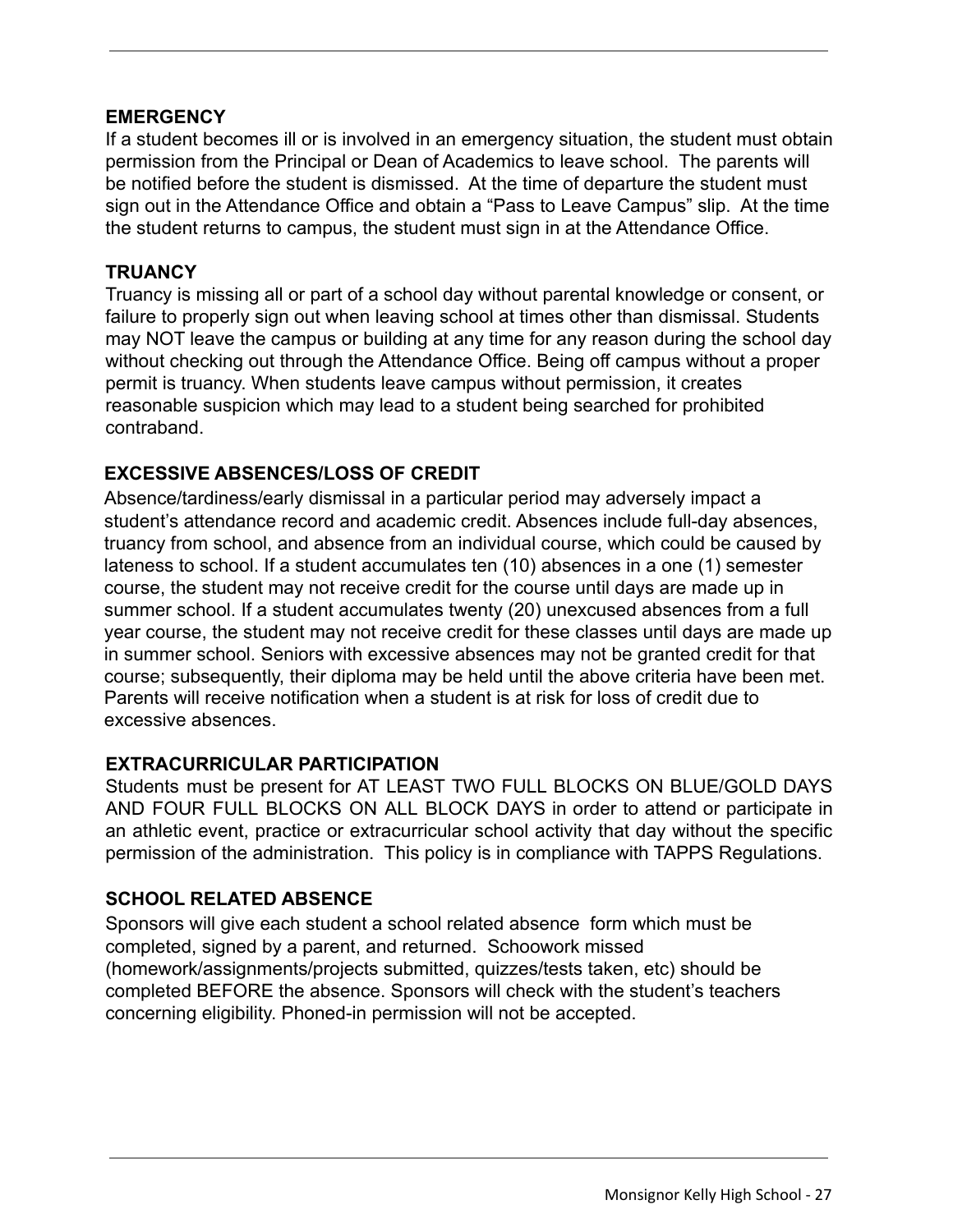## Student Safety & Security

The Monsignor Kelly Catholic High School Administration worked together with the Beaumont Police Department to review and update our safety and security procedures.

State Law requires fire and/or tornado drills to be held monthly. Evacuation routes are posted at the door of each classroom. Students should familiarize themselves with these routes. At the first sound of the fire alarm, all doors should open wide. The student nearest to the door will take charge of this. Students leave the room immediately in a single file. The last student to leave will turn off the lights and close the classroom door. Silence is to be maintained during the entire drill and/or real event. Leaving the building quickly, a fast walk is expected, but never any running. Students are to remain with their teacher and class at all times. Teachers will check roll 'outside' to verify all students are accounted for.

In the event of a tornado or tornado drill, the movement of students to inside hallways, away from windows, in an orderly, quick and quiet fashion is expected.

#### **Lockdown Regulations**

When an announcement for school lockdown is made, teachers and students should follow these procedures:

- 1. All are to remain in the classroom and lock all doors
- 2. All are to move onto the floor and away from windows and hall-door sight lines
- 3. Turn off lights
- 4. Attendance is to be taken and a list created of any student(s) not in the classroom; if possible, communicate this list to an Administrator
- **5. No cell phone use is permitted during a lockdown**
- 6. If the announcement occurs during the change of class or during lunch period, students should be gathered and ushered into classrooms, or any protected area. Safety is the ONLY concern - not comfort!
- 7. All should remain calm and await further announcements

#### **Shelter In Place**

- 1. All should remain in their classrooms
- 2. Teaching continues
- 3. Bells will be held no movement between classes
- 4. When threat is over, an announcement will be made to resume to the regular schedule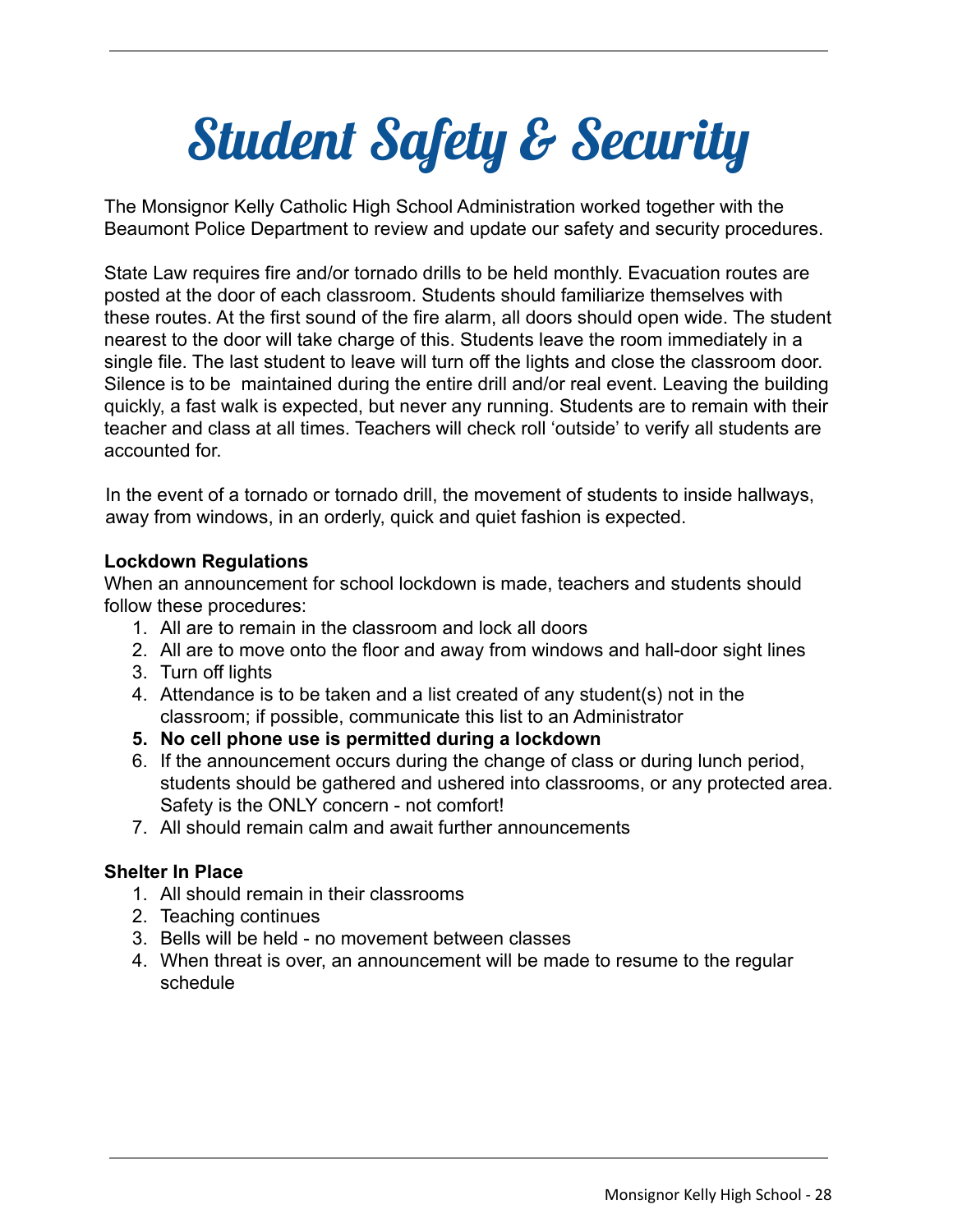### Catholic Virtues - Discipline

From the Catechism of the Catholic Church, "A virtue is a habitual and firm disposition to do the good. It allows the person not only to perform good acts, but to give the best of himself. The virtuous person tends toward the good with all his sensory and spiritual powers; he pursues the good and chooses it in concrete actions." Prudence, justice, fortitude, and temperance are called the human or cardinal virtues because they forge the human character. These four basic habits assist us in developing a pure heart that is open to God's will.

Discipline is a process whose purpose is to strengthen religious and social values; to mold concrete personality traits; to correct not only negative behavior patterns, but also negative actions. This purpose is implemented through a program of teaching, a plan of supervisory control, a system of essential rules, and when necessary, corrective punishment or consequence.

Our Discipline Plan is designed to accomplish the following:

- Set the expectations that ALL students will be held accountable for ALL their behavior ALL the time
- Create a safe, orderly, and positive classroom and school environment
- Show students how to monitor their behavior and evaluate their choices
- Achieve consistency in behavioral standards and expectations throughout the school

Three Guiding Principles:

- Students will be safe
- Students will be respectful
- Students will be responsible

Monsignor Kelly seeks to adhere to a clear, explicit, and consistent discipline system. Expectations for student behaviors and consequences for not meeting those expectations are clearly defined below.

Kelly High School holds students responsible for attending school regularly and on time, and to respect the rights, property, and safety of others. Students who become involved in areas of problem behavior are subject to specific disciplinary actions, based on the seriousness of the behavior.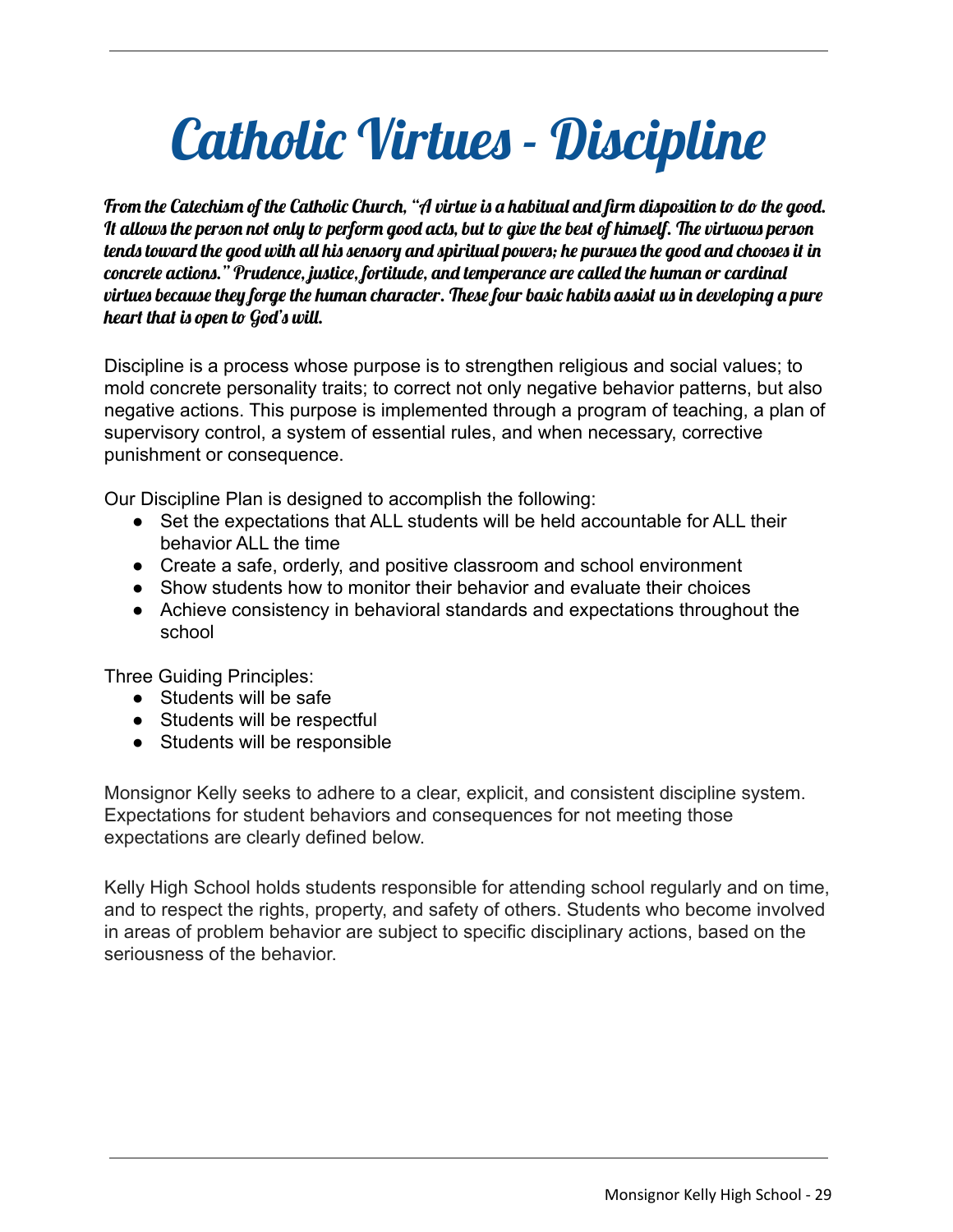#### **STUDENT EXPECTATIONS**

| <b>School Area</b> | <b>Be Safe</b>                                                                                  | <b>Be Respectful</b>                                                                                                                                                                                                                                                                                                | <b>Be Responsible</b>                                                                                                                                                                                                        |
|--------------------|-------------------------------------------------------------------------------------------------|---------------------------------------------------------------------------------------------------------------------------------------------------------------------------------------------------------------------------------------------------------------------------------------------------------------------|------------------------------------------------------------------------------------------------------------------------------------------------------------------------------------------------------------------------------|
| <b>Arrival</b>     | -Do not enter the building<br>before 7:30am.<br>-Early arrivals wait in the<br>cafeteria until. | -Enter classrooms calmly<br>and quietly.<br>-Follow adult directives.<br>-No Cell Phone usage from<br>7:30am-3:30pm.                                                                                                                                                                                                | -Be punctual.<br>-Be prepared for class with<br>all books, supplies,<br>materials, and assignments.                                                                                                                          |
| <b>Hallways</b>    | -Walk calmly and in an<br>orderly manner.<br>-Keep hands, feet, and<br>objects to yourself.     | -Follow rules without adult<br>reminders or intervention.<br>-Be aware and mindful of<br>surroundings.                                                                                                                                                                                                              | -Properly utilize available<br>time between classes.                                                                                                                                                                         |
| <b>Classrooms</b>  | -Walk at all times.<br>-Keep hands, feet, and<br>objects to yourself.                           | -Show respect for your own<br>possessions, the<br>possessions of others, and<br>school property<br>-Share classroom/school<br>materials, resources, and<br>equipment<br>-Display tolerance and<br>acceptance for yourself and<br>others.<br>Accept the consequences<br>of your behavior, decisions,<br>and actions. | -Be punctual.<br>-Complete and submit<br>assignments on time.<br>-Be self-motivated.<br>Be a self-directed problem<br>solver.<br>-Accept responsibility and<br>consequences for your<br>behavior, decisions, and<br>actions. |
| <b>Restrooms</b>   | -Walk at all times.<br>-Keep water in sink/clean<br>spills.<br>-Wash hands before<br>leaving.   | -Give others privacy.<br>-Show respect to school<br>property.                                                                                                                                                                                                                                                       | -Dispose of trash in trash<br>$can(s)$ .<br>-Return to class promptly.<br>-Help keep restrooms clean.                                                                                                                        |
| <b>Cafeteria</b>   | -Walk at all times.                                                                             | -Do not touch others' food<br>items or belongings.<br>-Follow adult directives.                                                                                                                                                                                                                                     | -Come prepared with lunch<br>money.<br>-Clean up after yourself.<br>-Do not take food out of the<br>cafeteria/courtyard (old gym<br>if applicable).                                                                          |
| <b>Outdoors</b>    | -Stay within boundaries.<br>-Keep hands, feet, and<br>objects to yourself.                      | -Be respectful of others'<br>space.<br>-Follow adult directives.                                                                                                                                                                                                                                                    | -Place all trash/litter in trash<br>$can(s)$ .                                                                                                                                                                               |
| <b>Dismissal</b>   | -Walk calmly and in an<br>orderly manner.                                                       | -Wait for the teacher to<br>dismiss you from class.<br>-Follow adult directives.                                                                                                                                                                                                                                    | -Leave with all necessary<br>materials, supplies, and<br>resources.<br>-Be alert and ready for your<br>ride/bus/etc.                                                                                                         |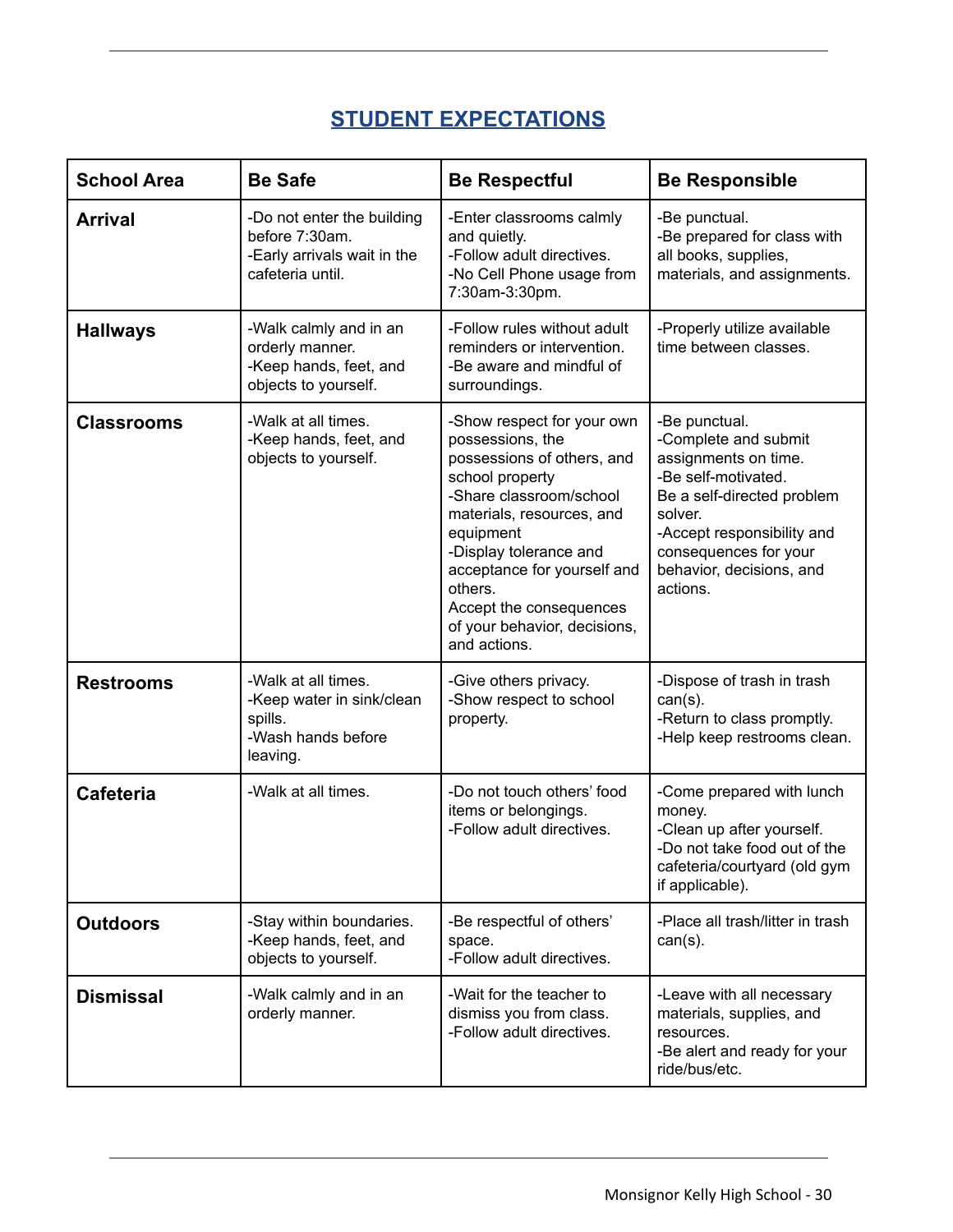#### **INFRACTIONS**

| <b>Minor Level</b> | <b>Examples:</b>                                                                                                                                                                                                                                                                                                                                                                                                                                                                                                                                                                                                                                                                                        |
|--------------------|---------------------------------------------------------------------------------------------------------------------------------------------------------------------------------------------------------------------------------------------------------------------------------------------------------------------------------------------------------------------------------------------------------------------------------------------------------------------------------------------------------------------------------------------------------------------------------------------------------------------------------------------------------------------------------------------------------|
| Warning            | ID/Dress Code/Mask/Shaving Violation<br>Tardy                                                                                                                                                                                                                                                                                                                                                                                                                                                                                                                                                                                                                                                           |
| 1 Demerit          | <b>Repeated Infractions</b><br>Being in hallways without a pass during instruction time<br>Failure to place trash in its proper container<br>Disruptive behavior in class, cafeteria, gym, or halls<br>Eating or drinking in class or halls<br>Three or more tardies to school per quarter                                                                                                                                                                                                                                                                                                                                                                                                              |
| 2-9 Demerits       | Repeated Infractions of Any Above<br>Disrespect to staff, students, volunteers<br>Being in the parking lot without a pass from the office during school hours<br>Failure to follow "Computer Use & Internet Policy"/ Chromebook policy<br>Misconduct at a MKCHS athletic or other extra-curricular event<br>Leaving class/school without signing out in the Attendance Office<br>Driving recklessly in the parking lot or on Kelly Drive<br>Profane or vulgar language<br>Disturbance in a Liturgy or assembly<br>Improper Use of Cell phones/iWatches/Etc.<br>Other behavior not in agreement with the MKCHS mission statement.<br>Administration reserves the right to determine demerits upon review |
|                    |                                                                                                                                                                                                                                                                                                                                                                                                                                                                                                                                                                                                                                                                                                         |
| <b>Major Level</b> | <b>Examples:</b>                                                                                                                                                                                                                                                                                                                                                                                                                                                                                                                                                                                                                                                                                        |
| $10+$ Demerits     | Repeated Infractions of Any Above<br>Aggression and/or hostility<br>Vaping, tobacco use<br>Alcohol, medication abuse, and other drugs<br>Harassment, threats, bullying, and intimidation<br>Academic dishonesty (lying, cheating, forgery, or plagiarism)<br>Disruptions to the academic process, Liturgy, assembly, and/or extra-curricular<br>event<br>Attendance violations<br>Sexual behaviors<br><b>Theft</b><br>Vandalism<br>Weapons/dangerous items<br>Forging, falsifying signatures, and/or altering parent notes<br>Driving recklessly in the parking lot or on Kelly Drive<br>Profane or vulgar language<br>Defiance of authority/disrespect to staff, students, volunteers                  |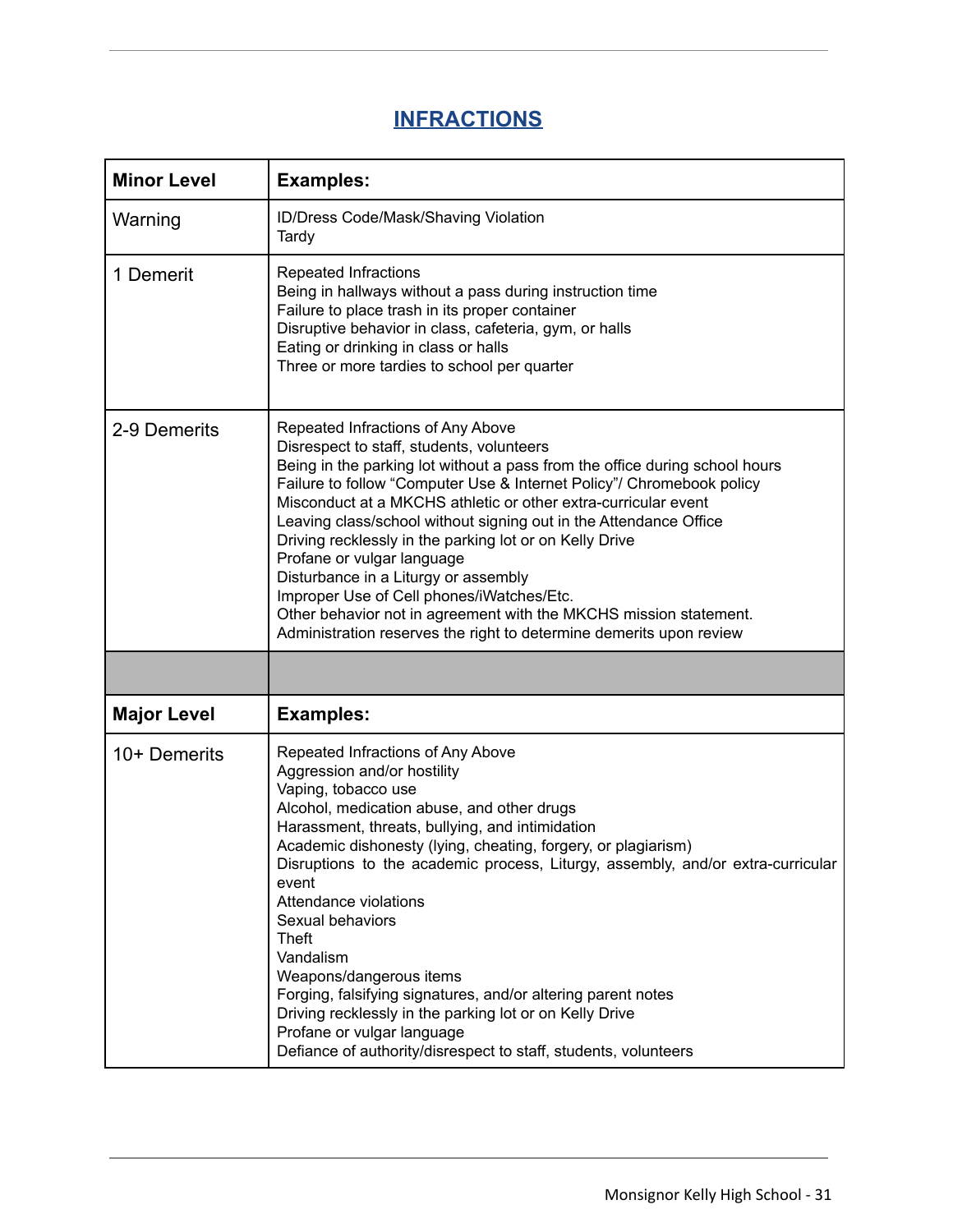#### **CONSEQUENCES**

| <b>Minor Level</b>      | <b>Examples:</b>                                                                                                                                                                             |  |
|-------------------------|----------------------------------------------------------------------------------------------------------------------------------------------------------------------------------------------|--|
| Warning<br>(first time) | <b>Student Contact</b>                                                                                                                                                                       |  |
| 1 Demerit               | <b>Student Contact</b><br>Parent/Guardian Contact                                                                                                                                            |  |
| 2-9 Demerits            | <b>Student Contact</b><br><b>Guardian/Parent Contact</b><br>Loss of Exam Exemption<br><b>Before School Detention</b><br><b>After School Detention</b><br><b>Saturday Detention</b>           |  |
|                         |                                                                                                                                                                                              |  |
| <b>Major Level</b>      | <b>Examples:</b>                                                                                                                                                                             |  |
| $10+$ Demerits          | <b>Student Contact</b><br><b>Guardian/Parent Contact</b><br>Loss of Exam Exemption<br><b>Disciplinary Committee Meeting</b><br>In School Suspension<br>Out of School Suspension<br>Expulsion |  |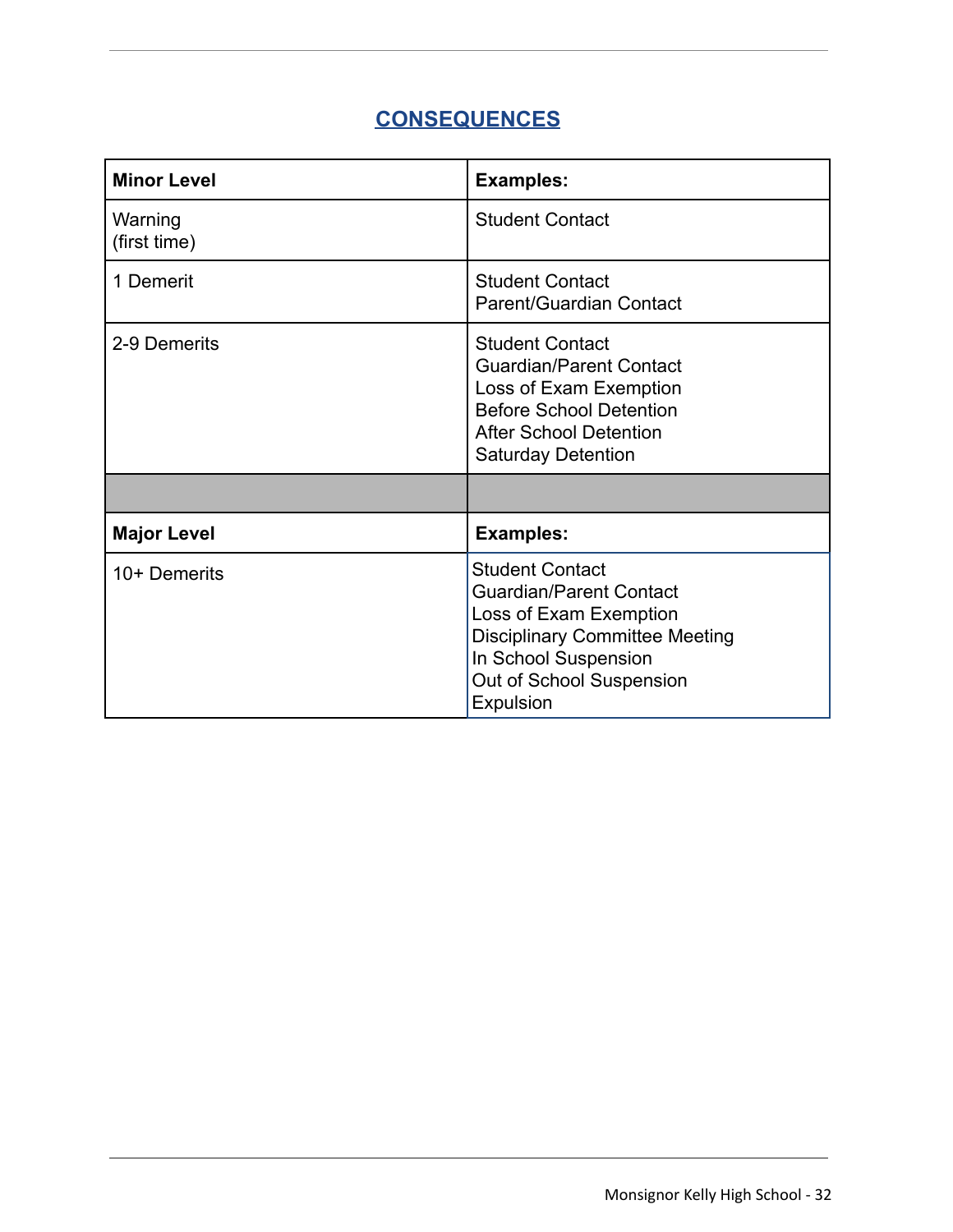### Policy Appendices

#### **Appendix A: ACADEMIC INTEGRITY POLICY**

Lack of Academic Integrity undermines the philosophy of Kelly High School which is committed to motivating its students to live morally and responsibly, and expects each of its members to contribute to an environment of mutual respect.

Violations of the Academic Integrity Policy include, but are not limited to:

1. Plagiarism: Presenting the work of another as one's own (i.e., without proper acknowledgement of the source)

Example: Using another's work from print, web, or other source without acknowledging the source; quoting from a source without citation; using facts, figures, graphs, charts, or information without acknowledging the source.

2. Cheating: An attempt to get something for little or no effort and to gain an academic advantage at the expense of another.

Example: Copying another student's work or receiving unauthorized assistance during a quiz, test, or exam; using books, notes, or other devices (e.g., calculators, cell phones, smart watches, or computers) when these are not permitted; obtaining without authorization a copy of or information about an exam before the scheduled test date; unauthorized collaboration on exams.

3. Unauthorized Group Work: Unauthorized collaboration with others. Example: Working with another person or persons on any activity that is intended to be individual work, where such collaboration has not been

specifically authorized by the teacher.

4. Complicity in Academic Dishonesty: Intentionally helping another to commit an act of academic dishonesty

Example: Knowingly allow another student to copy one's paper during an example or test; discussing test material or substantive information about the material to be tested before a scheduled exam (i.e., telling students in a later period what was on the test; photographing test information and passing on to other students.

**The above list is comprehensive; however, violations not listed here, could also be considered academic dishonesty, as deemed by the teacher and/or Dean of Academics.** As new methods of cheating, plagiarism and other forms of academic dishonesty develop, we expect all students to interpret the requirement of academic integrity broadly and in good faith.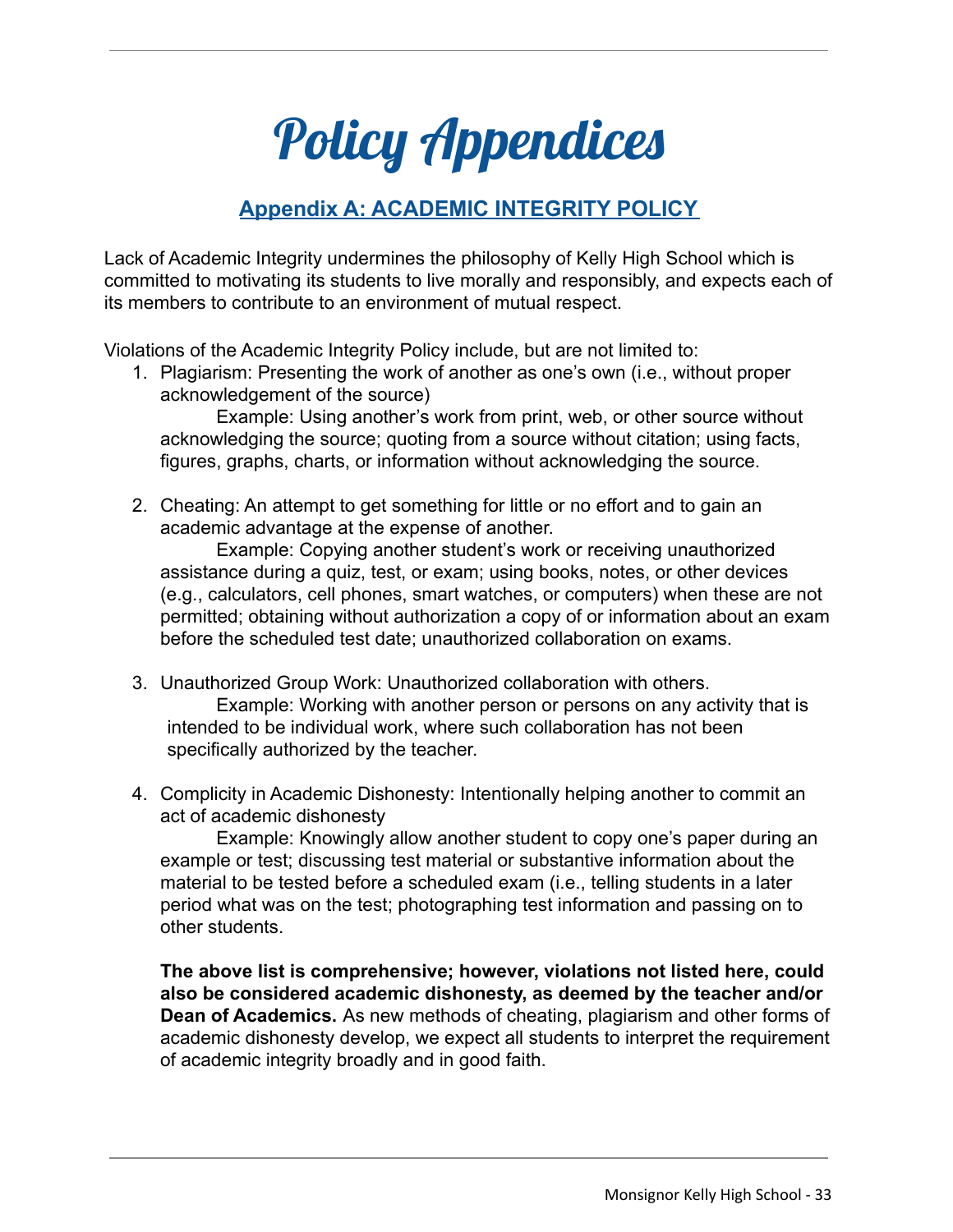#### **Consequence For Violations of the Academic Integrity Policy**

- A. Unintentional Violations: This may occur when a student does not understand how to cite sources correctly or how to paraphrase and then cite the source properly. Actions to be taken include:
	- Required correction of citation errors within a period of time to be determined by the teacher. If corrections are not made, there will be deductions in the assignment grade.
	- Meeting with the teacher to learn how to avoid this mistake in the future.
	- Teacher documentation of the incident in the case that there may be further violations.

NOTE: Repeated unintentional violations will be dealt with as intentional violations

- B. Intentional Violations Level 1: This violation occurs when a student knowingly commits one of the above listed violations. Actions to be taken include:
	- Required correction of assignment as determined by the teacher, and/or major reduction of grade on the assignment (to be determined by teacher, possibly failing).
	- Teacher documents the incident and informs parents and the Dean of Academics.

NOTE: Repeated Level 1 violations will be dealt with as Level 2 violations

- C. Intentional Violations Level 2: This violation occurs when a student knowingly commits one of the above violations throughout the majority of the assignment/essay/test. Actions to be taken include:
	- Receive a grade of a zero (0) on the assignment. No possibility of revising for a higher grade.
	- Teacher documents the incident and informs parents and the Dean of **Academics**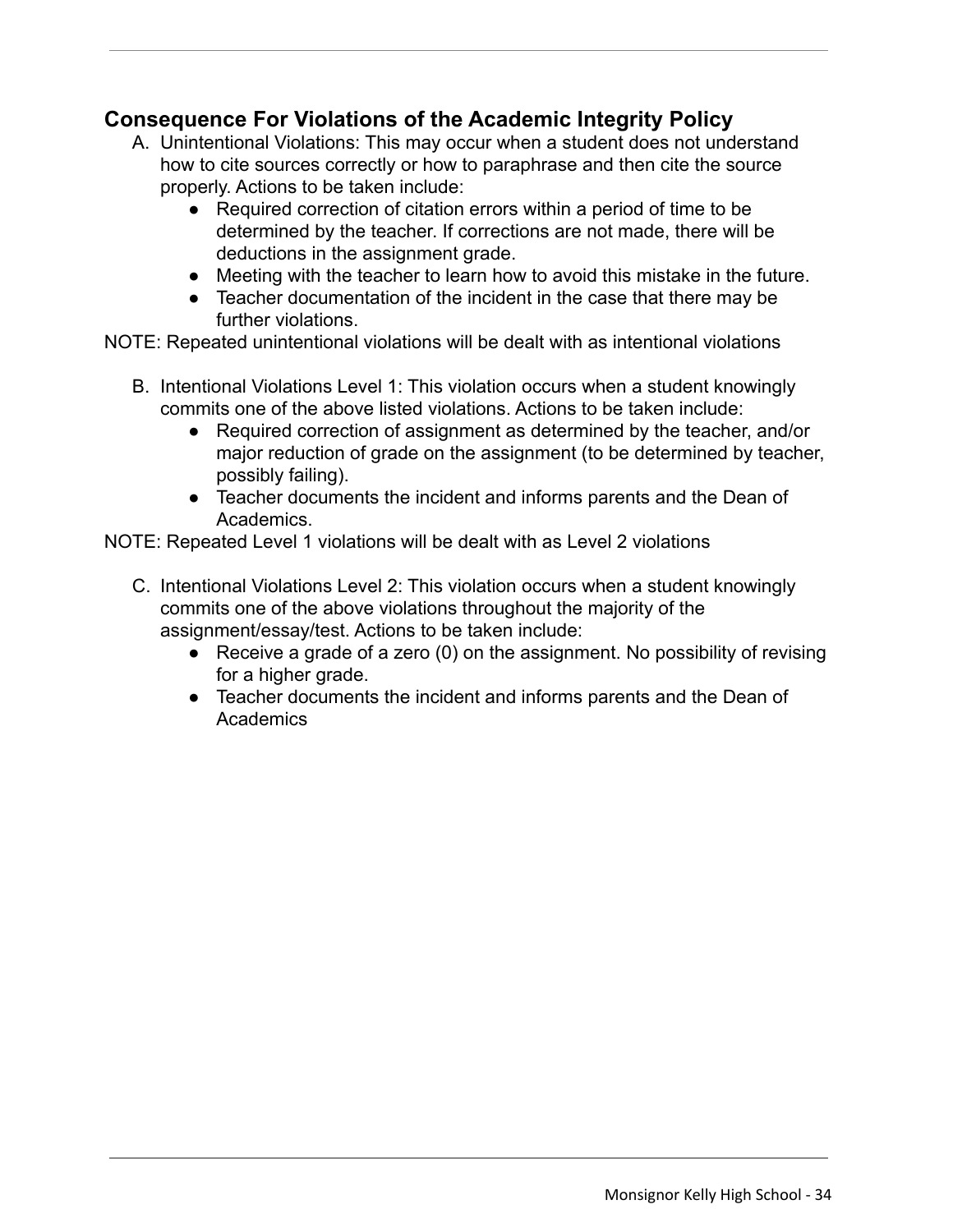#### **Appendix B: ACCEPTABLE USE POLICY**

Chromebooks are the property of Monsignor Kelly Catholic High School and are provided to the student for the enhancement of the educational experience. Kelly adopts the following guidelines for acceptable and unacceptable computer/electronic use.

#### **Acceptable Uses:**

- Class assignments and/or independent study directed/approved by a teacher
- Work previously approved by a teacher
- Club activities after school hours directed/approved by a teacher/moderator

#### **Privacy and Online Behavior:**

- Passwords will not be shared
- Students will not impersonate another's identity
- Privacy of others will be respected

#### *MKCHS reserves the right to collect and search any student's electronic device to ensure compliance with the Responsible Use Policy and school policy is being followed.*

#### **Chromebook Care:**

- Chromebook, case, and charger are issued to each student their first year at MKCHS to use until they graduate.
- If the charger is lost or damaged, the student is responsible for replacing it with an HP brand charger.
- If the Chromebook is lost or stolen, a replacement fee of \$300 will be accessed.
- Chromebooks should be charged each night to ensure a full charge for the following school day.
- Battery should accommodate 11-12 hours of use.
- Keep Chromebook in the case the screen is glass and prone to crack if dropped or mistreated. A \$200 fee is charged for a cracked screen.

#### **Unacceptable Use of Electronic Devices Through Network or Internet:**

- Plagiarizing or violating copyright laws
- Downloading, unauthorized transfer or use of copyrighted information, software, video, music, etc., copying, storing, or changing another student's or staff member's work or property
- Tampering with computers, loading any software, piracy, hacking, harming equipment, creating or installing computer viruses, worms, etc.
- Viewing, reading, storing or transferring violent, obscene, racist, sexually explicit or pornographic material
- For-profit activities, action selling or bidding, buying or selling things, money transactions of any kind
- Inappropriate posting or e-mail communications; hate mail, anonymous messages, chain letters, harassment, racist, sexist or obscene language, bullying, etc. with either school or private accounts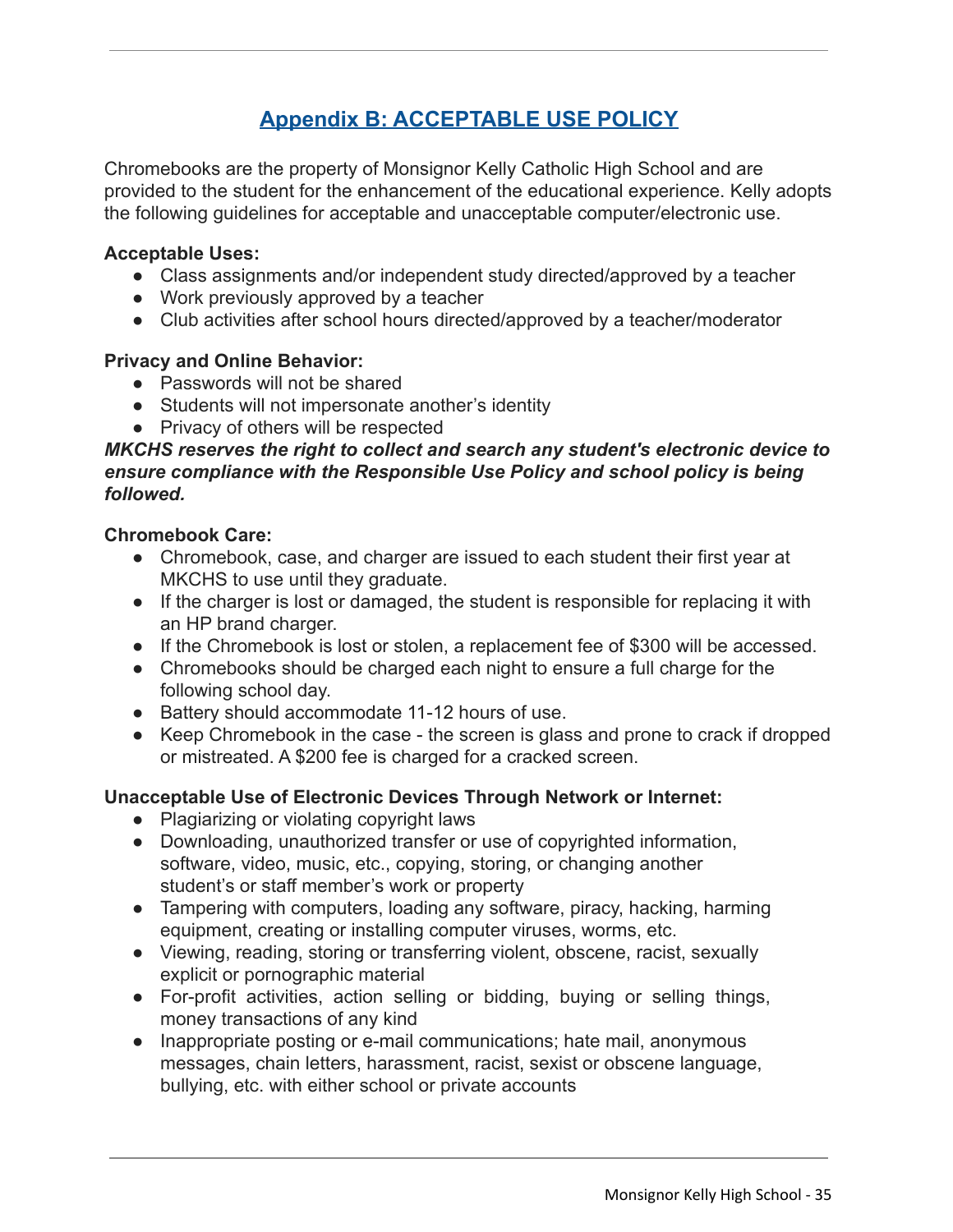- Invading the privacy of others by viewing, storing, posting or sending photos or personal information about any other member of the MKCHS community or any person
- Using/Viewing social networking sites such as Facebook, Twitter, SnapChat, etc.
- Using online chat, instant messaging or playing any games
- Encouraging others to misuse these tools
- Posting derogatory, denigrating comments, information or pictures about/of other teens, staff members or other persons
- Posting threatening or bullying comments about other teens, staff members or other persons
- Hacking into school or other computer networks/systems whether or not damage is actually caused. Damage might be altering, removing or contaminating information, contaminating or altering control systems, etc.
- Posting pictures, videos and/or description of themselves or others depicting nudity, sexual activity, drinking, using and/or possession of alcohol/drugs, fighting, weapons, etc.
- The use of any internet enabled device to circumvent MKCHS internet filters, such as a hotspot enabled mobile phone, the use of any VPN apps, devices, MIFI, etc.

#### **NETWORK ETIQUETTE:**

- Students of MKCHS are expected to abide by the generally accepted rules of network etiquette. These include, but are not limited to, the following:
- Be polite. Do not be abusive in your message to others.
- Use appropriate language. The use of swearing, vulgarities or any other inappropriate language is prohibited.
- Do not send or display offensive messages or pictures.
- Do not reveal personal addresses or phone numbers of yourself or of others.
- Do not use the network in such a way that you would disrupt the use of the network by other users.
- Do not use computers for non academic activities such as games or casual conversations.
- Do not damage computers, computer systems or computer networks or engage in other acts of vandalism. Vandalism is defined as any malicious attempt to harm or destroy data of another user of any other agencies or networks that are connected to the system. This includes, but is not limited to, the uploading or creation of computer viruses.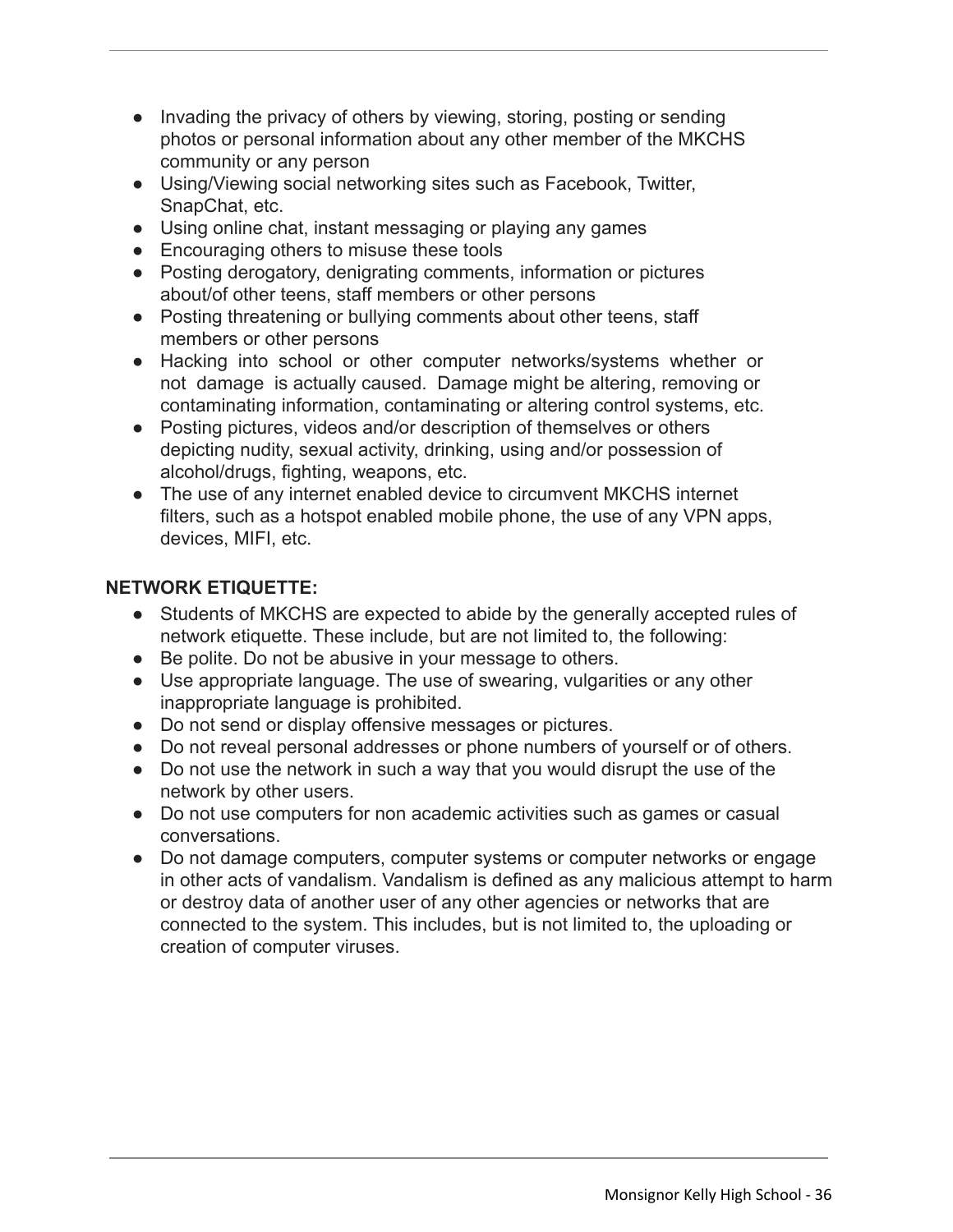#### **Appendix C: CELL PHONE POLICY**

Cell Phones and any other personal communication devices can be brought to school but **must remain off or silent and completely out of view on campus for the entire school day, including class changes, breaks, and lunch.** Any phone in view or used on campus during the school day without instructor permission will be confiscated, logged, and securely held until the end of the school day, at which point it can be collected by the student. Repeat offenders will be assessed a \$20.00 fee to reclaim their phone. Students with extenuating medical reasons for keeping a phone on their person will be individually consulted.

#### **Expectations:**

- Cell phones and personal mobile devices shall be turned off when entering the school.
- Cell phones shall be kept in backpacks, not in clothing pockets.
- Cell phones are not allowed to be used in a classroom (unless authorized by the class instructor), common areas or restrooms. Common areas include the cafe, gym, library, and Mass.
- Cell phones are not allowed to be used during lunch, break, or transition times between classes.
- Cell phones can be turned on at the end of the school day and used to communicate directly with parents/friends assisting in transportation.
- If a student needs to make an emergency call during the day, they are expected to make that call from the office.

We ask that families and students use the main office when communicating messages from home or school. Students using phones or personal electronic devices will be asked to surrender his/her phone to the teacher and can pick it up at the end of the day. The second time a phone is confiscated, the phone will need to be picked up in the main office and pay a \$20.00 fee. The third time a phone is confiscated, there will be a meeting with the administration.

**Earbuds** are an accessory to phones, therefore they are also not allowed on campus during the day. If a student is seen with earbuds they will be taken up and held until the end of the day. Repeated confiscation of earbuds will follow the same procedure used for cell phones.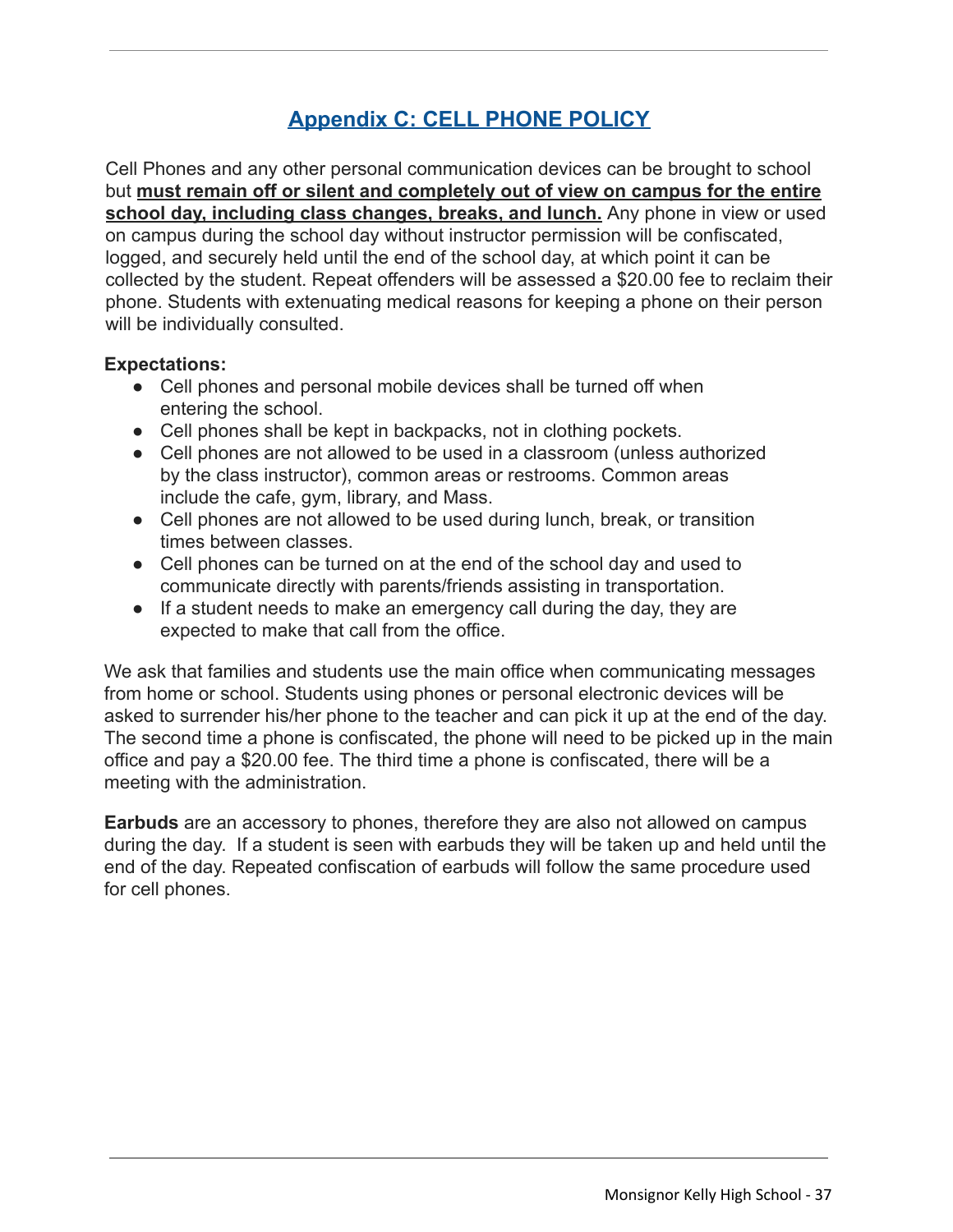#### **Appendix D: HARASSMENT POLICY**

MKCHS is committed to maintaining a community which is free of all forms of intimidation and harassment. Harassment can be defined as a single incident or a pattern of behavior in which the purpose or effect is to create a hostile, offensive or intimidating environment. Harassment encompasses a broad range of verbal or physical behavior that can include but is not limited to the following:

- · Physical or mental abuse
- · Bullying, hazing, shunning
- · Direct or indirect threats, intimidation, assault
- · Racial or religious insults
- · Derogatory ethnic slurs
- · Unwelcome sexual advances or touching\*
- · Sexual comments or sexual jokes

*\*Note: Unwelcome touching does not include legitimate non-sexual physical contact such as the physical restraint of a student to avoid harm to persons or property as allowed by law, a teacher's consoling hug, or physical contact required in sports, etc.*

In above cases, even a single incident will establish grounds for severe discipline. Adherence is expected of all students of MKCHS at all times, on or off campus. Reporting of any incidences of harassment will be handled confidentially and investigated promptly and thoroughly with referrals made to law enforcement authorities as necessary.

School personnel shall not be expected to be subjected to aggressive,

intimidating, or abusive behavior by students, other school personnel, parents, or visitors. Such behavior may result in consequences as deemed necessary by the administration. Physical abuse, threatening behavior and/or aggression are

considered more serious matters and will be referred to law enforcement agencies when deemed appropriate by the administration. This does not limit any person's right to report an incident to proper law enforcement agencies.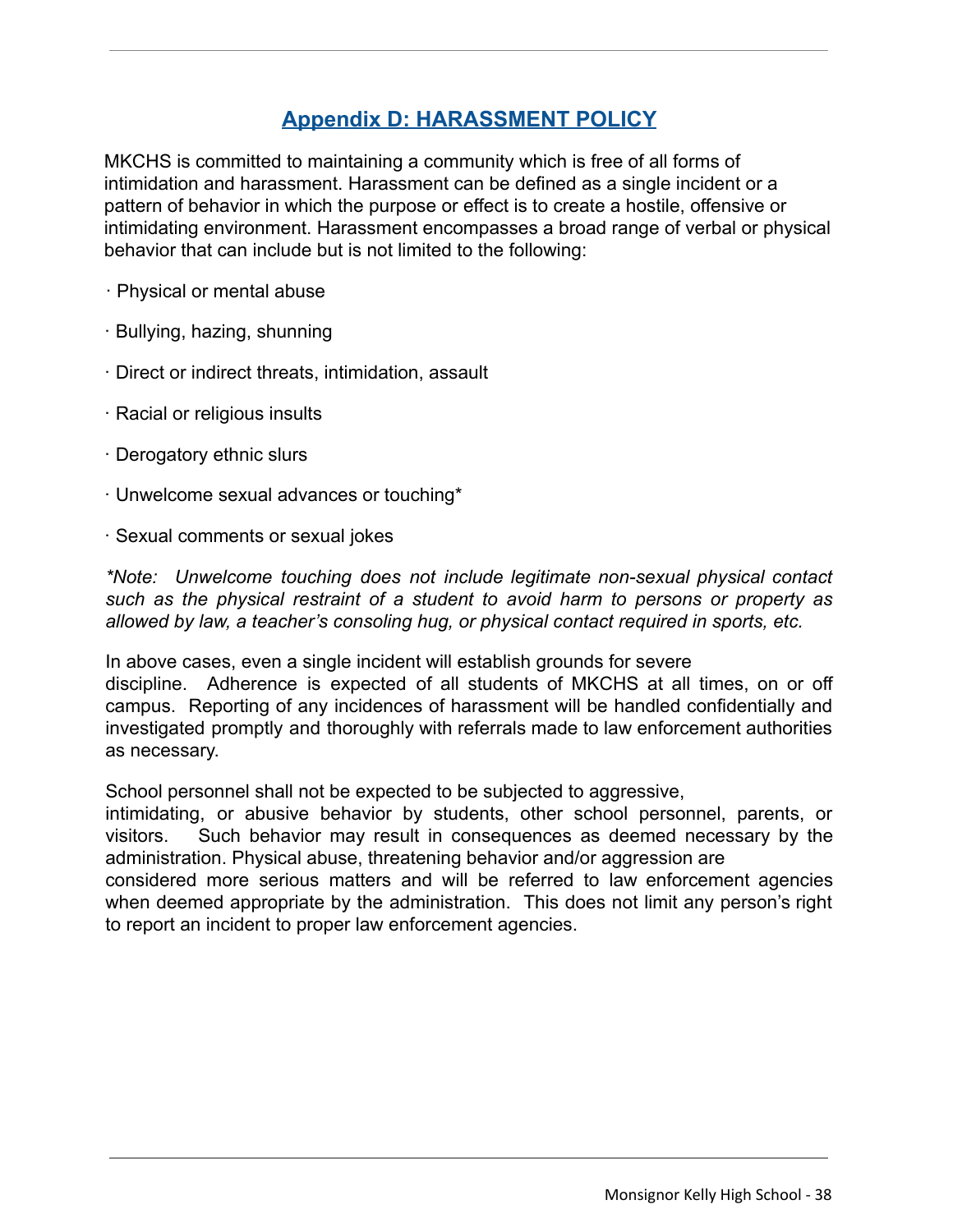#### **Appendix E: TOBACCO, VAPE, DRUG, ALCOHOL POLICY**

Possession or use of tobacco, vaping, alcohol, or illegal drugs is not allowed and is totally contrary to the meaning of the school's mission. Students found in possession of, under the influence of, using, distributing or selling, or students with the intent to sell or distribute the above mentioned substances on school property or at a school sponsored event off campus will be disciplined and civil authorities may be notified. Monsignor Kelly Catholic High School takes a zero-tolerance stance regarding possession, use, or intent to distribute any of the above listed items. Use of drug dogs, random searches, breath-a-lyzers, and other methods of detection may be used as deemed necessary.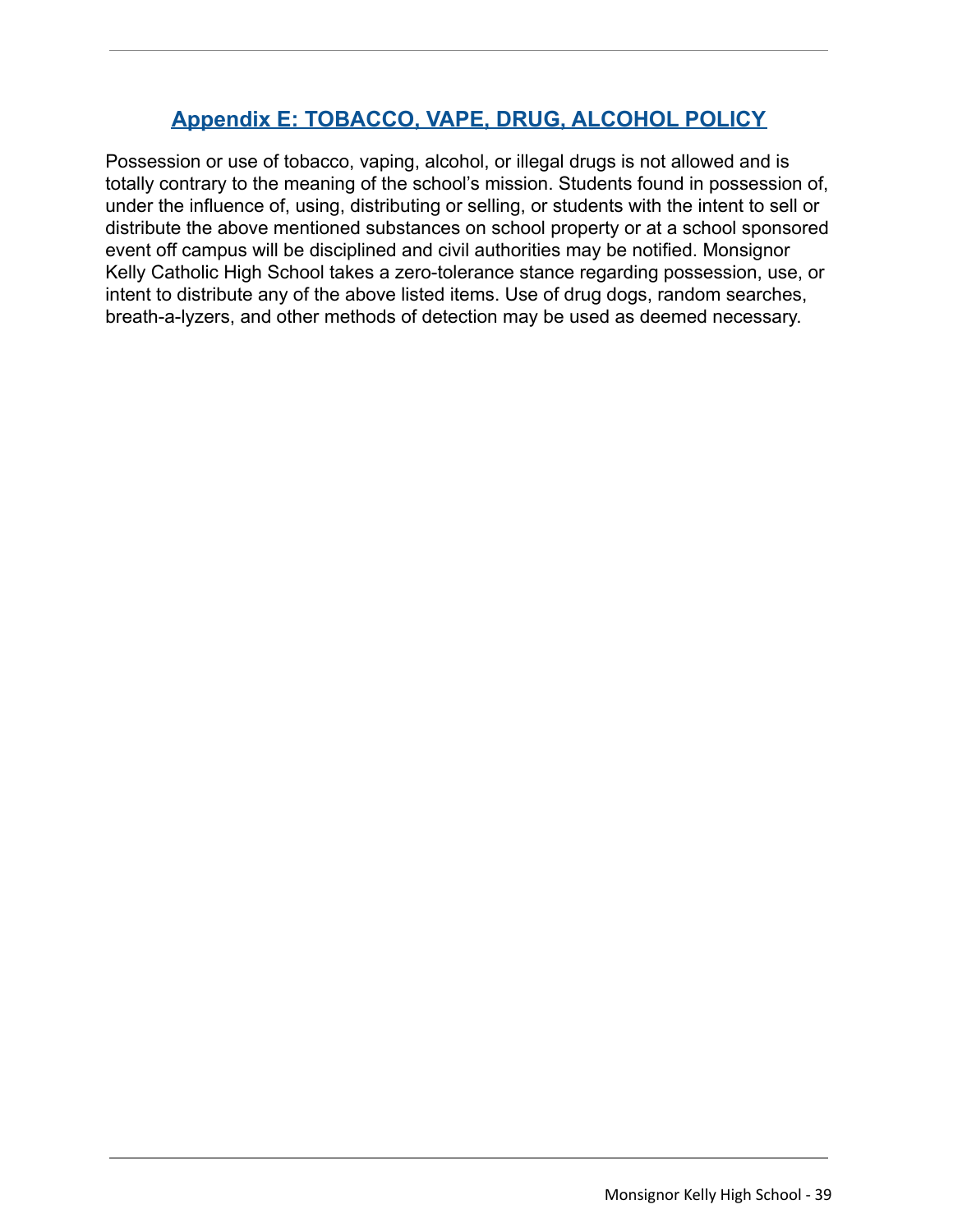#### **Appendix F: UNIFORM POLICY**

As members of Kelly High School, we seek to distinguish members of our family and to show the world we are working towards greatness! Students at Kelly take pride in their personal appearance. The uniform dress code is not designed to restrict one's individualism, but rather promote traditions of Catholic education and provide a standard that fosters an environment of learning and respect for the education being provided.

**In choosing Monsignor Kelly Catholic High School, both parents and students agree to wear the Kelly uniform with pride.** It is the **responsibility of parents** to see that these regulations are carried out and that students leave home in the morning dressed in the uniform.

#### **All students must be aware of the following regulations:**

- **ID's** All students are to wear school issued photo ID tags as part of the uniform dress code. The ID must be displayed on the school issued lanyard and worn around the neck at all times. If the student does not have their ID:
	- $\circ$  Day One = Report to the Front Window for a temporary tag and parents/guardians will be notified
	- $\circ$  Day Two = Report to the Front Window, students must pay \$20.00 to purchase a new photo ID
	- $\circ$  Day Two = if student does NOT pay for a new ID, student will be sent home until a new ID can be purchased
- **Shoes** Students will wear ONLY tennis shoes with socks
- **Earrings/Piercings** Only young ladies may wear appropriate earrings (1-per ear) at school. Other facial piercings including, but not limited to: nose piercings, tongue piercings, gages, or extreme facial ornamentation is not permitted. If students' piercings are deemed inappropriate by the school administration, the student will be asked to remove it before returning to school, regardless of the healing time.
- **Hairstyle** Hairstyles are expected to be neat and clean. Extremes in hairstyles , accessories, length, and color are not permitted.

| <b>Tops</b> | Blue, White, or Pinstripe button down collared shirt |  |
|-------------|------------------------------------------------------|--|
|             | <b>Blue or White Oxford-style shirt</b>              |  |
|             | <b>Mills - Moisture-Wicking Polo-style</b>           |  |
|             | Navy pullover sweater                                |  |
|             | Sweatshirt/Hoodie with Kelly logo                    |  |
|             | Mills - Navy Fleece jacket                           |  |

#### **ACCEPTABLE DRESS - MEN**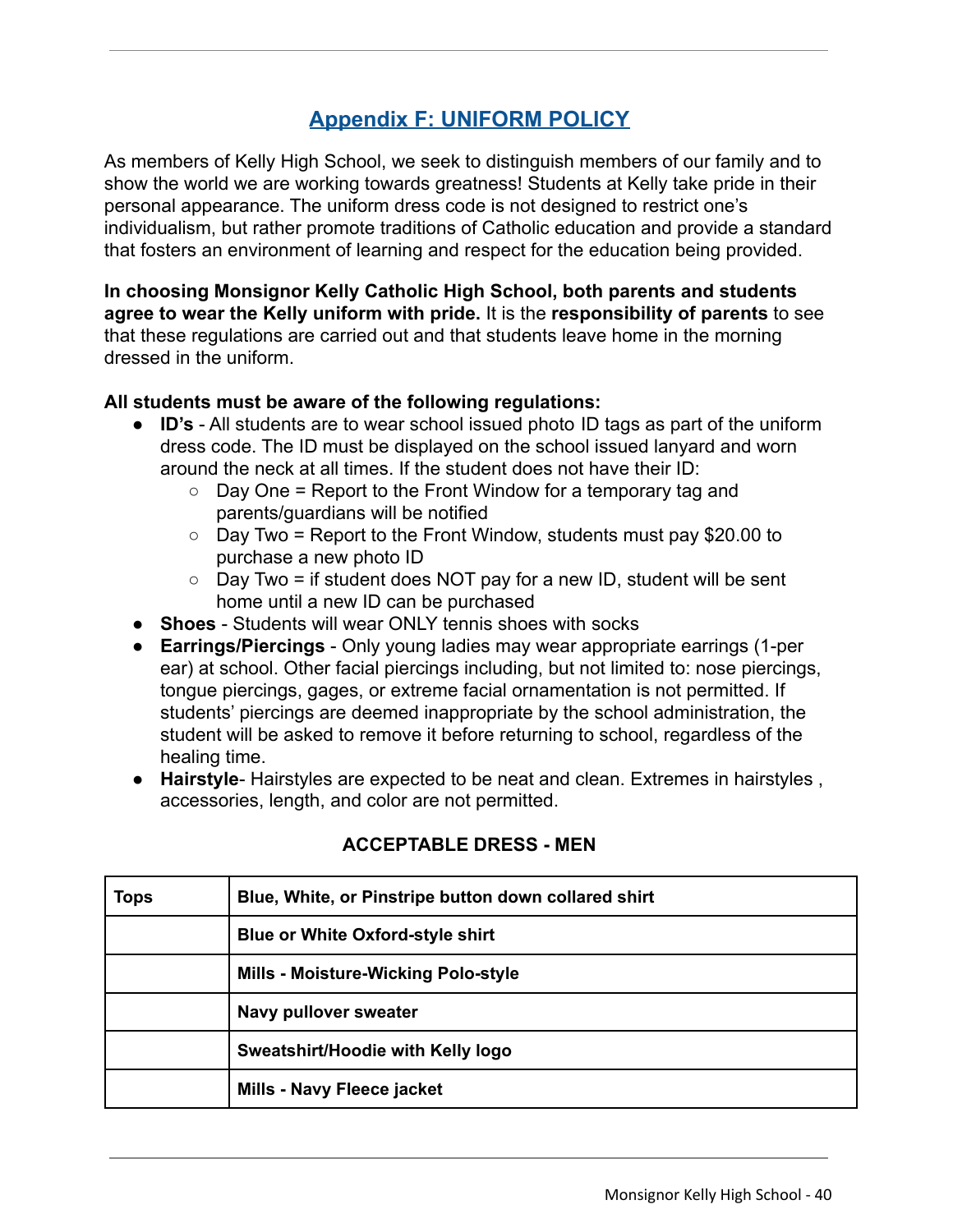| <b>Bottom</b> | <b>Navy or Khaki Slacks or Shorts</b>           |
|---------------|-------------------------------------------------|
|               | <b>Black or Brown leather belt</b>              |
| <b>Shoes</b>  | <b>Tennis shoes with socks</b>                  |
| <b>Hair</b>   | Above the eyebrow, over the ear, off the collar |
|               |                                                 |

#### **ACCEPTABLE DRESS - WOMEN**

| <b>Tops</b>   | Blue, White, or Pinstripe button down collared shirt                                                                                           |
|---------------|------------------------------------------------------------------------------------------------------------------------------------------------|
|               | <b>Blue or White Oxford-style shirt</b>                                                                                                        |
|               | <b>Mills - Moisture-Wicking Polo-style</b>                                                                                                     |
|               | Navy pullover sweater                                                                                                                          |
|               | Sweatshirt/Hoodie with Kelly logo                                                                                                              |
|               | Mills - Navy Fleece jacket                                                                                                                     |
| <b>Bottom</b> | Navy, Khaki, or Plaid - Slacks, Shorts, or Skirts (shorts must be worn<br>underneath)                                                          |
|               | Skirts: Blue & Green (only 2021-2022, discontinuing); No black and white<br>Hilfiger; lengths should be no HIGHER than 3 inches above the knee |
|               | <b>Black or Brown leather belt</b>                                                                                                             |
| Shoes         | <b>Tennis shoes with socks</b>                                                                                                                 |

#### **UNACCEPTABLE DRESS**

- Untucked shirts
- Sideburns longer than bottom of ear
- Hats, caps, bandanas, and/or other head coverings
- Unnatural hair color
- Ripped or frayed pants,
- Visible tattoos
- Logos on shirts or pants
- For men, ponytails, hairstyles/cuts that mimic a mohawk, man buns, headbands, etc
- Any other dress or personal grooming deemed inappropriate by the administration.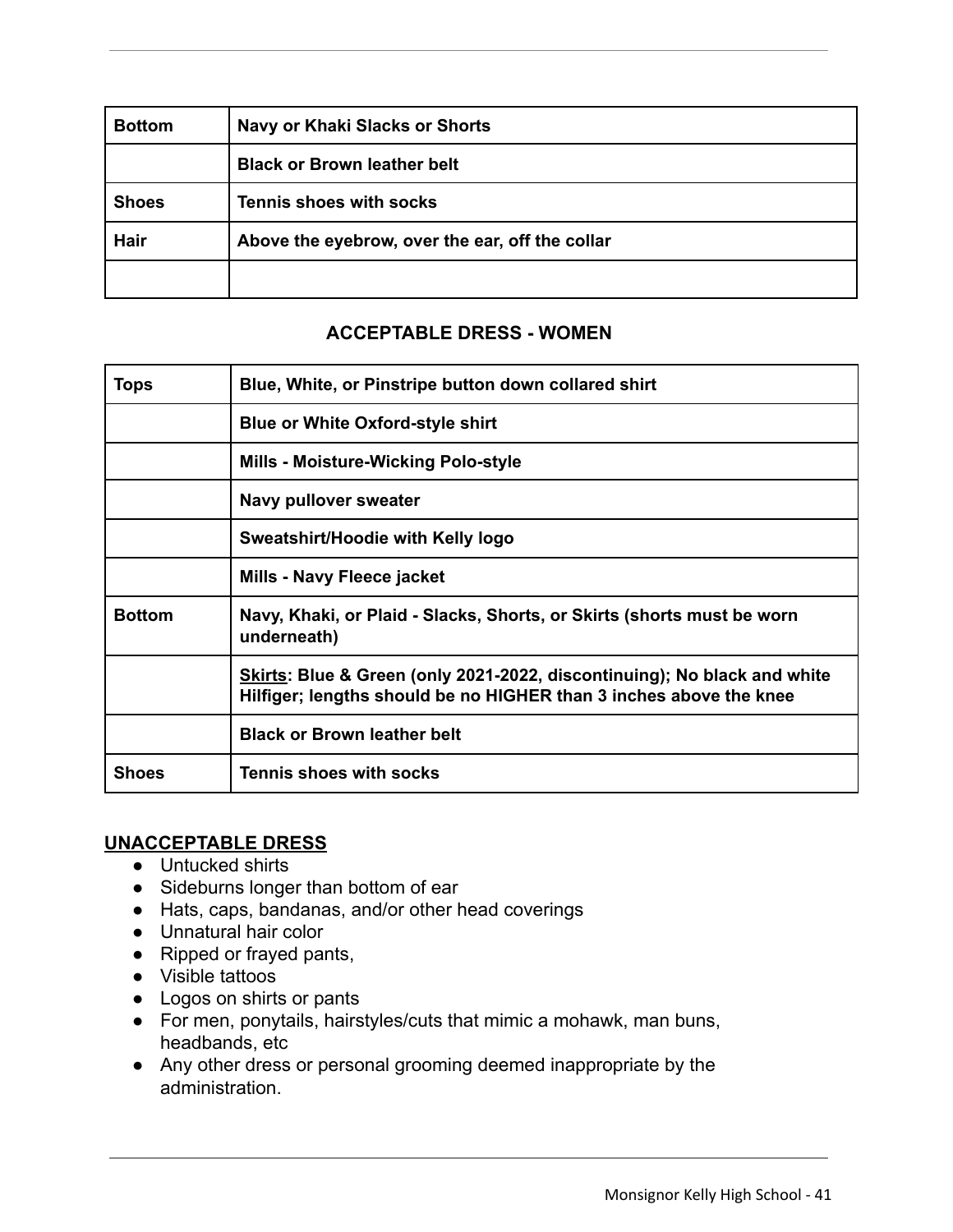#### **CHANGES FOR 2021-2022**

#### **YOUNG LADIES**

**\*\* HILFIGER SMALL CHECKED SKIRT HAS BEEN DISCONTINUED - CANNOT BE WORN**

**\*\* 2021-2022 MAY BE THE LAST YEAR FOR THE BLUE/GREEN PLAID SKIRT \*\* SHORTS MUST BE WORN UNDER SKIRTS OR SKORT OPTION FROM MILLS \*\* SKIRT LENGTH WILL BE ENFORCED - STUDENT WILL BE SENT HOME TO CHANGE IF NOT IN COMPLIANCE**

#### **YOUNG MEN**

**\*\* MEN'S BOXER STYLE UNDERWEAR CANNOT EXCEED THE LENGTH OF OUTER SHORTS**

#### **NOTE: ALL UNIFORM CLOTHING MUST BE PURCHASED FROM THE SCHOOL'S UNIFORM SUPPLIER, MILLS UNIFORM COMPANY - HOUSTON, TEXAS**

#### **SHAVING POLICY FOR GENTLEMEN**

All male students must be clean shaven. If there is a medical reason for limiting shaving, the student will have a **dermatologist** complete an official form that may be obtained from the Dean of Academics. The form will ask for a diagnosis, treatment, shaving limitations, and date of follow up appointment. This form, signed by the doctor, will be returned to the Dean of Academics. If the condition persists, updated forms may be required.

Students who report to school unshaven without administrative permission allowing shaving limitations, will be provided with shaving materials, asked to shave, and barred from classes until they do so. The school will not be held responsible for minor shaving cuts or allergic reactions to the shaving materials. If a student chooses not to shave, he will be sent home.

#### **KELLY T-SHIRT OR SPIRIT SHIRT & JEANS DAY**

Dress down day attire should be neat and modest. Inappropriate dress will result in parents being called to bring appropriate attire. Student ID must be worn at all times regardless of dress.

The following is considered appropriate:

- Long pants (jeans or pants/slacks)
- Young ladies may wear capris
- Depending upon the event:
	- Spirit t-shirts
	- Club t-shirts
	- Sport jersey
	- Class t-shirt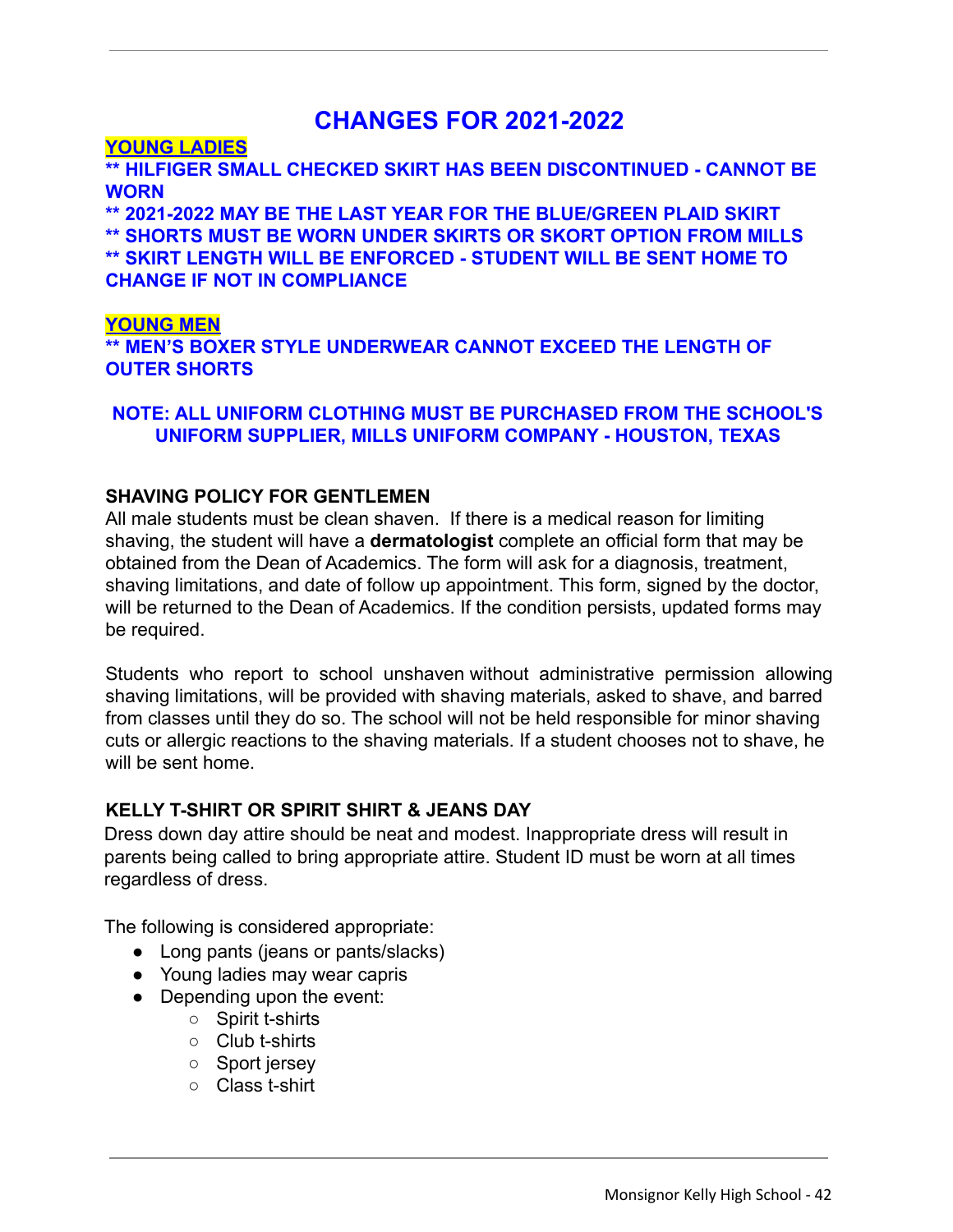The following clothing is NOT acceptable

- Clothing with inappropriate slogans and/or wording
- Ripped clothing
- Sweatpants or leggings
- Athletic shorts
- Sleeveless and/or low-cut shirts
- Flip flops, Crocs, slippers, Uggs
- Midriff and spaghetti strap shirts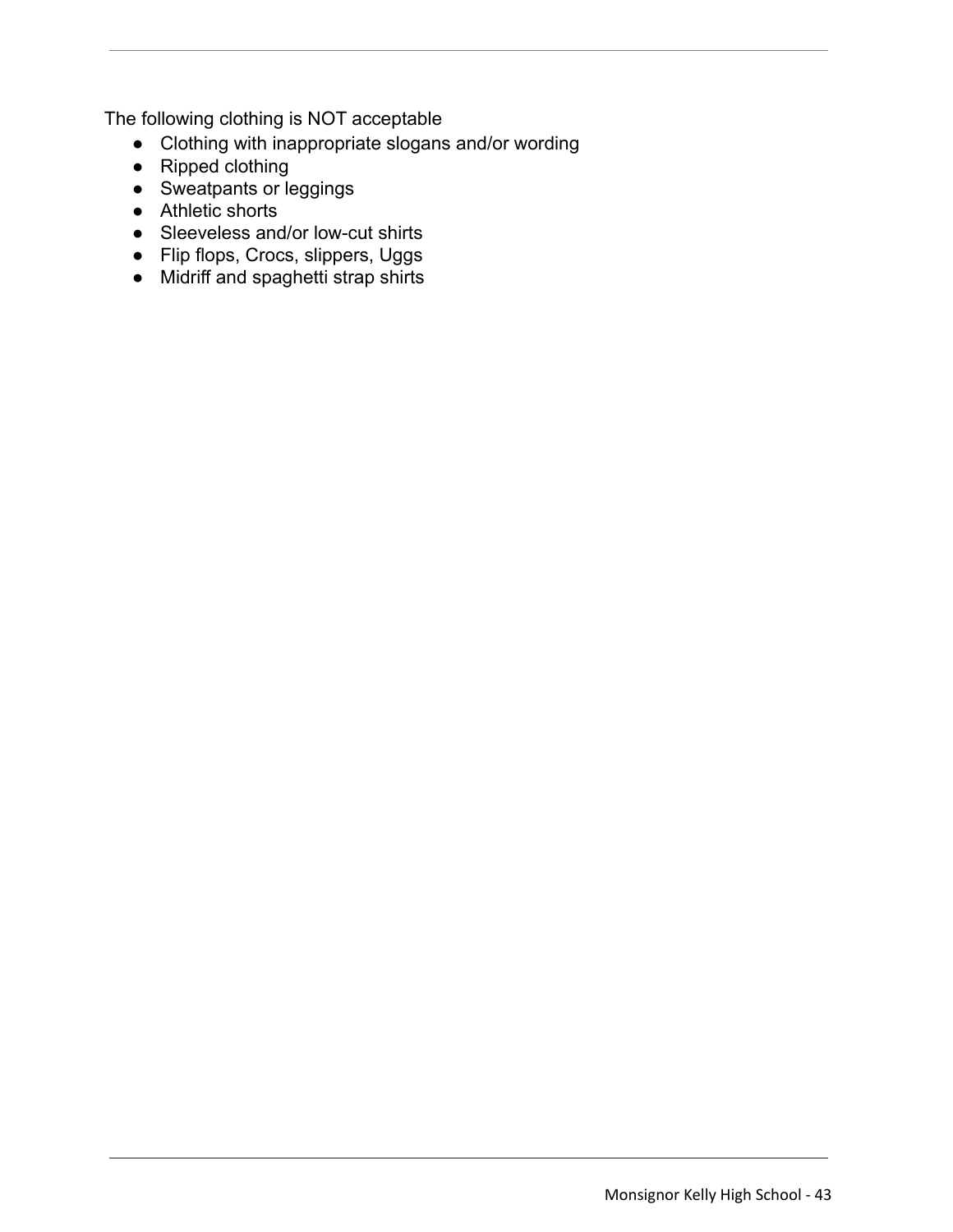

#### **MARRIAGE/PREGNANCY POLICIES**

MKCHS abides by the regulations of the HANDBOOK OF SCHOOL

POLICIES-DIOCESE OF BEAUMONT in all matters concerning pregnancy. Therefore, the school requires that no student who has married or who gets married, civilly or ecclesiastically, will be enrolled or continued in enrollment at the diocesan high school. The school emphasizes the sanctity and exclusiveness of the exercise of rights of procreation to the married alone. With great compassion to the student who becomes pregnant, the school cannot, even while assisting in every way, permit the student to attend the diocesan high school. The principal, with the cooperative efforts of the pregnant student's parents, may endeavor to assist in providing a plan, with the support of teachers and counselors, whereby the student may complete her classes in private. Should the father be a student at MKCHS, the same policies regarding attendance and enrollment shall apply.

#### **SEARCH POLICY**

If, in the opinion of the administration, a search for a missing or illegal item or items is necessary, the student will be informed. Lockers are the property of the school and may be searched at any time without notification of the student. If a vehicle, backpack, purse, other containers, or the student's person are to be searched, the administration will explain the reason for the search and request permission. If the student refuses, then the parents will be contacted, informing them of the situation and requesting a search. If the student continues to refuse or the parent(s)/guardian(s) refuse to allow a search, it will be considered an admission of the suspected offense and appropriate action will be taken. Civil authorities may be called if deemed necessary by the administration.

#### **BEHAVIOR AT EXTRACURRICULAR EVENTS**

In accordance with the MKCHS mission statement and basic tenets of the Catholic Church, common courtesy and good sportsmanship are expected at all athletic and other extracurricular events by participants, students, parents, and spectators. The administration reserves the right to remove from the game and/or ban from future events anyone who does not abide by these principles. Student misbehavior may result in further disciplinary action, including but not limited to restriction from future attendance/participation.

#### **OTHER DISCIPLINARY ACTIONS**

Students and parents should note that in addition to the disciplinary actions taken by the school, students may also be subject to further discipline by the school clubs or organizations to which they belong. Disciplinary actions stated in club or organization constitutions and bylaws or organization information or those normally applied in similar circumstances may be applied in addition to those implemented by the school. Misconduct may also adversely affect the bestowal of honors and awards, and in some cases, may cause the removal of bestowed awards and/or honors.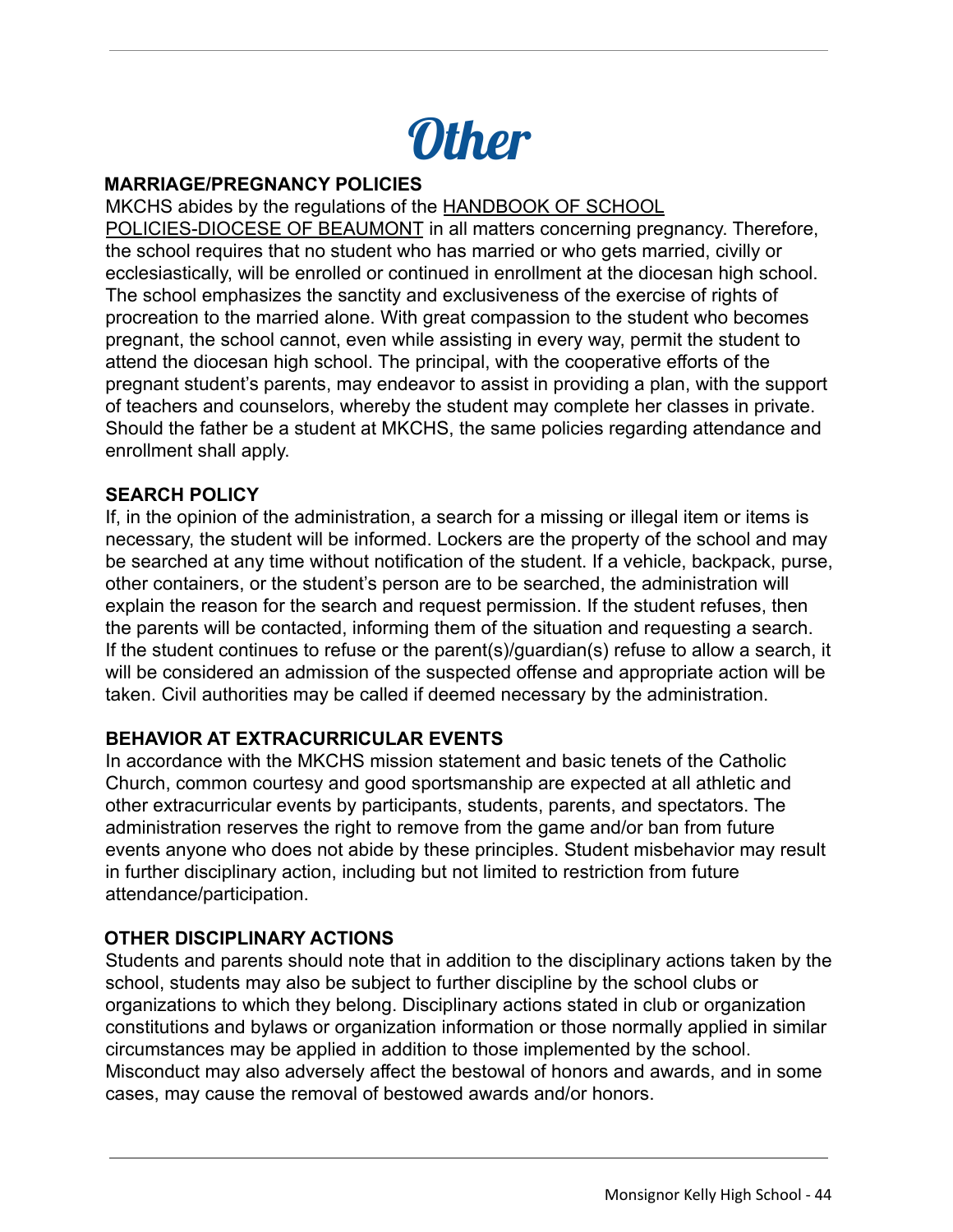#### **OFF-CAMPUS MISCONDUCT**

The student disciplinary code and all penalties shall apply to conduct off school grounds that may endanger the health or safety of students within the school or adversely affect the education process, the school environment, or the school's reputation.

Examples of such misconduct include, but are not limited to: illegal activity, threats of violence, alcohol use, fighting, hazing, drug possession or sales, firearm possession, violent offences, robbery, burglary, and sexual assaults.

Students may be subject to the full range of disciplinary penalties for off-campus misconduct, including, but not limited to: suspensions, expulsions, as well as removal from participation in extracurricular activities, such as interscholastic sports teams, students' government positions, clubs and organizations, class proms, and graduation ceremonies.

If the school becomes aware of illegal activity, proper authorities may be notified. Parents are also encouraged to call authorities if they have knowledge of such offenses

#### **FAILING AND CREDIT OR NON-CREDIT**

If the fall semester's grade is 60 or above, the student may earn a full credit in a course for the year's work, if the spring semester's grade is sufficient to bring the course average to 70. If a student desires credit in a course for which the spring semester results in failure, then the spring semester must be repeated regardless of the course average in the first and second semesters. The course must be repeated in summer school or during a future school term with a passing grade.

#### FAILED OR DISCIPLINED STUDENTS:

In any school year, if a student fails a course, the student must attend summer school and pass the course to be readmitted to MKCHS. If the student fails any two courses of work in any school year, the student should have an approved plan to make up the courses. Ordinarily, correspondence courses, CBE (credit by examination) and individual tutoring will not be accepted. Students must enroll in Kelly's summer school if the required courses are available.

- $\bullet$  If a student fails any three (3) courses in a given year, the student may no longer be permitted to attend MKCHS. (Note: Credit must be earned for both semesters in full year courses such as English.)
- For continued misconduct and/or lack of cooperation, students will be placed on probation and/or denied re-enrollment.

A summer school course(s) which is successfully completed will be entered on the transcript as a 'P' and indicate the credit has been earned.

#### **STUDENT RECORDS**

A student's official school record is made up of the following information;

- Academic Transcript Academic Testing Results
- Health Records
- Emergency Contacts Information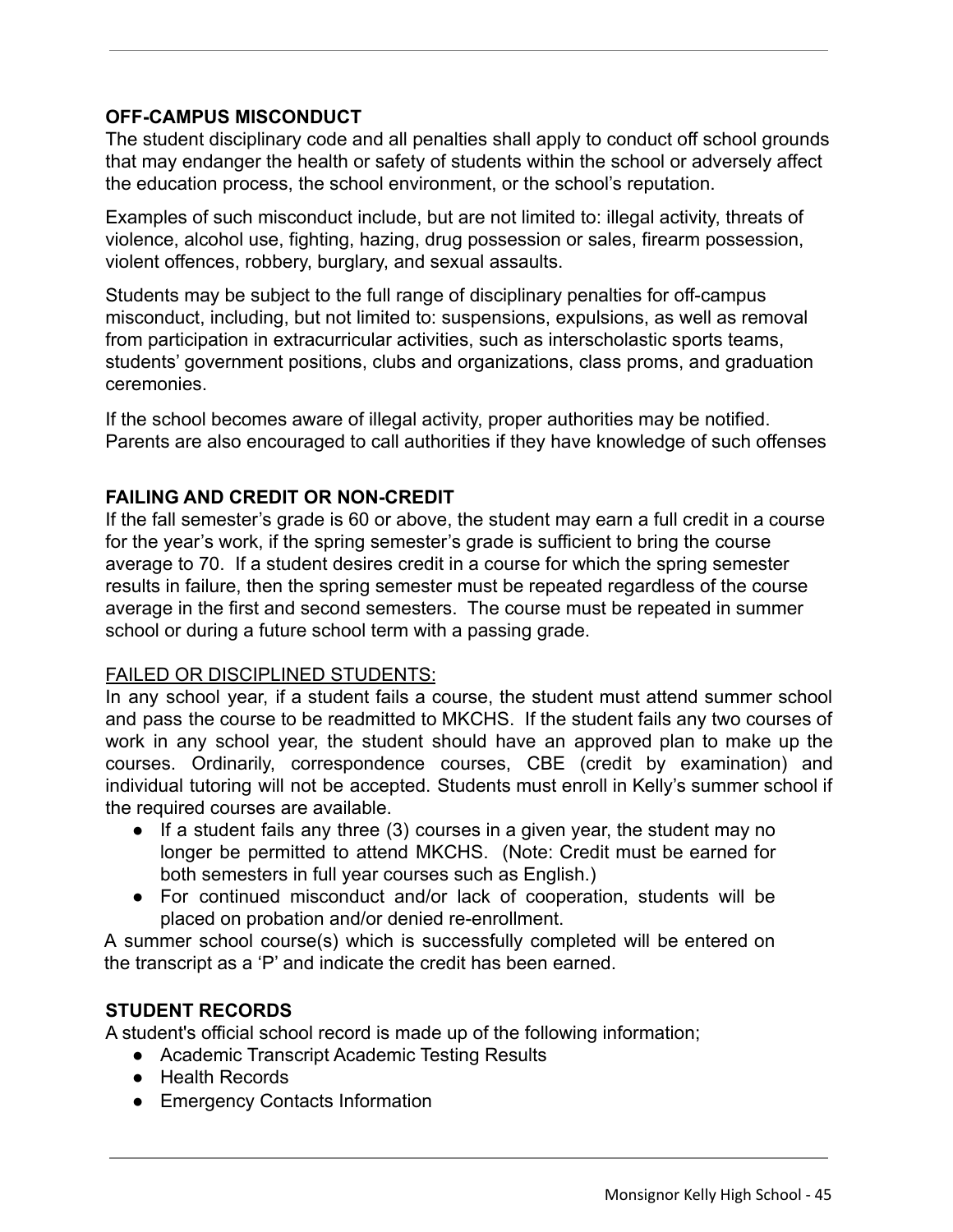The academic information is filed in the counselor's office while the health and emergency contact information is in the Business Office. This information is open to parental inspection on an appointment basis.

The school voluntarily complies with the provisions of the "Buckley Amendment." Unless a court order is provided to the school which forbids such action, non-custodial parents will be given access to unofficial copies of student records and correspondence concerning the student at their request. Staff will be available, through appointment, to discuss the student's records and progress in school.

#### **IMMUNIZATIONS**

Students in all schools in the Diocese of Beaumont are on probation until all school and immunization records have been received.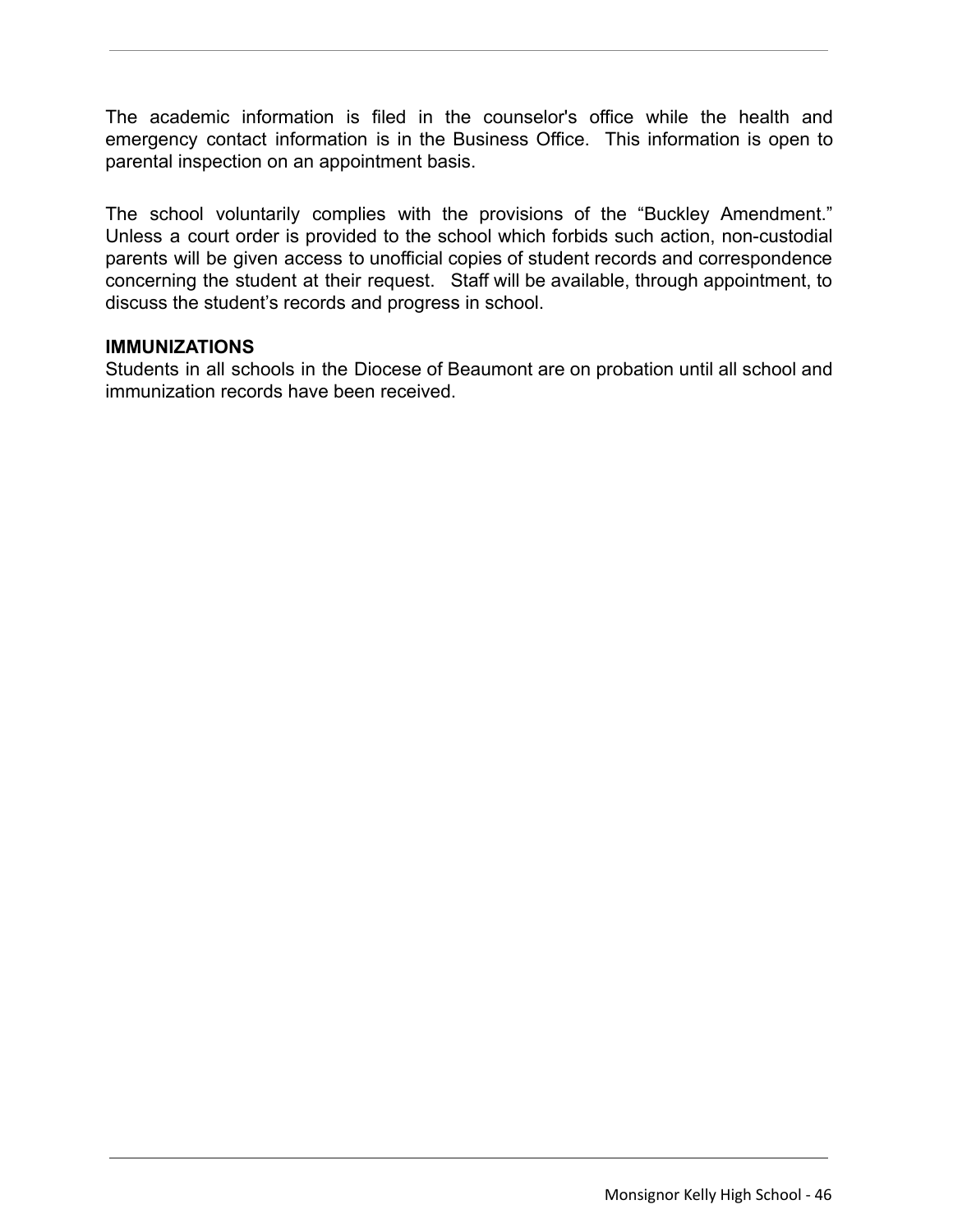

#### **ANNOUNCEMENTS**

Announcements are usually made during the 2nd block. All announcement requests are to be submitted to announcements@mkchs.net. All announcements must be approved by the Administration.

#### **CAFETERIA**

The cafeteria offers breakfast and lunch services while school is in session. Students may buy their food or bring food from home. Outside food (fast food, restaurants, delivery services, etc) is not permitted. Students will not be permitted to access the parking lot or vehicles during the day, so students must bring their lunch with them in the morning.

The cafeteria posts the menus monthly on the school website. Students are expected to eat within the cafeteria or the two outdoor courtyards. Students are **NOT** to eat lunch in the IC, LEC, or classrooms (unless for special circumstances).

#### **CHILD ABUSE LAWS**

MKCHS abides by the "Child Abuse Prevention, Adoption and Family Services Act." This law mandates that all cases of suspected abuse and/or neglect be reported to Child Protective Services.

#### **GOOD SPORTSMANSHIP**

MKCHS expects its athletes, coaches, students, parents, and other supporters to serve as positive examples of good sportsmanship toward other teams, coaches, officiating crews, and fans at any and all sporting events. The administration reserves the right to remove from the game and/or ban from future sporting events anyone who does not represent MKCHS in a positive manner according to our mission statement.

**Per TAPPS rule, any student ejected from, or not allowed to continue participation in, a contest:**

- **- Shall be suspended from the next scheduled contest.**
- **- Shall be required to pay a \$50 fine (\$150 if player is ejected from a playoff contest.**

#### **LOCKERS**

At the student's request a locker will be assigned to the student. The locker is property of MKCHS and is subject to inspection by authorized school personnel. The school is not responsible for stolen items. Students are expected to keep secret their locker combinations and are responsible for all items stored in their locker. Please see Ms. Walter to obtain a locker.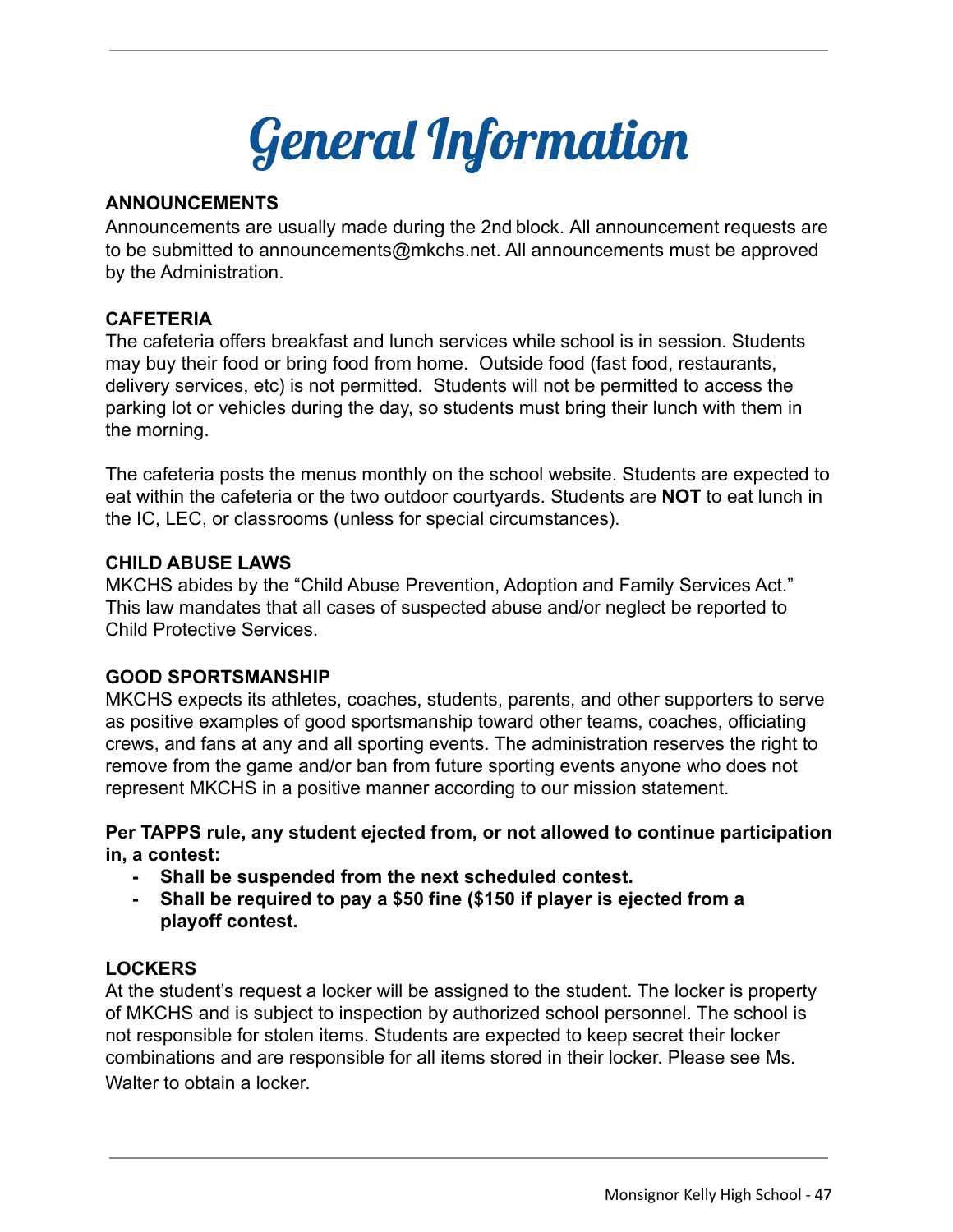#### **LOST AND FOUND**

The school does not assume responsibility for articles that a student may lose. If money or valuables are lost, the loss should be reported to the school office immediately. Students who find lost articles are to take them to the office.

#### **MEDICATION**

In accordance with the regulations from the Diocese; only medication which is necessary for a child to remain in school will be given during school hours. Only medication prescribed by a licensed physician or dentist and dispensed by a registered pharmacist will be administered during school hours by authorized school personnel. 'Over-the-counter' medication will not be given unless prescribed by a licensed physician and labeled by a licensed pharmacist with proper directions.

Each student's medication must be in a properly labeled container with the following information: student's name, physician's/dentist's name, date, name of medication, dosage, directions for administration and duration medication is to be given. Only properly labeled medication will be administered when it is accompanied by a signed permission form from the parent or legal guardian.

*NO MEDICATION IS TO BE KEPT IN THE POSSESSION OF THE STUDENT. ALL MEDICATION IS TO BE STORED IN THE ATTENDANCE OFFICE.*

#### **PARKING**

A student driving an automobile to MKCHS must possess a valid Texas driver's license. Any automobile parked at MKCHS must be registered with the school office and must display a school-parking permit. The registration fee is \$40.00 per permit before January 3, and \$20.00 after January 3. A student may register more than one automobile but only one permit will be issued and that permit must be displayed in the car parked at school. Registration forms and parking rules are available in the school office and must be completed, signed by both student and parent and returned to the school office along with the parking fee. Failure to register a vehicle or follow the rules listed on the registration form will result in disciplinary action.

Please note that students are NOT to park in a space or area not assigned to them. Please note that students not abiding by parking rules will be issued a warning for their 1st offense and a \$5 fine thereafter. If a problem continues, a student may lose their parking privileges.

#### **POLITICAL ACTIVITIES**

Kelly High School does not allow posters, materials or other types of support to be shown for individual political candidates or parties. Political issues which are contrary to the teachings of the Catholic Church also will not be condoned.

#### **RIGHT TO AMEND**

The administration of MKCHS reserves the right to amend this handbook at any time. If changes are made, students and parents will be notified.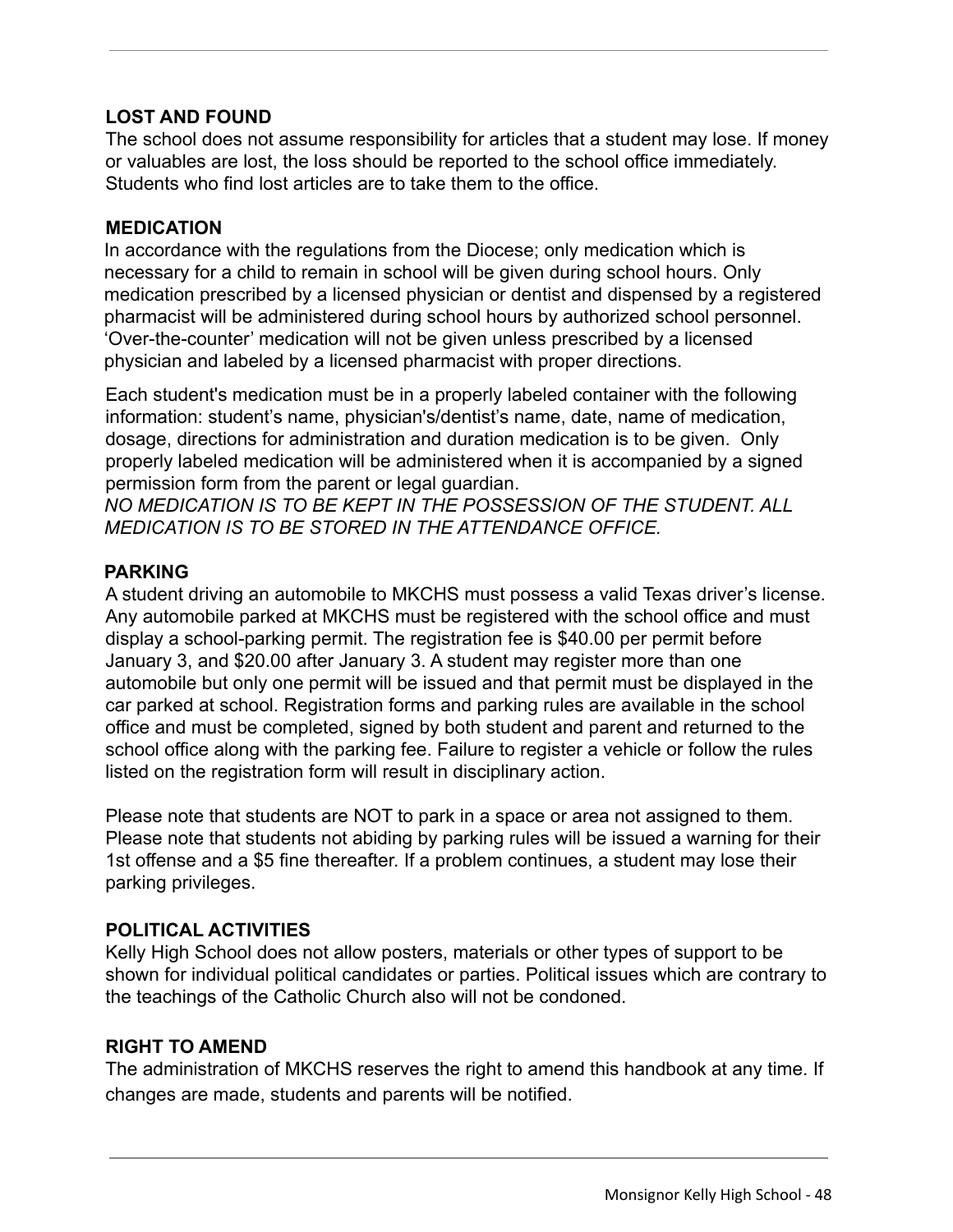#### **SCHOOL CLOSING INFORMATION**

The Diocesan school superintendent or the bishop, normally in conference with the principal, may choose to close school, release school early or begin school late for severe weather alerts or other dangerous situations. KLVI radio (560 AM) and television stations KBMT (channel 12), KBTV (channel 4), and KFDM (channel 6) will be notified and asked to make public announcements.

#### **SCHOOL TRIPS**

MKCHS students have consistently brought praise and honor to MKCHS at different activities they have attended. We are proud that our students have been welcomed back to every place they have visited. Students on trips are governed by the same regulations applicable to all school activities.

The following information should apply to all school trips;

- The student must be cleared through Rank One.
- The coach/sponsor will give each student involved a 'field trip' form. The student will be responsible for completing the form, obtaining a parent/guardian signature and then returning the form to the coach/sponsor. Students may not attend the event without submitting the completed 'field trip' form to the coach/sponsor. **PHONED-IN PERMISSION WILL NOT BE ACCEPTED.**
- The sponsor may provide rules/expectations that will be required of students during the activity.
- A student will normally be denied the privilege of participating if the trip will cause the student to miss a class that he/she is failing or near failing. Exceptions may be made by the principal or assistant principal after conferring with the teacher(s) involved.
- A student may be denied the privilege of participating if the student's conduct has been unsatisfactory. Determination will be made by the principal or assistant principal if necessary.
- Students are responsible for make-up work in the class(es) missed and should turn in work before the activity if requested by the teacher.

#### **MEDIA RELEASE**

MKCHS student names and photographs are posted occasionally on the school website, on school social media pages, in the school newsletters, and on local media electronic and print publications, to celebrate their achievements and highlight their activities, as well as for recruitment and admissions purposes.